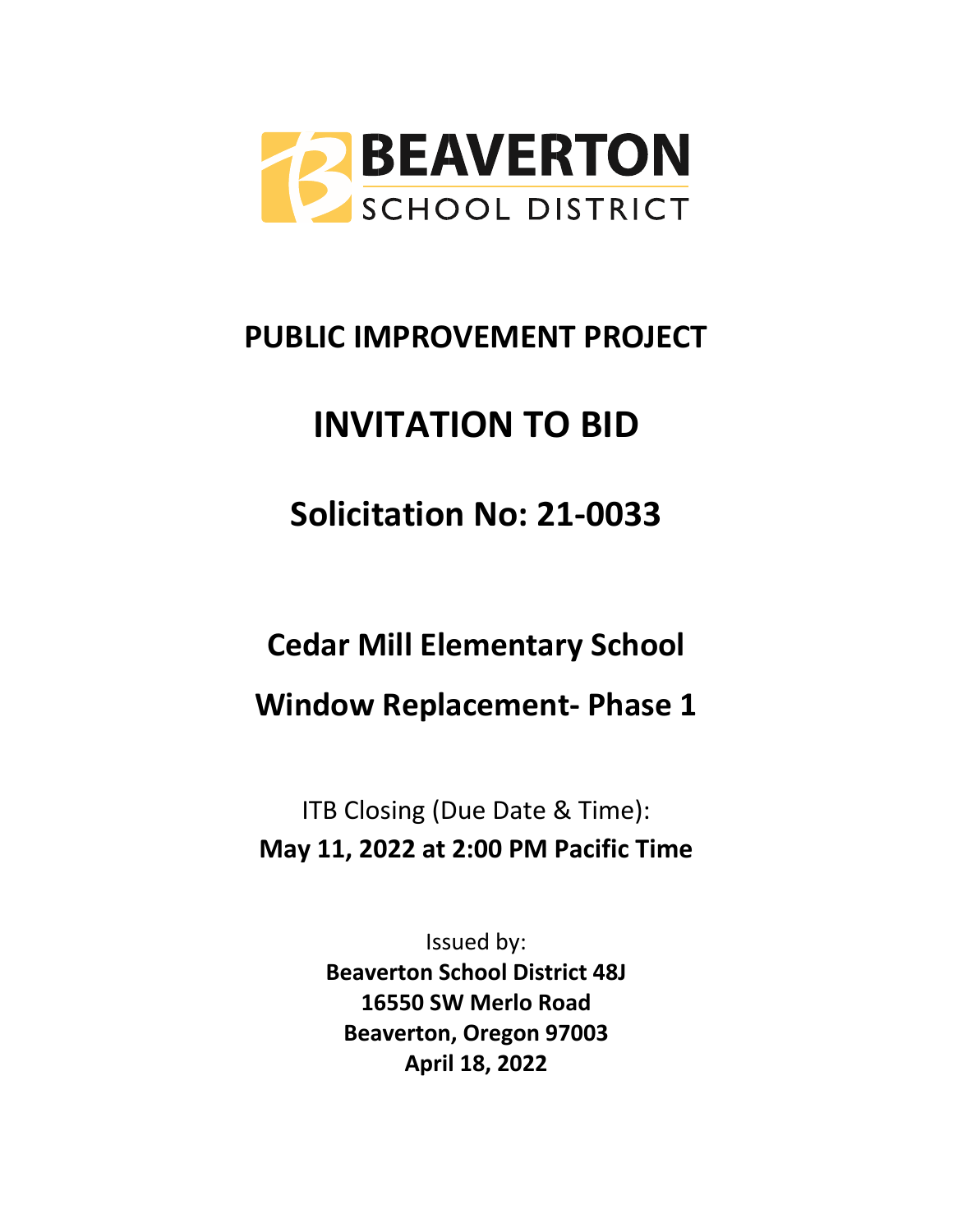## SOLICITATION SUMMARY Solicitation No: ITB 21-0033

## **PUBLIC IMPROVEMENT INVITATION TO BID**

Solicitation No: ITB 21-0033

The purpose of this Invitation to Bid is to obtain competitive bids for retaining a General Contractor (GC) to furnish, install, manage, and coordinate all the work for the Cedar Mill Elementary School Window Replacement- Phase 1. This is a public works project subject to ORS 279C.800 to 279C.870.

## **A NON-MANDATORY pre-Bid conference will be held on April 29, 2022 at 1:00PM at Cedar Mill Elementary, 10265 NW Cornell Road, Portland, OR 97229.**

Bidders must submit their Bid pursuant to the provisions of this Solicitation to [contracts@beaverton.k12.or.us,](mailto:contracts@beaverton.k12.or.us) **PRIOR** to the Closing:

## **SOLICITATION CLOSING: May 11, 2022 at 2:00 PM Pacific Time LATE BIDS WILL NOT BE ACCEPTED**

Timely submitted Bids will be opened and read aloud immediately after Closing at the below conference line: **+1(503)356.4400**

## **Participant code: 41605148**

Bidders must submit a **First-Tier Subcontractor Disclosure Form** \*EITHER\* with the emailed Bid submission \*OR\* by email to [contracts@beaverton.k12.or.us](mailto:contracts@beaverton.k12.or.us) no later than the Disclosure Deadline:

## **DISCLOSURE DEADLINE: May 11, 2022 at 4:00 PM Pacific Time**

Prospective Bidders must register with Oregon Buys -<https://oregonbuys.gov/>to obtain the Solicitation documents and related documents.

Bidders must familiarize themselves with the entire Solicitation.

**All questions and comments about this solicitation must be directed ONLY IN WRITING by email to: [contracts@beaverton.k12.or.us](mailto:contracts@beaverton.k12.or.us)**

## **THE DISTRICT MAY REJECT ANY BID NOT IN COMPLIANCE WITH ALL PRESCRIBED REQUIREMENTS**.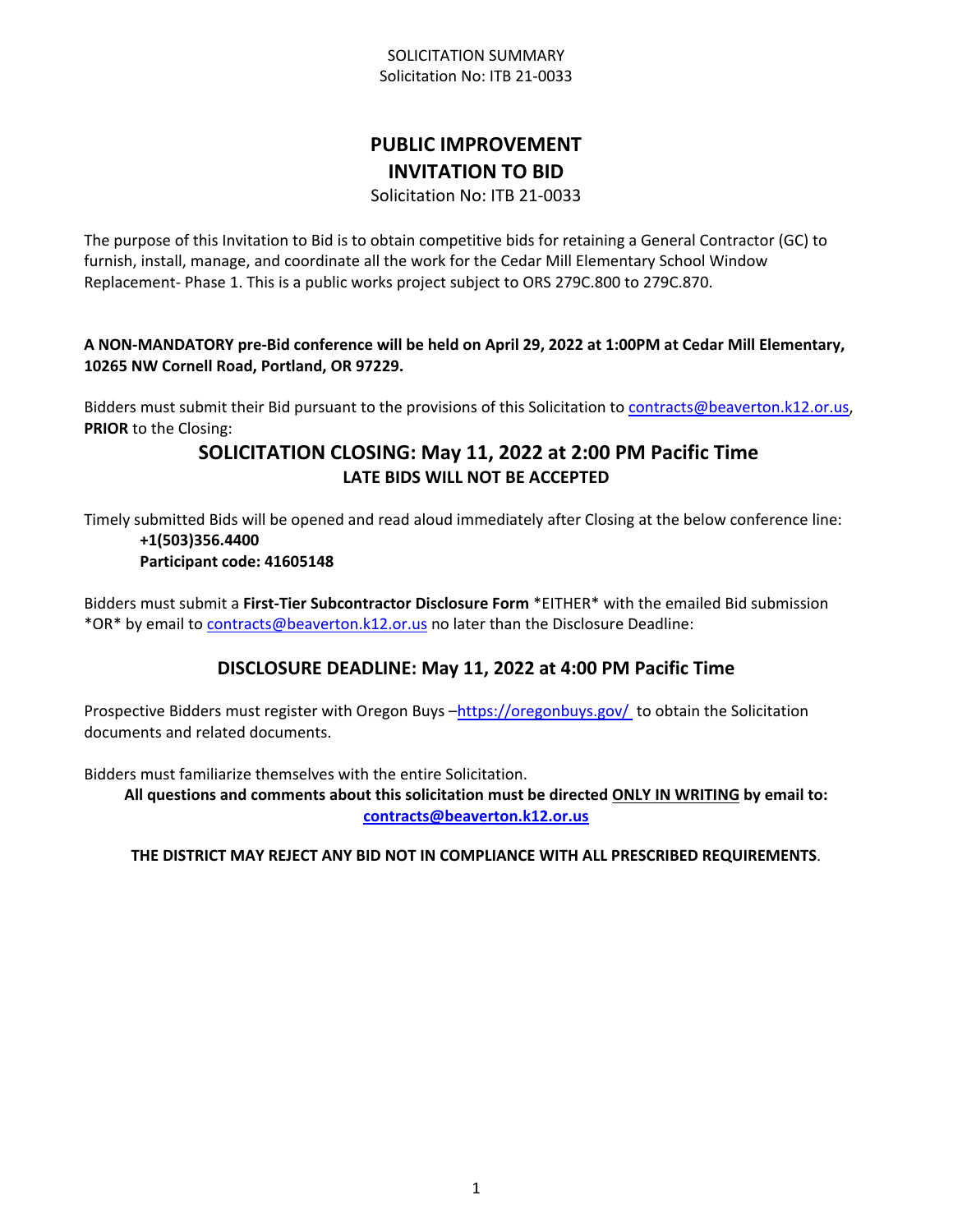## SECTION I - INTRODUCTION Solicitation No: ITB 21-0033

## **1. INTRODUCTION:**

This Solicitation is issued pursuant to ORS 279A, ORS 279C and the Oregon Attorney General Model Rules Divisions 46 and 49. Pursuant to ORS 279C.375(5), the District may award a single Contract, or multiple Contracts under this Solicitation.

#### **2. DEFINITIONS:**

The term "District" or "Owner" throughout this document means the Beaverton School District. The term "Bidder" means the person or firm that submits a Bid in response to this Solicitation. The term "Bid" or "Offer" means a written response to provide services in response to this Solicitation. The term "Contractor" or "Supplier" means the Bidder(s) awarded a contract as a result of this Solicitation.

#### **3. SOLICITATION REVIEW:**

Bidders must carefully review the Solicitation documents and are responsible for knowing and understanding all terms and conditions. Unless defects, ambiguities, omissions, or errors are brought to the District's attention by protest pursuant to REQUEST FOR CLARIFICATION OR CHANGE; SOLICITATION PROTESTS (Section III, Paragraph 5), protests or appeals based on such defects, ambiguities, omissions or errors received after issuance of the Notice of Intent to Award may not be favorably considered.

## **4. BACKGROUND:**

- a. The Beaverton School District encompasses approximately 57 square miles in northwestern Oregon in Washington County. The District, located in the Portland, Oregon metro area, is the third largest School District in Oregon.
- b. The Beaverton School District has approximately 4,700 employees. The District is responsible for educating approximately 40,870 students in kindergarten through grade 12 at thirty-four (34) Elementary Schools, eight (8) Middle Schools, six (6) High Schools, five (5) Options Schools, and nineteen (19) Options Programs.

#### **5. GENERAL SCOPE OF WORK:**

The General Scope of this Project is to replace sixty-five windows with new frames and new glass at Cedar Mill Elementary School located at 10265 NW Cornell Road, Portland, OR. The work is described in more detail in the Statement of Work and in the Exhibits to this ITB (e.g., Drawings, Specifications, etc.).

#### **6. SOLICITATION DOCUMENTS:**

The Solicitation Documents are organized in the following manner: SOLICITATION SUMMARY SECTION I – INTRODUCTION SECTION II – STATEMENT OF WORK SECTION III – SOLICITATION RULES SECTION IV—PUBLIC WORKS REQUIREMENTS SECTION V – ATTACHMENTS

#### **7. CONTRACT:**

The successful Bidder(s), selected by the District, will receive an AIA A101 Owner Contractor Agreement with AIA A201 General Conditions. A sample is enclosed herein (see Attachments). The provisions of the sample AIA A101 Owner Contractor Agreement and AIA A201 General Conditions are in addition to the requirements set forth in this Solicitation.

a. Bidders are advised to thoroughly review and familiarize themselves with the standard contract. Certain contract terms reflect state statute and may not be altered.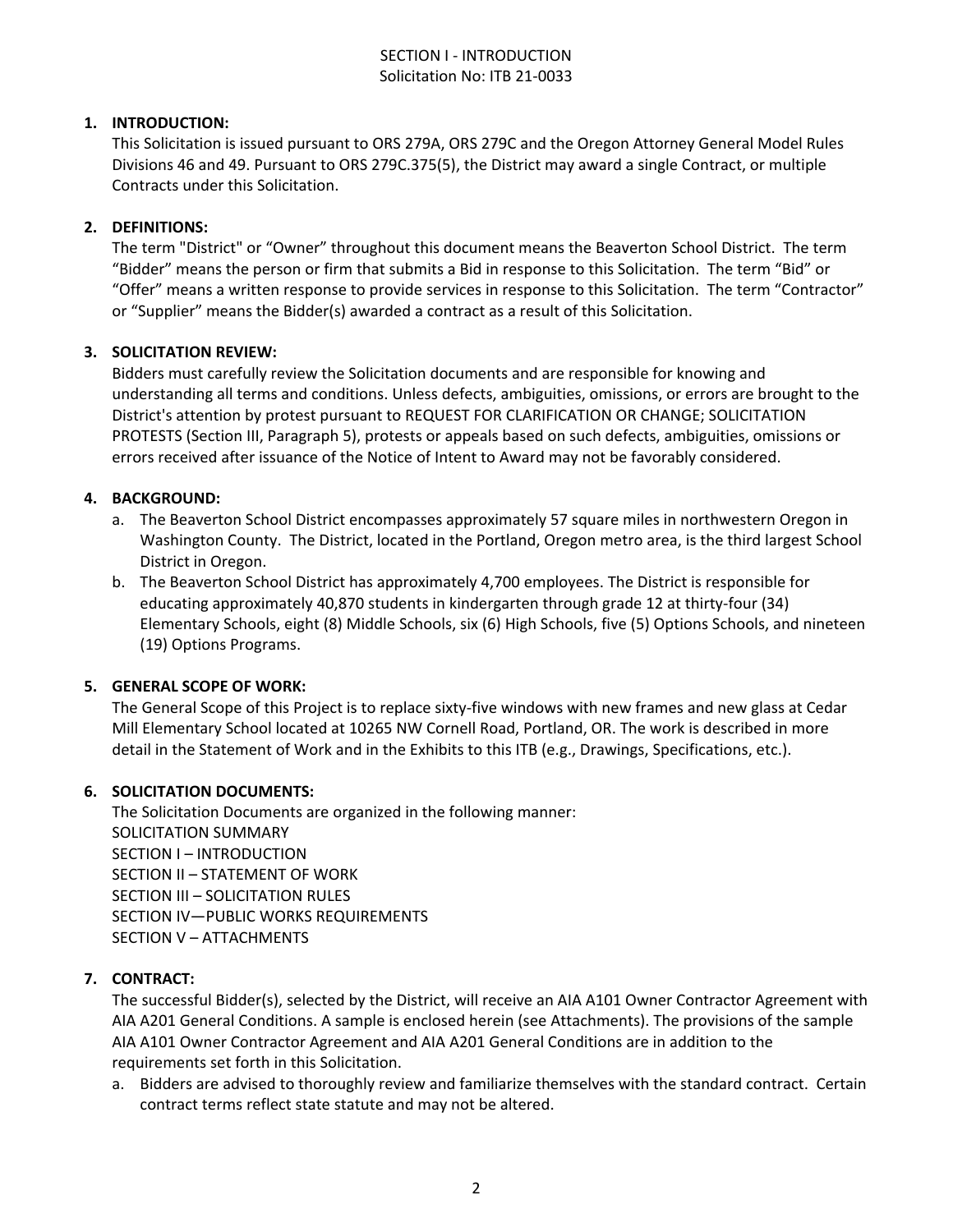## SECTION I - INTRODUCTION Solicitation No: ITB 21-0033

- b. The Contractor will be expected to promptly sign a contract including all standard terms and conditions contained in the sample contract.
- c. Personnel or subcontractor substitution if the contractor must substitute personnel or subcontractor(s) included in the original bid, they must obtain written District approval of substituted personnel, prior to substitution.

#### **8. AMENDMENTS:**

The District may amend a Contract without additional competition pursuant to OAR 137-049-0910.

#### **9. IMPORTANT RESPONSIBILITIES:**

Bidders are responsible for knowing and understanding all of this Solicitation's requirements, terms, conditions, and rules. Bidders may submit questions or clarification requests to [contracts@beaverton.k12.or.us](mailto:contracts@beaverton.k12.or.us) not later than May 4, 2022. The District will respond to all such questions/clarification requests submitted prior to the applicable deadline, if the District in its sole discretion, deems a response necessary.

Bidders shall promptly notify the District of any defects, ambiguities, omissions, or errors are brought to the District's attention by protest pursuant to REQUESTS FOR CLARIFICATION, CHANGE, SUBSTITUTION REQUEST, OR SOLICITATION PROTEST (Section III, Paragraph 5), protests or appeals based on such defects, ambiguities, omissions or errors received after issuance of the Notice of Intent to Award may not be favorably considered.

#### **10. DISTRICT REPRESENTATIVE:**

The District Representative for the project is Alex Santa, Project Coordinator.

#### **11. SOLICITATION SCHEDULE:**

The milestones for the selection process are set forth below. The purpose of this schedule is for Bidder information only. Required dates for Contract period milestones, submittals and any other activities are provided elsewhere in this Solicitation. The District reserves the right to deviate from this schedule.

| <b>Solicitation Milestone</b>                       | Date                        |
|-----------------------------------------------------|-----------------------------|
| Non-Mandatory Pre-Bid conference                    | April 29, 2022 -1:00 PM PDT |
| Deadline for submitting requests for clarification, |                             |
| change, substitution, or solicitation protest       | May 4, 2022-2:00 PM PDT     |
| Bids Due (Closing):                                 | May 11, 2022 -2:00PM PDT    |
| Anticipated Notice of Intent to Award (NOI)         | on or about May 12, 2022    |
| Anticipated Executed Contract                       | on or about May 24, 2022    |

## **12. CONTACT DURING SOLICITATION:**

Questions must be submitted in writing via email to [contracts@beaverton.k12.or.us](mailto:contracts@beaverton.k12.or.us) as indicated in the Solicitation Summary. Bidders may also contact Purchasing Staff with questions, but nothing in the solicitation is changed unless the change is made in a written addendum. No other contact regarding this Solicitation, including with the design team or District Representative, is permitted during the solicitation process (prior to executed contract). Unauthorized contact regarding this Solicitation may subject the offender's Bid to rejection. Contact with District Staff / design team Members during the Pre-Bid Conference is authorized, but nothing in the solicitation is changed unless the change is made in a written addendum.

**13.** Additional information regarding this solicitation and certain forms for download are available on Oregon Buys <https://oregonbuys.gov/> .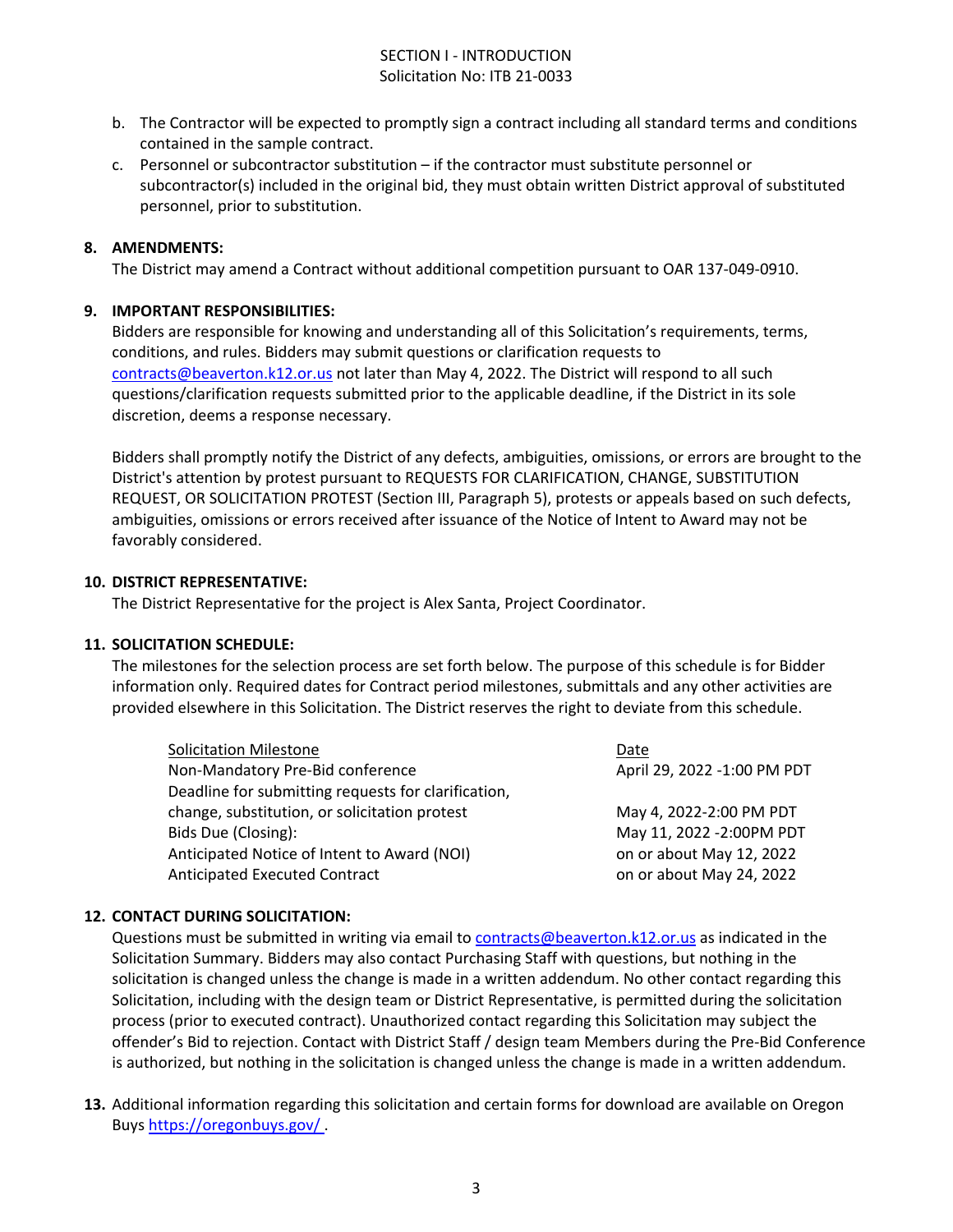#### **14. COMMERCIAL ACTIVITIES TAX:**

The Beaverton School District is a governmental entity and thus specifically excluded from being a subject taxpayer per the rules. This exemption is currently under review by the Oregon Department of Revenue. Please separate all claimed CAT money believed to be chargeable to the District as individual lines on any invoice. The District will not pay CAT money in the normal course of payments made unless/until the DOR provides guidance indicating school district projects are subject to the Corporate Activities Tax.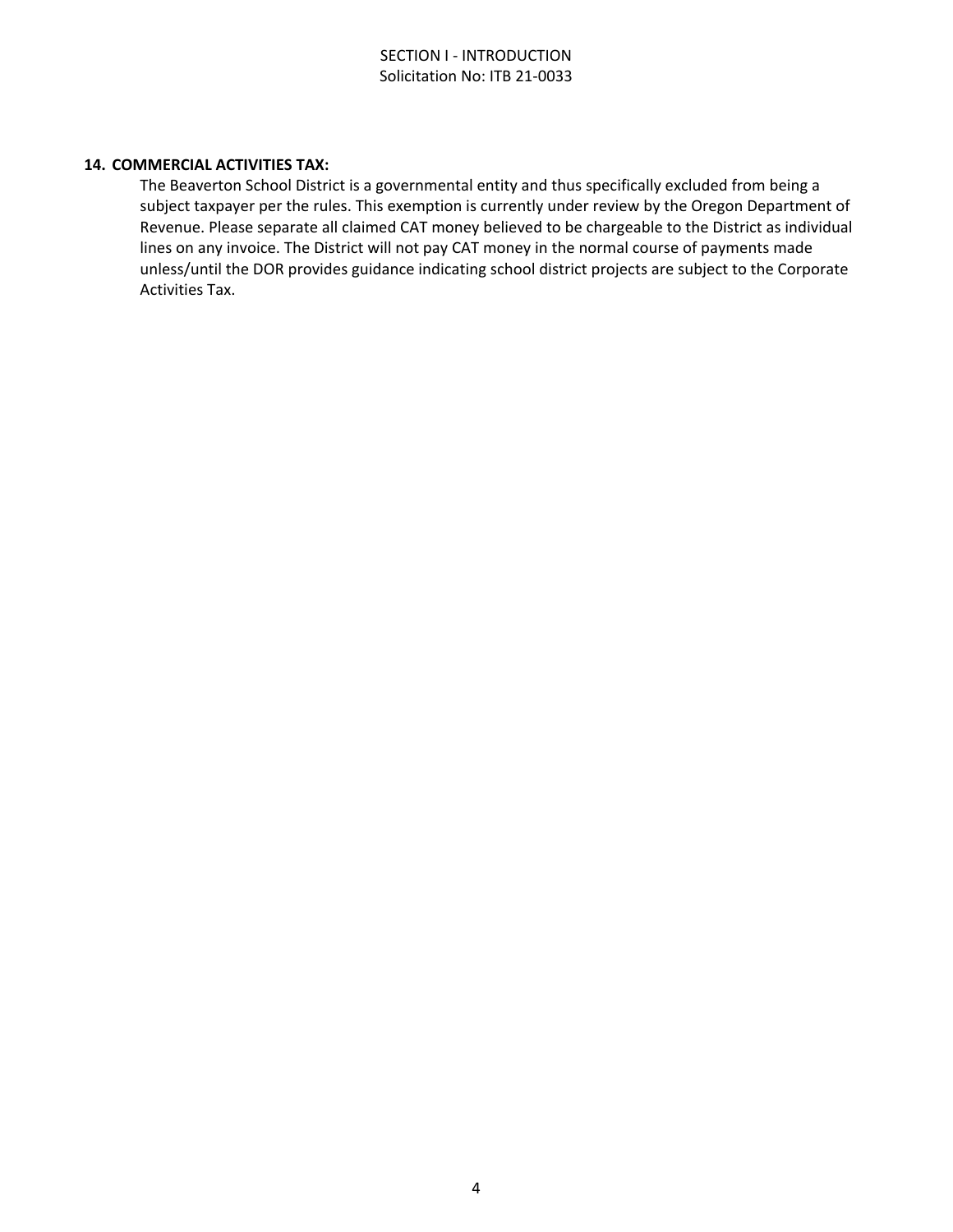## SECTION I - INTRODUCTION Solicitation No: ITB 21-0033

#### **1. PURPOSE AND INTRODUCTION**

This solicitation is for retaining a general contractor (GC) to furnish, install, manage, and coordinate all work as shown in the attached documents on behalf of the Beaverton School District. The goal of this project is to replace sixty-five windows with new frames and new glass at Cedar Mill Elementary School located at 10265 NW Cornell Road, Portland, OR. Photos of existing windows are included in Attachment J-Drawings. A certified asbestos contractor will complete **all demolition and abatement** for the entire project. Coordination with the abatement contractor is required. The full project is described in summary terms below and in the attached documents.

## **2. BACKGROUND AND SCHOOL DESCRIPTION**

This project will take place in main building at Cedar Mill Elementary School. The building is constructed of concrete block and frame with a lath and plaster wall interior.

## **3. OPERATIONAL ATTRIBUTES**

The district requires the project to be completed during the summer break between 06/22/2022 and 08/26/2022. Coordination with the abatement contractor will be required.

## **4. GENERAL SCOPE OF WORK**

Please refer to attached plans and specifications. The contractor shall provide a complete project and coordinate work with the District, Contractors and Consultants hired by the district, and all applicable Agencies Having Jurisdiction (AHJ).

- 1) Work to include supplying, storing and handling of all required materials.
- 2) Contractor is responsible for verifying all field measurements.
- 3) Contractor is responsible for obtaining all building permits from Washington County and other permitting authorities as required.
- 4) Work includes protection of neighboring finishes and replacement/repair of any damaged surfaces including but not limited to wall board, paint, insulation, concrete block, etc.
- 5) Contractor shall provide all labor, materials, equipment, transportation, and other facilities and services as necessary and/or required to execute all the Work.
- 6) All work areas will be cleaned of any construction debris on a daily basis. General Contractor is responsible for material removal and disposal. Provide dust control and HVAC protection as required to protect the rest of the school from construction debris. Upon completion of the project, the General Contractor is to provide final cleaning of all work installed, replaced or repaired.
- 7) Contractor shall furnish all materials and labor necessary for making electrical connections required for equipment used to complete work as outlined.
	- a) Includes all cables, plugs, breakers, pig tails, spider boxes and other parts and equipment required to power equipment.
- 8) All personnel on site must pass a current background check in compliance to BSD standards and be badged at all times.
- 9) Contractor must be RRP [what's this?] certified for safe lead paint removal. RRP safe removal practices should be used at all times. EPA approved RRP cleaning of all project spaces is required at the end of the project. All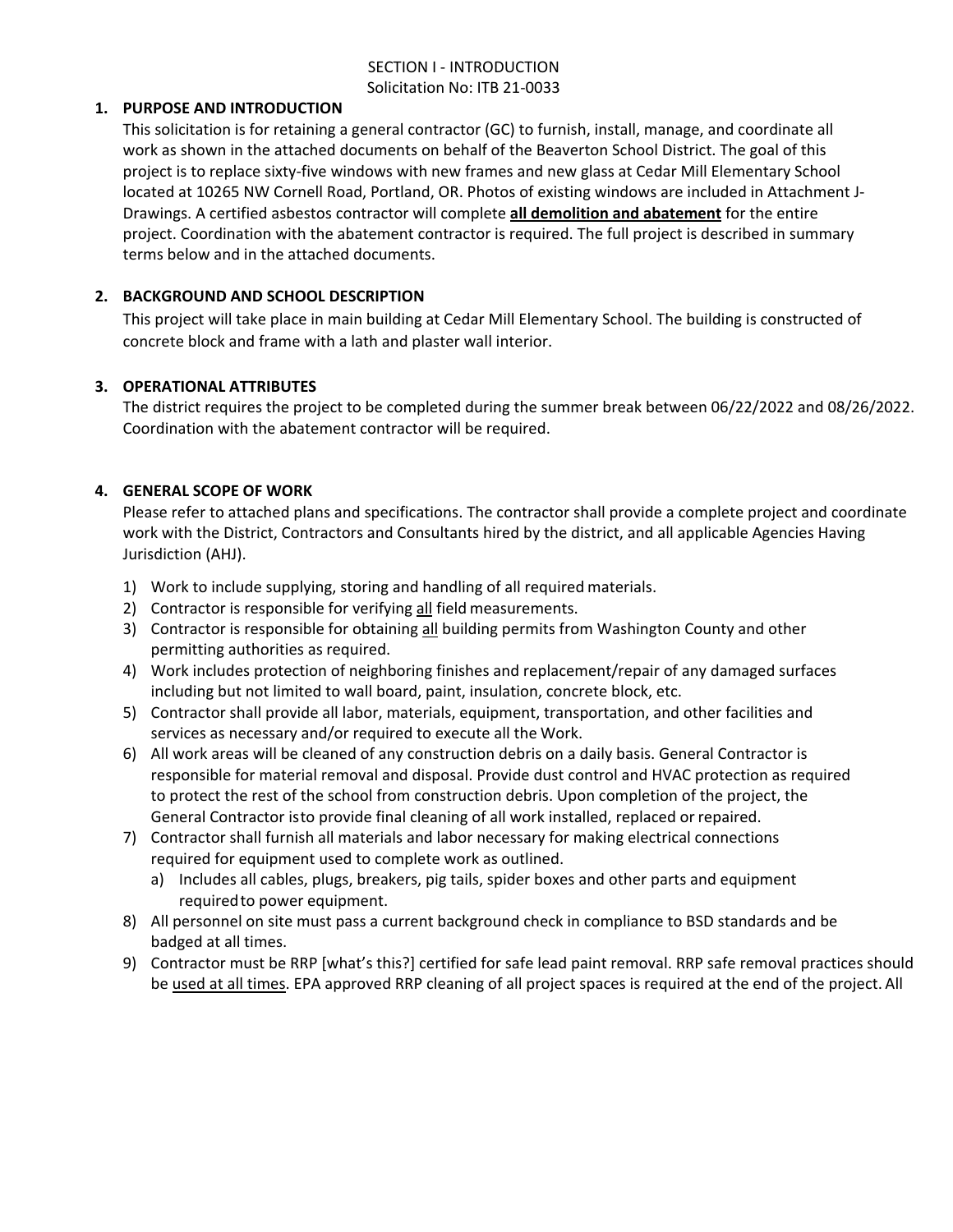classrooms will be tested for lead dust by a certified hazardous materials testing company at conclusion of the project.

#### **5. DETAILED SCOPE OF WORK:**

- 1) Work anticipated to begin approximately 06/22/2022, with substantial completion by 08/26/2022.
- 2) Obtain any necessary permits from Washington County and other permitting authorities as required.
- 3) Provide three-year warranty on window frames and a ten-year warranty on window glass.
- 4) Provide shop drawings and materials submittals to District project manager for approval prior to start of construction.
- 5) Security fencing or other temporary barriers should be installed for securing work area, staging area, and equipment for the duration of the project including demolition and abatement. Fencing is fully the responsibility of the general contractor.
- 6) Ground protection of the existing building and landscaping is required.
- 7) Secure overnight and weekend covering of all exposed openings to ensure building security is maintained.

## **8) Pre-demolition**

- a) General contractor is responsible for furnishing and installation of construction fencing for the full duration of the project including abatement work.
- b) Remove existing window blinds and blind mounting brackets. Save mounting brackets, blinds must be remounted at the end of the project.

## **9) Demolition**

Window glazing compound and caulking have tested positive for asbestos containing materials. Window removal and demolition is **not** part of this project. A certified abatement contractor will complete all demolition and necessary asbestos abatement at the start of this project. All abatement work will be overseen, and post air sampling completed by a certified asbestos testing contractor. Coordination with the abatement contractor and hazardous materials testing company will be required.

a) Following removal and abatement, cover exposed openings with plywood and plastic until new windows can be installed. Covers should be attached securely to ensure building security and to prevent water intrusion. General contractor is responsible for covering ALL windows removed.

#### **10) Window and Frame Installation**

As specified below, contractor shall provide all labor, materials, and equipment to install sixty-five total windows, frames, and all necessary hardware in rooms; #A100, #A102, #A104, #A106, #A108, #A116, #A118, #A120, #A122, #B108, #B110, principles office, and work rm #1, as indicated on the attached site map.

Windows should be installed per the specifications list below and Division #8 of the District Standards found at the link below.

<https://www.beaverton.k12.or.us/departments/facilities-development/technical-standards>

- a) Install new windows in the following locations as specified. Windows frames should be U.S. Aluminum or equivalent.
	- i. **Classrooms** #A100, #A102, #A104, #A106, #A108, #A116, #A118, #A120, #A122- Each window frame measures approximately 44" inches 112" inches. Fifty-eight total windows. Windows should be four-panels, with mullions. Third panel from top should include operable horizontal lever awning window with 5" inch opener stops. Lever window should include screen.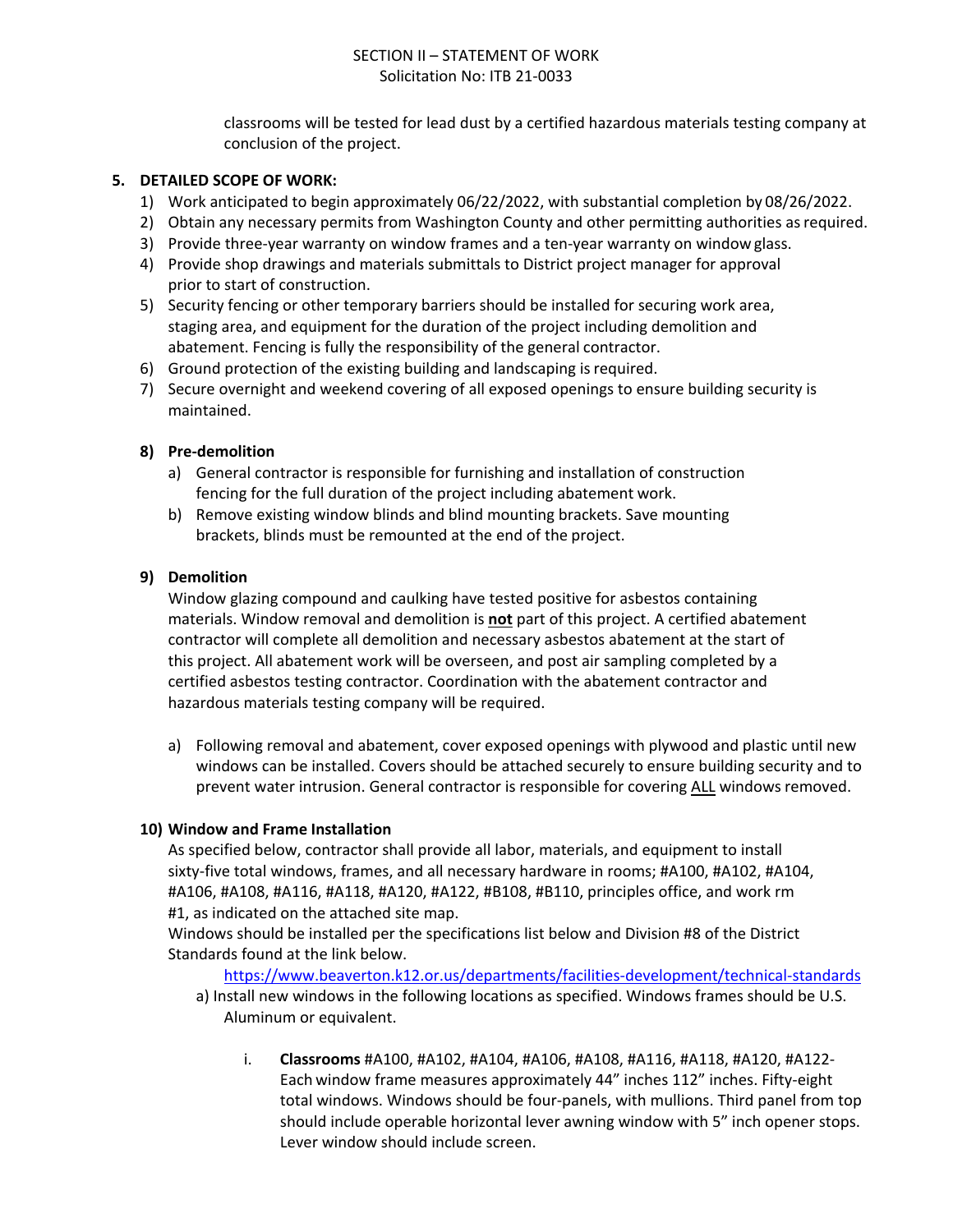- ii. **Classrooms #B108, B#110**  Each window frame measures approximately 36" x 69" inches. Four total windows. Windows should be two-panels, with mullions. Bottom panel should include operable horizontal lever awning window with 5" inch opener stops. Lever window should include screen.
- iii. **Principal's office**; each window frame measures approximately 36" inches x 70" inches. Three total windows. Windows should be 2-panel with mullions. Bottom panel should include operable horizontal lever awning window with 5" inch opener stops. Lever windows should include screens.
- b) Reframe window openings as needed with [.40 CCA??] pressure treated 2" x 6"
- c) Include the following for all replacements:
	- i) New interior window sills
	- ii) Break shapes for interior and exterior
	- iii) Storefront frames, glass, and awning windows
	- iv) Interior and exterior caulking
- d) Required materials:
	- i) Storefront frames: U.S. Aluminum (or equivalent), IT 451 2" inch x 4.5" inch thermally broken

framing, clear adonized aluminum, center glazed, break shapes 040 clear adonized aluminum.

- ii) Glass:  $1''$  OA  $1/4''$  inch solar ban tempered over  $\frac{1}{4}''$  inch clear tempered glass.
- iii) Awning windows: U.S. Aluminum 7400 series awning windows with 1" inch glass pocket/glazed with

same glass as specified in line ii. above. Include removable stops, NO wet glazing.

- iv) Caulking: Dow Corning 795
- e) Complete all interior carpentry and framing work as required.
- f) Paint interior and exterior as needed to match existing.

## **11) Post Installation**

- a) Reinstall window blinds in all rooms.
- b) Clean all surfaces with a HEPA vacuum and wet wiping/mopping. All dust, paint chips, and debris should be fully removed from the project area.
- c) Wipe down all surfaces with EPA approved cloth for RRP. EPA protocol requires use of disposable cleaning cloths to wipe the floor and other surfaces of the work area and compare these cloths to an EPA-provided cleaning verification card to determine if the work area was adequately cleaned. All classroom surfaces will be tested by a certified hazardous materials testing company post cleaning.
- 12) Restore all disturbed surfaces to original or better condition.
- 13) The Beaverton School District's refuse/recycling containers may not be used for disposal of any materials. It is the contractor's responsibility to remove and dispose of all materials offsite.
- 14) Prior to security fence removal and demobilization, the contractor shall use a magnetic sweeper to assure that all nails, screws, wire, and/or any hazardous materials are removed from the site and surrounding parking area.
- 15) This is a prevailing wage (BOLI) project. Certified payroll will be required on a weekly basis.
- 16) If the total project cost exceeds \$50,000 this will be an AIA contract, performance and payment bonds will be required. The awarded contractor will need to comply with all insurance requirements in the terms and conditions of the issued contract.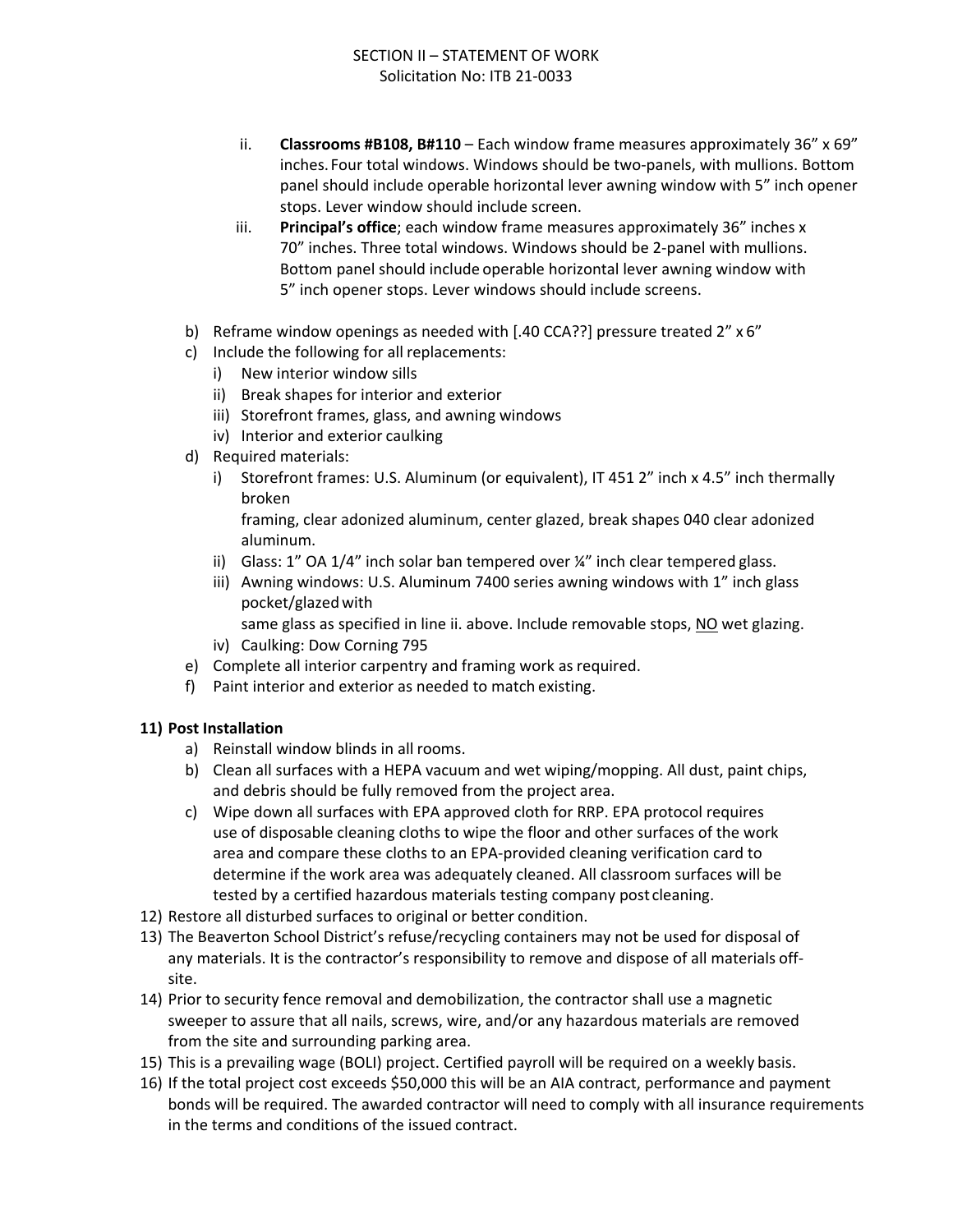#### **6. PROJECT SCHEDULE:**

The project milestones are set forth below. The dates are approximate but will be followed to the extent reasonably possible. The purpose of this schedule is for information only.

| <b>Solicitation Milestones</b>  | Completion                           |
|---------------------------------|--------------------------------------|
| Release ITB                     | April 18, 2022                       |
| Pre-Bid conference              | April 29, 2022, 1:00 PM Pacific Time |
| <b>Deadline for Questions</b>   | May 3, 2022                          |
| Final Addendum (if Required)    | May 4, 2022                          |
| <b>Bids Due</b>                 | May 11, 2022                         |
| Notice of Intent to Award (NOI) | May 13, 2022                         |
| <b>Award Contract</b>           | On or about May 24, 2022             |
|                                 |                                      |
| <b>Project Milestones</b>       | Completion                           |
| <b>Construction Start</b>       | June 22, 2022                        |

| 7. | <b>RETAINAGE:</b> |
|----|-------------------|
|    |                   |

Retainage for this Project shall be 5%. See the attached Sample Contract for specific terms and conditions regarding retainage. The Awarded Contractor may be given these options for retainage:

- Held in a District-owned interest-bearing account
- Held in a Contractor-owned account if Contractor executes the District's Control Agreement
- Provide the District with a Retention Bond
- Other method as deemed acceptable by the District

#### **8. BONDS AND INSURANCE:**

The Contractor awarded this solicitation must, within Five (5) calendar days after receipt of the Contract for signature:

- a. Provide the required Performance Bond and Payment Bond;
- b. Provide proof that the Statutory Public Works Bond has been filed with the CCB;

Substantial Completion August 19, 2022 Final Completion **August 26, 2022** 

- c. Provide Insurance Certificate(s) (summary-level insurance requirements are listed below; Exhibit E of the Sample Contract includes all requirements) and any guarantees and/or other required item(s).
- d. Sign the Contract issued by the District Purchasing Department.
- e. If these items are not received as specified then the Contract may not be executed, a Bid bond claim may be filed, and the Contract may be awarded to the next lowest Bidder.

#### **Summary-Level Insurance Requirements\*** (See Exhibit E to the Attached Sample Contract for all Requirements)

| Insurance Coverage Type              | Occurrence/Loss         | Aggregate               | District as<br>Additional<br>Insured | Subrogation<br>Waived | Required<br>for Sub-<br>Contractors<br>*** |
|--------------------------------------|-------------------------|-------------------------|--------------------------------------|-----------------------|--------------------------------------------|
| Employer's Liability                 |                         | \$500,000               |                                      | х                     |                                            |
| Worker's Comp                        | <b>Statutory Limits</b> | <b>Statutory Limits</b> |                                      | x                     | χ                                          |
| <b>Commercial General Liability</b>  | \$1,000,000             | \$2,000,000             | Χ                                    |                       | x                                          |
| <b>Business Automobile Liability</b> |                         | \$1,000,000             | Χ                                    |                       | χ                                          |
| Professional Liability**             | \$1,000,000             | \$2,000,000             |                                      |                       | χ                                          |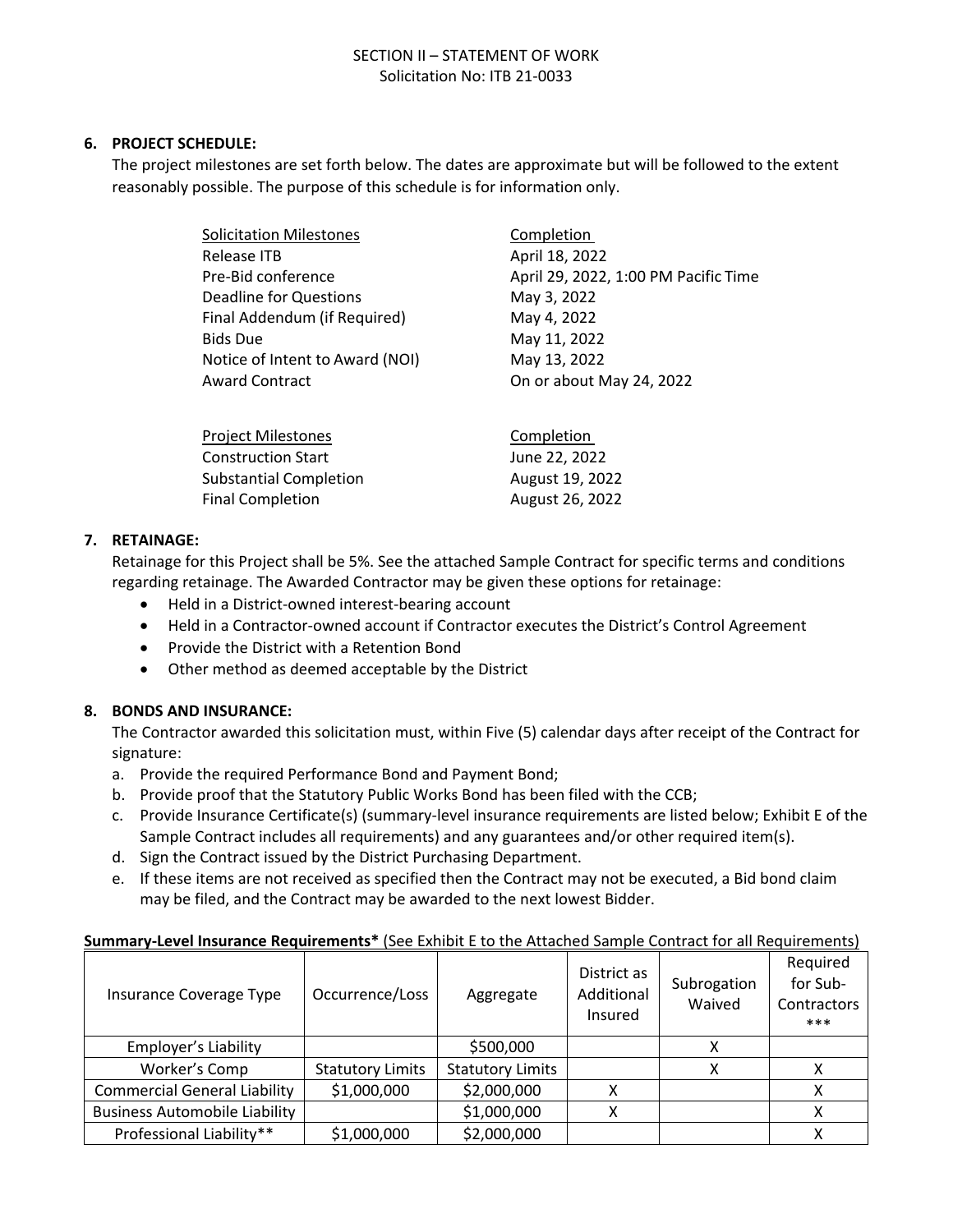| Pollution Liability Insurance | \$1,000,000   | \$1,000,000   |  |   |
|-------------------------------|---------------|---------------|--|---|
| Asbestos/hazardous            |               |               |  | х |
| materials Abatement**         |               |               |  |   |
| True Umbrella Policy          |               | \$5,000,000   |  |   |
| Builder's Risk                | Contract Amt. | Contract Amt. |  |   |

**\***The Summary-Level Insurance Requirements are only intended to draw Bidders' attention to the Insurance Requirements for this Solicitation. Bidders must carefully review Exhibit E Insurance Requirements to the Sample Contract for exact and full Insurance Requirements. I If there are any discrepancies between the Summary-Level Insurance Requirements and those listed under Exhibit E Insurance Requirements to the Sample Contract, Exhibit E Insurance Requirements to the Sample Contract shall govern.

**\*\***Only required if such services are included in the Contract/Sub-Contracts resulting from this Solicitation.

**\*\*\***The District may require Contractor to provide certificates of Sub-Contractor's insurance at any time.

## **Insurance Waiver Requests: Any Insurance Waiver Requests must be submitted in writing to [contracts@beaverton.k12.or.us,](mailto:contracts@beaverton.k12.or.us) prior to the Deadline for Questions/Change Requests/Solicitation Protests.**

## **9. NOTICE TO PROCEED:**

- a. The Contractor must not begin work until a Notice to Proceed is issued by the District Representative.
- b. The District reserves the right to cancel the Contract at no penalty if:
	- i. A protest was received that overturns the award of this Contract, or
	- ii. Funding for the project becomes unavailable.
	- iii. The District believes it is in the public's best interest to do so.

#### **10. ADDITIONAL REQUIREMENTS:**

- a. The District has implemented the e-Builder Project Management software platform for coordination of efforts, approvals, and expedited communication. All prime project team members will be required to utilize the program. Each Contractor will be provided a seat (license) and a minimum of four (4) hours training.
- b. All persons involved in the project who will have a physical presence on site at any time during the course of the project will need to clear a background check. The basic criteria of clearance and refusal offenses will be provided by the District Project Representative. Contractors and sub-contractors must provide a report of who has cleared the background check by an approved agency.
- c. **LIQUIDATED DAMAGES:** If the Work is not Substantially Complete by the applicable required Substantial Completion date, the Contractor shall pay to the Owner liquidated damages in the amount of **\$500.00** for each and every day of delay in achieving Substantial Completion.

#### **11. BUSINESS EQUITY:**

The Bidder understands that the District maintains a goal of engaging minority, women, emerging, servicedisabled veteran and socially or economically disadvantaged businesses (DMWESBSDVBE) as service providers in delivering services necessary to implement our bond program. The District aspires to a goal of ten (10) percent DMWESBSDVBE content, by contract value, in completing our capital bond work, and the Contractor shall expend reasonable efforts to reach this content in the total value of their contracts with the District.

#### **12. NO WAIVER OF CONDITIONS**:

Failure of the Owner to insist on strict performance of any one of the Conditions does not constitute a waiver of any of the other provisions of this Contract or any other default of the Contractor.

#### **13. SAFE, INCLUSIVE, AND RESPECTFUL WORKSITE:**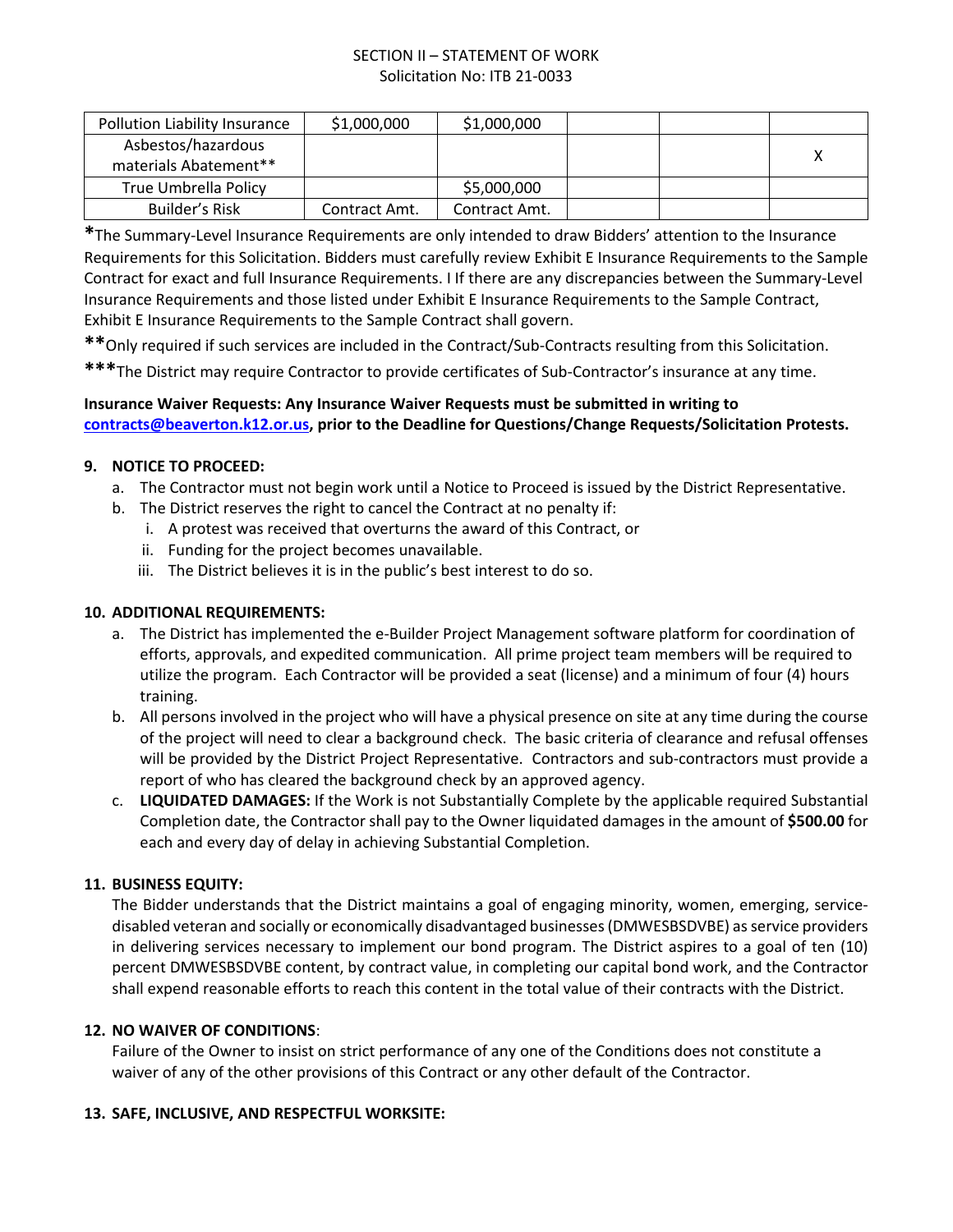a. Each of the Awarded Contractor's employees, subcontractors' employees and principals / owners involved in the Work shall be required to act in a safe, respectful, inclusive, and professional manner while performing the Work. This includes but is not limited to the Contractor taking whatever means and manner of action Contractor deems necessary to prevent, control, and enforce, any acts in violation of the forgoing standards ("Incidents"). Incidents include, but are not limited to: 1)excessive, offensive, or disruptive noise, including music; 2) the use of offensive language; 3) smoking or drinking of alcoholic beverages, or use of illegal substances on the Site; 4) physical violence; 5) riding in the passenger elevators; 6) thievery; 7) the transportation of articles or materials deemed hazardous; and 8) symbols, language, and other acts of hate, racism, sexism, discrimination, harassment, and bullying.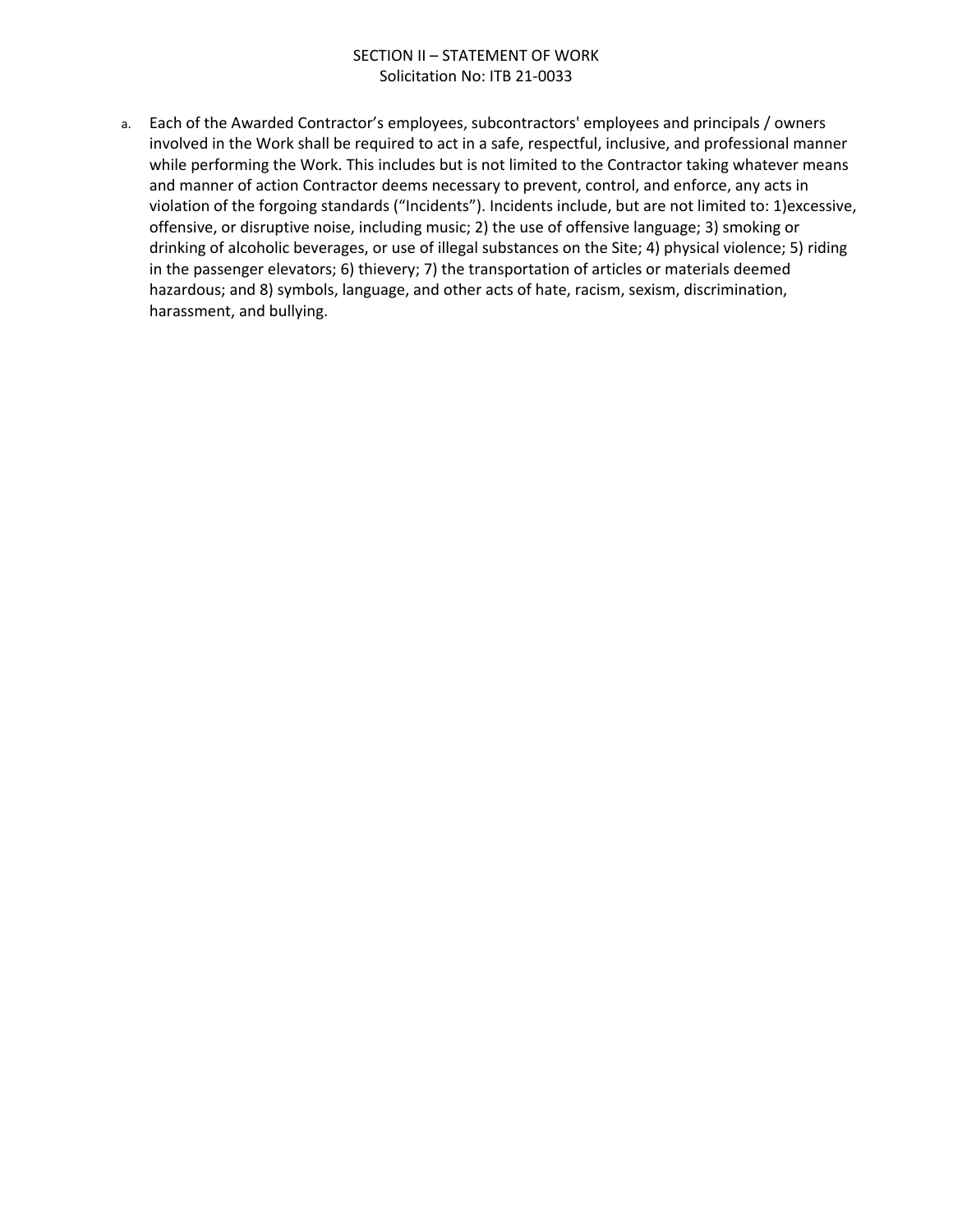## **1. DEFINITIONS**

[Isn't this mostly covered in Section I oar 2?] The terms "District" or "Owner" throughout this document means the Beaverton School District. The term "Bidder" means the person or firm that submits a Bid in response to this Solicitation. The terms "Bid" or "Offer" means a written response to provide services in response to this Solicitation. The terms "Contractor" or "Supplier" means the Bidder awarded a contract as a result of this Solicitation. Terms not otherwise defined in the Solicitation Documents may assume definitions found in the laws, regulations, and/or policies governing this Solicitation.

## **2. SELECTION PROCEDURE**

This Solicitation is a Formal Invitation to Bid for a Public Improvement Project, issued Pursuant to ORS 279A, ORS 279C and the Oregon Attorney General Model Rules Divisions 46 and 49 and District Policies.

## **3. ELIGIBILITY TO BID**

- a. **Construction Contracts.** The District will not consider a Person's Offer to do Work as a Contractor, as defined in ORS 701.005(2), unless the Person has a current, valid certificate of registration issued by the Construction Contractor's Board at the time the Offer is made.
- b. **Landscape Contracts.** The District will not consider a Person's Offer to do Work as a landscape Contractor as defined in ORS 671.520(2), unless the Person has a current, valid landscape Contractor's license issued pursuant to ORS 671.560 by the State Landscape Contractors Board at the time the Offer is made.
- c. **Non-complying Entities.** The District will deem a Bid received from a Person that fails to comply with this rule nonresponsive and will reject the Bid as stated in ORS 279C.365(1)(k), unless contrary to federal law or subject to different timing requirements set by federal funding agencies.
- d. **Asbestos Abatement Work.** The Contractor or a subcontractor under the Contract must be licensed under ORS 468A.720 for work regarding asbestos abatement projects.

#### **4. PRE-BID CONFERENCE**

- a. **Purpose.** The District may hold pre-Bid conferences with prospective Bidders prior to Closing, to explain the procurement requirements, obtain information, and/or to conduct site inspections.
- b. **Required Attendance.** The District may require attendance at the pre-Bid conference as a condition for submission of a Bid. A mandatory attendance requirement is considered to have been met if, at any time during the mandatory meeting, a representative of an offering firm is present.
- c. **Notice.** The Summary page of this solicitation indicates the pre-Bid conference scheduled date and time, and whether the pre-Bid conference is mandatory or non-mandatory.
- d. **Statements Not Binding.** Statements made by the District's representatives at the pre-Bid conference do not change the Solicitation unless the District confirms such statements by Written Addendum.

#### **4. ADDENDA**

- a. **Issuance; Receipt.** The District may change this Solicitation only by Written Addenda. A Bidder must provide written acknowledgement of receipt of all issued Addenda with their Bid on the Bidder Certification.
- b. **Notice and Distribution.** The District will publish notice of all Addenda on the Oregon Buys Website. Addenda may be downloaded from the Oregon Buys website. It is the Bidders' responsibility to inquire about Addenda. Bidders should frequently check the Oregon Buys website until Closing about any Addenda issued, i.e., at least once weekly until the week of Closing and at least once daily the week of the Closing.
- c. **Timelines; Extensions.** The District will issue Addenda within a reasonable time to allow prospective Bidders to consider the Addenda in preparing their Bid. The District may extend the Closing if the District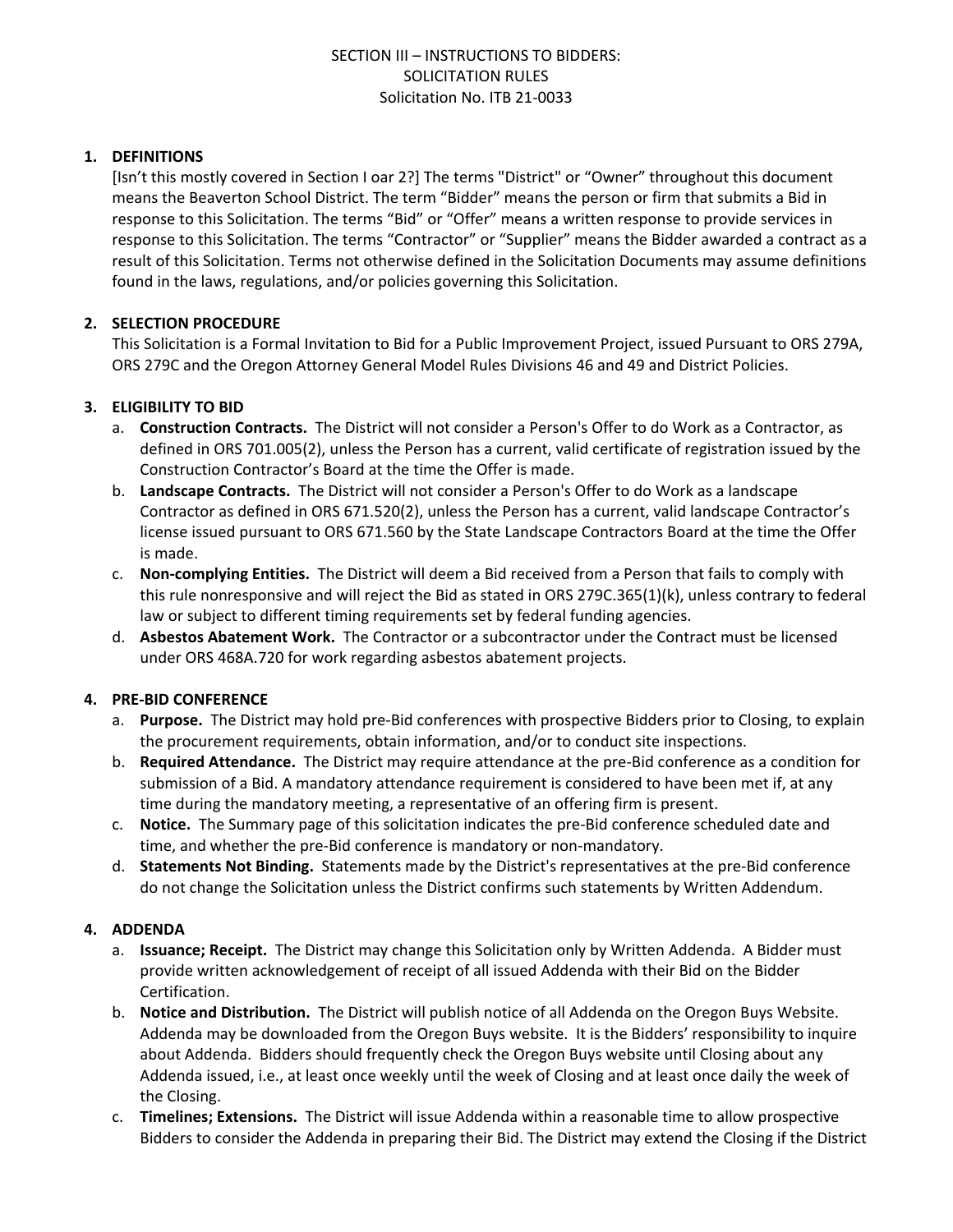determines prospective Bidders need additional time to review and respond to Addenda. Except to the extent required by public interest, the District will not issue Addenda less than 72 hours before the Closing unless the Addendum also extends the Closing.

d. **Request for Change or Protest.** Unless a different deadline is set forth in the Addendum, a Bidder may submit a Written request for change or protest to the Addendum, as provided in OAR 137-049-0260, by the close of the District's next business day after issuance of the Addendum, or up to the last day allowed to submit a request for change or protest under OAR 137-049-0260, whichever date is later. The District will consider only a Bidder's request for change or protest to the Addendum; the District will not consider a request for change or protest to matters not added or modified by the Addendum, unless the Bidder submits the request for change or protest before the deadline for the District's receipt of request for change or protests as set forth in OAR 137-049-0260(2) and (3).

#### **5. REQUESTS FOR CLARIFICATION, CHANGE, SUBSTITUTION REQUEST, OR SOLICITATION PROTEST**

a. **Clarification.** [Why do we have most of this in Section I par 9?} No later than the deadline for submitting a written request for clarification, change, substitution, or solicitation protest a Bidder may request that the District clarify any provision of the Solicitation. Such requests must be received prior to the stated deadline in email at [contracts@beaverton.k12.or.us](mailto:contracts@beaverton.k12.or.us). The District's clarification to a Bidder, whether orally or in Writing, does not change the Solicitation and is not binding on the District unless the District amends the Solicitation by denoting "CHANGES" on a written Addendum.

#### b. **Request for Change.**

i. **Delivery.** No later than the deadline for submitting a written request for clarification, change, substitution, or solicitation protest, a Bidder may request in writing a change to the Solicitation Documents. A Bidder must deliver the Written request for change to the District prior to the stated deadline to [contracts@beaverton.k12.or.us.](mailto:contracts@beaverton.k12.or.us) (Bidder is responsible for ensuring receipt by the District.)

## ii. **Content of Request for Written Change:**

- A. A Bidder's Written request for change must include a statement of the requested change(s) to the Contract terms and conditions, including any Specifications, together with the reason for the requested change.
- B. A Bidder must include the following identifying information it its request for change as follows:
	- I. "Request for Change"; and
	- II. Solicitation number.

## c. **Substitution Requests.**

- i. **During Solicitation.** No later than the deadline for submitting a written request for clarification, change, substitution, or solicitation protest, a Bidder may request in writing a substitution to any specified products (e.g., requests for approved equal decisions, etc.). Such requests must be submitted prior to the stated deadline to [contracts@beaverton.k12.or.us](mailto:contracts@beaverton.k12.or.us). (Bidder is responsible for ensuring receipt by the District.) Requests must be submitted using the Substitution Request Form if one is attached to this Solicitation.
- ii. **During Contract.** Any Substitution Requests submitted after a Contract has been executed shall be governed by the terms and conditions of said Contract.

#### d. **Protest.**

i. **Delivery.** No later than the deadline for submitting a written request for clarification, change, substitution, or solicitation protest, a Bidder may protest Specifications or Contract terms and conditions. A Bidder must deliver a written protest on those matters to [contracts@beaverton.k12.or.us](mailto:contracts@beaverton.k12.or.us) by the stated deadline.

#### ii. **Content of Protest.**

A. A Bidder's Written protest must include: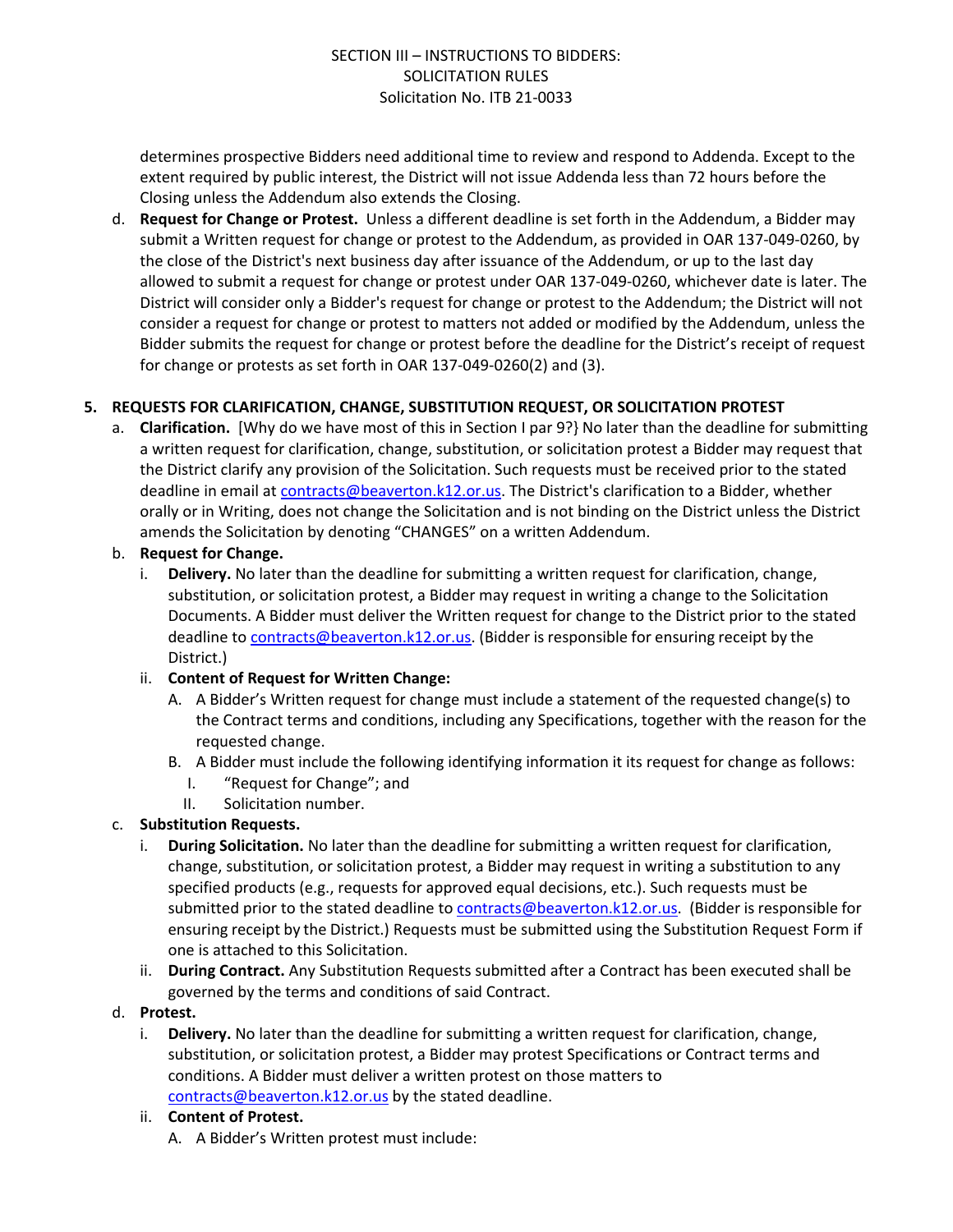- (i) A detailed statement of the legal and factual grounds for the protest;
- (ii) A description of the resulting prejudice to the Bidder; and
- (iii) A statement of the desired changes to the Contract terms and conditions, including any Specifications.
- B. A Bidder must mark its protest as follows:
	- (i) "Contract Provision Protest"; and
	- (ii) Solicitation number.
- c. **District Response.** The District is not required to consider a Bidder's request for change or protest after the deadline established for submitting such request or protest. The District will provide notice to the applicable Person if it entirely rejects a protest. If the District agrees with the Person's request or protest, in whole or in part, the District will either issue an Addendum reflecting its determination under OAR 137-49-0260 or cancel the Solicitation under OAR 137-49-0270.
- e. **Extension of Closing.** If the District receives a written request for change or protest from a Bidder in accordance with this Rule, the District may extend Closing if the District determines an extension is necessary to consider the request or protest and issue an Addendum, if any, to the Solicitation.

## **6. CANCELLATION OF SOLICITATION**

**Cancellation in the Public Interest.** The District may cancel a Solicitation for good cause if the District finds that cancellation is in the public interest. The District's reasons for cancellation will be made part of the Solicitation file.

#### **7. BID SUBMISSIONS**

- a. **Offer and Acceptance.** The submitted Bid is the Bidder's offer to enter into a Contract. The Offer is always a "Firm Offer," i.e., the Bid must be held open by the Bidder for the District's acceptance for sixty (60) days. The District may elect to accept the Bid at any time during the specified period, and the District's Award of the Contract to a Bidder constitutes acceptance of the Offer and binds the Bidder to the Contract.
- b. **Responsive Bid.** The District may award a Contract only to a Responsible Bidder with a Responsive Bid.
- c. **Contingent Bids.** A Bidder must not make a Bid contingent upon the District's acceptance of any terms or conditions (including Specifications) other than those contained in this Solicitation.
- d. **Bidders Acknowledgement.** By signing and submitting a Bid, the Bidder acknowledges they have read and understand the terms and conditions contained in the Solicitation and that they accept and agree to be bound by the terms and conditions of the Solicitation.
- e. **Instructions.** A Bidder must submit and sign their Bid. A Bidder must initial any corrections or erasures to their Bid.
- f. **Forms.** Bidders must submit their Bid on the form(s) provided.
- g. **Documents.** Bidders must provide the District with all documents and descriptive literature requested.
- h. **Facsimile Submissions.** The District will not accept facsimile Bids.
- i. **Product Samples and Descriptive Literature.** The District may require product samples or descriptive literature if it is necessary or desirable to evaluate the quality, features or characteristics of the offered items. The District will dispose of product samples or return or make available for return product samples to the Bidder.
- j. **Identification of Bids.**
	- i. To ensure proper identification and handling, the Bids must be submitted to [contracts@beaverton.k12.or.us](mailto:contracts@beaverton.k12.or.us) and the email subject line/body text/file names should include the Bidder's name and the Solicitation number, and/or other clearly identifying information.
	- ii. The District is not responsible for Bids submitted in any manner, format or to any delivery point other than as required in the Solicitation.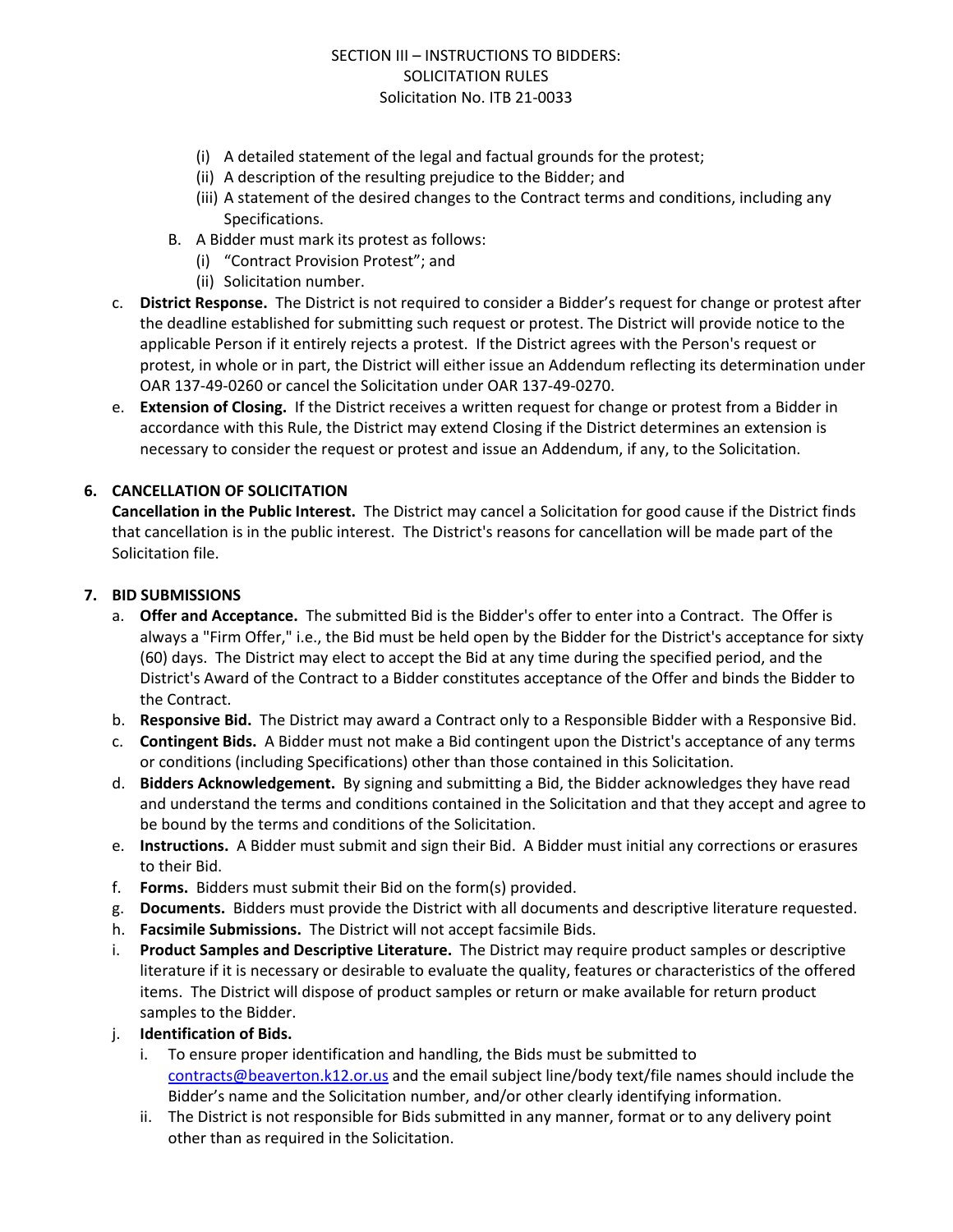- k. **Receipt of Bids.** Bidders are responsible for ensuring that the District receives their Bid at the required delivery point prior to the closing due date and time. Bids must only be emailed to [contracts@beaverton.k12.or.us](mailto:contracts@beaverton.k12.or.us) and received prior to the closing due date and time.
- l. Failure to submit Bids in accordance with the provisions of this Section will be grounds to declare the Bid as nonresponsive.
- m. **Certification.** Bidders must (on the Bidder Certification enclosed):
	- i. Identify whether the Bidder is or is not a "resident Bidder," as defined in ORS 279A.120(1);
	- ii. Indicate that the Bidder will comply with Prevailing Wage Laws ORS 279C.800 through ORS 279C.870 or 40 U.S.C. 3141 et seq;
	- iii. Provide certification of nondiscrimination in obtaining any required subcontractors in accordance with ORS 279A.110(4); and
	- iv. Provide written acknowledgment of receipt of all Addenda.

## **8. BID SECURITY**

- a. **Security Amount.** The District requires Bid security of 5% of the Bidder's Bid, consisting of the base Bid together with all additive alternates. The Bidder must forfeit Bid security after Award if the Bidder fails to execute the Contract and promptly return it with any required Performance Bond and Payment Bond and with any required proof of insurance (see enclosed sample contract for amount requirements).
- b. **Form of Bid Security.** The District may accept only the following forms of Bid security:
	- i. A surety bond from a surety company authorized to do business in the State of Oregon;
	- ii. An irrevocable letter of credit issued by an insured institution as defined in ORS 706.008; or
	- iii. A cashier's check or Bidders certified check.
- c. **Return of Security.** The District will return or release the Bid security of all unsuccessful Bidders after a Contract has been fully executed and all required bonds and insurance have been provided, or after all Bids have been rejected.

#### **9. PRE-CLOSING MODIFICATION OR WITHDRAWAL**

- a. **Modifications.** A Bidder may modify their Bid in writing prior to the Closing. A Bidder must prepare and submit any modification to their Bid to the District in accordance with OAR 137-49-0280. Any modification must include the Bidder's statement that the modification amends and supersedes the prior Bid. The Bidder must email its modification to [contracts@beaverton.k12.or.us](mailto:contracts@beaverton.k12.or.us) and mark the email subject line as follows:
	- i. "Bid Modification"; and
	- ii. Solicitation Number.
- b. **Withdrawals.**
	- i. A Bidder may withdraw its Bid by Written notice submitted by email to [contracts@beaverton.k12.or.us](mailto:contracts@beaverton.k12.or.us) on the Bidder's letterhead, signed by an authorized representative of the Bidder. The notice must be received by the District prior to the Closing. The Bidder or authorized representative of the Bidder may also withdraw its Bid in Person prior to the Closing, upon presentation of appropriate identification and satisfactory evidence of authority;
	- ii. The District may release an unopened, withdrawn Bid to the Bidder or its authorized representative, after voiding any date and time stamp mark, if applicable;
	- iii. The Bidder must mark the Written request to withdraw a Bid as follows:
		- A. Bid Withdrawal; and
		- B. Solicitation Number.
- c. **Documentation.** The District will include all documents relating to the modification or withdrawal of Bids in the Solicitation file.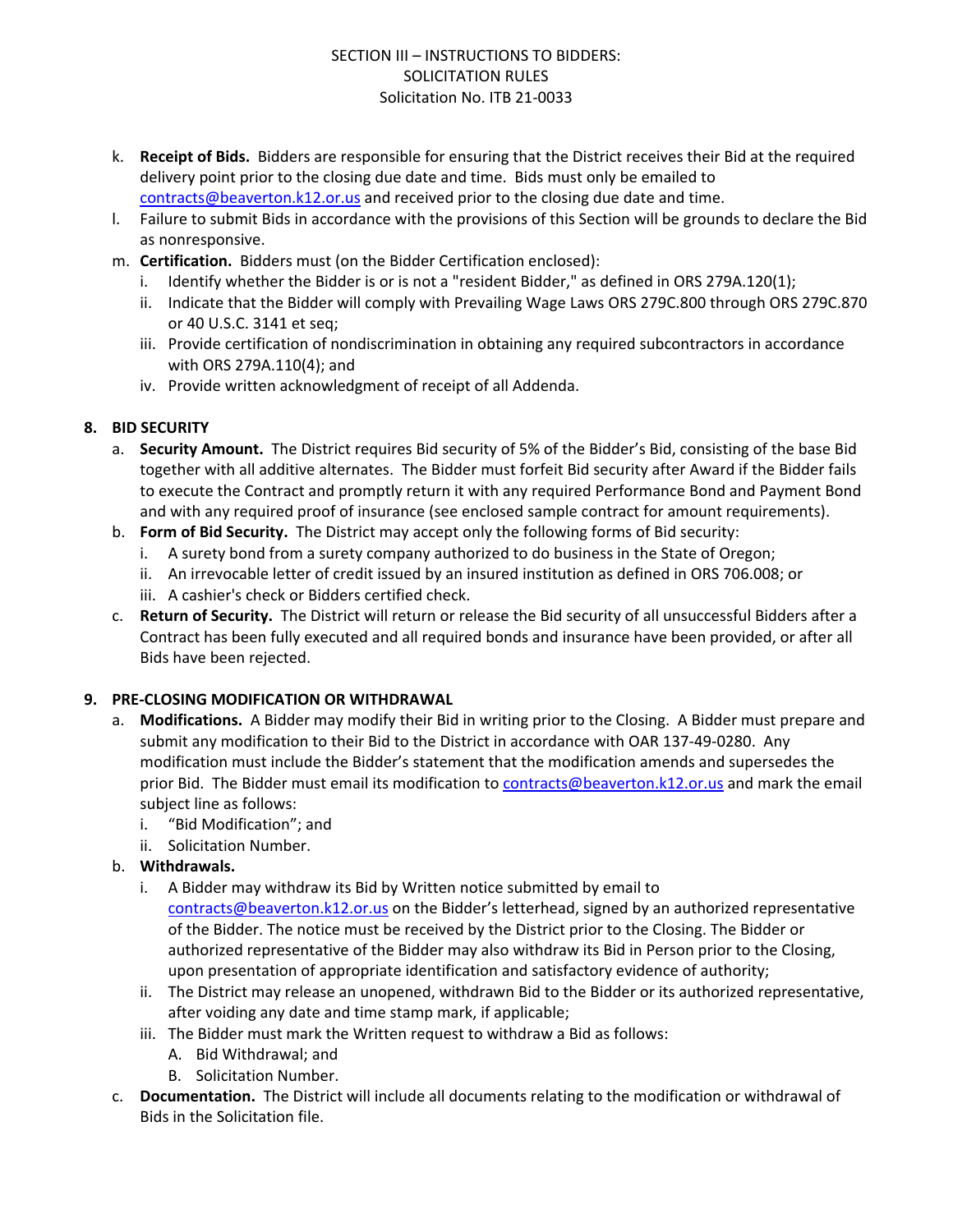#### **10. RECEIPT, OPENING, AND RECORDING OF BIDS; CONFIDENTIALITY OF BIDS**

- a. **Receipt.** The Bidder is responsible for ensuring that the District receives its Bid at the required delivery point prior to the Closing, regardless of the method used to submit or transmit the Bid.
- b. **Opening and Recording.** The District will publicly open Bids including any modifications made to the Bid pursuant to OAR 137-49-0320. In the case of Invitations to Bid, to the extent practicable, the District will read aloud the name of each Bidder, the Bid price(s), and such other information, as the District considers appropriate. The District will open and publicly read bids over the following conference line: **+1(503)356.4400**

## **Participant code: 41605148**

c. **Availability.** After Opening, the District will make Bids available for public inspection. The District may withhold from disclosure those portions of a Bid that the Bidder designates as trade secrets or as confidential proprietary data in accordance with applicable law. See ORS 192.501(2); ORS 646.461 to 646.475. To the extent the District determines such designation is not in accordance with applicable law, the District will make those portions available for public inspection. The Bidder must separate information designated as confidential from other non-confidential information at the time of submitting its Bid. Prices, makes, model or catalog numbers of items offered, scheduled delivery dates, and terms of payment are not confidential, and will be publicly available regardless of a Bidder's designation to the contrary.

## **11. CONFIDENTIALITY OF PROPOSALS**

- a. **REDACTION FOR PUBLIC RECORDS:** Any portion of a Proposal that the Proposer claims as exempt from disclosure must meet the requirements of ORS 192.501(2), ORS 192.502(4) and/or ORS 646.461 et seq. **Proposers are required to submit a redacted copy of their Proposal and all attachments if redactions are being requested.** "Redaction" means the careful editing of a document to obscure confidential references but leaves the formatting complete and intact; **The redacted copy must be a complete copy of the submitted Proposal, in which all information the Proposer deems to be exempt from public disclosure has been identified.**
- b. When preparing a redaction of your Proposal submission, a Proposer must plainly mark the redactions by obscuring the specific areas your firm asserts are exempt from public disclosure. In addition, a summary page identifying the pages where redactions occur shall be included with the Proposal submission (summary is not included in page limitations). **If a Proposer fails to submit a redacted copy of their Proposal as required, the District may release the Proposer's original Proposal without redaction.** If the entire proposal is marked as constituting a "trade secret" or being "confidential", at the District's sole discretion, such a Proposal may be rejected as non-responsive.
- c. Unless expressly provided otherwise in this RFP or in a separate written communication, the District does not agree to withhold from public disclosure any information submitted in confidence by a Proposer unless the information is otherwise exempt under Oregon law. The District agrees not to disclose Proposals until the District has completed its evaluation of all Proposals and publicly announces the results.

## **12. LATE BIDS, WITHDRAWALS AND MODIFICATIONS**

Any Bid received after the Closing date and time is late. A Bidder's request for withdrawal or modification of a Bid received after Closing is late. The District will not consider late Bids, withdrawals or modifications except as permitted in OAR 137-049-0350 or OAR 137-049-0390.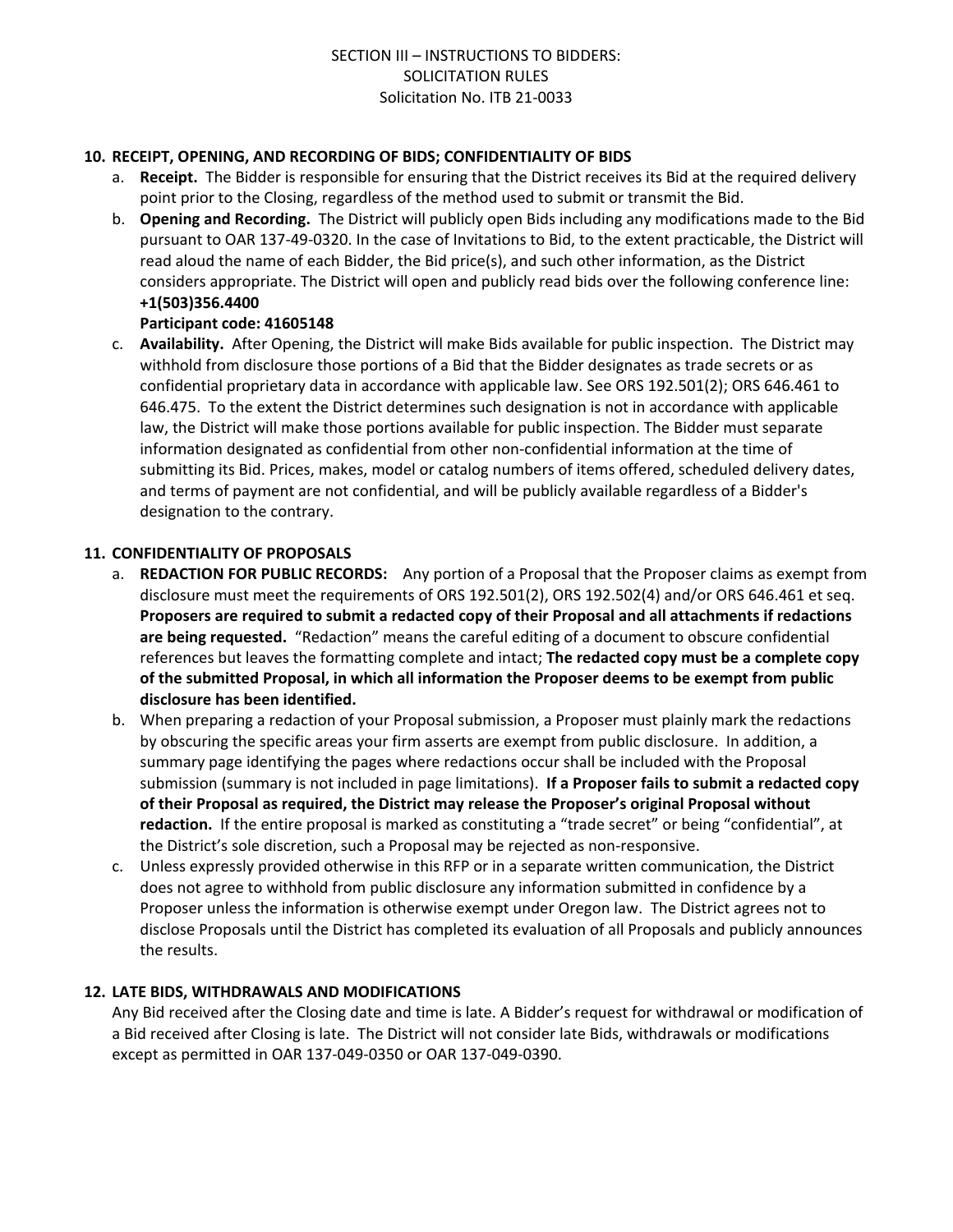## **13. MISTAKES**

- a. **Generally.** To protect the integrity of the competitive Procurement process and to assure fair treatment of Bidders, the District will carefully consider whether to permit waiver, correction or withdrawal of Bids for certain mistakes.
- b. **District Treatment of Mistakes.** The District will not allow a Bidder to correct or withdraw an Offer for an error in judgment. If the District discovers certain mistakes in a Bid after Opening, but before Award of the Contract, the District may take the following action:
	- i. The District may waive, or permit a Bidder to correct, a minor informality. A minor informality is a matter of form rather than substance that is evident on the face of the Bid, or an insignificant mistake that can be waived or corrected without prejudice to other Bidders. Examples of minor informalities include a Bidder's failure to:
		- A. Return the correct number of signed Bids or the correct number of other documents required by the Solicitation;
		- B. Sign the Bid in the designated block, provided a Signature appears elsewhere in the Bid, evidencing an intent to be bound; and
		- C. Acknowledge receipt of an Addendum to the Solicitation, provided that it is clear on the face of the Bid that the Bidder received the Addendum and intended to be bound by its terms; or the Addendum involved did not affect price, quality or delivery.
	- ii. The District may correct a clerical error if the error is evident on the face of the Bid or other documents submitted with the Bid, and the Bidder confirms the District's correction in Writing. A clerical error is a Bidder's error in transcribing its Bid. Examples include typographical mistakes, errors in extending unit prices, transposition errors, arithmetical errors, instances in which the intended correct unit or amount is evident by simple arithmetic calculations (for example a missing unit price may be established by dividing the total price for the units by the quantity of units for that item or a missing, or incorrect total price for an item may be established by multiplying the unit price by the quantity when those figures are available in the Bid). In the event of a discrepancy, unit prices will prevail over extended prices.
	- iii. The District may permit a Bidder to withdraw an Offer based on one or more clerical errors in the Bid only if the Bidder shows with objective proof and by clear and convincing evidence:
		- A. The nature of the error;
		- B. That the error is not a minor informality under this subsection or an error in judgment;
		- C. That the error cannot be corrected or waived under subsection 12.b.ii above;
		- D. That the Bidder acted in good faith in submitting a Bid that contained the claimed error and in claiming that the alleged error in the Bid exists;
		- E. That the Bidder acted without gross negligence in submitting a Bid that contained a claimed error;
		- F. That the Bidder will suffer substantial detriment if the District does not grant the Bidder permission to withdraw the Offer;
		- G. That the District's or the public's status has not changed so significantly that relief from the forfeiture will work a substantial hardship on the District or the public it represents; and
		- H. That the Bidder promptly gave notice of the claimed error to the District.
	- iv. The criteria in subsection 12.b.iii above will determine whether the District will permit a Bidder to withdraw its Bid after Closing. These criteria also will apply to the question of whether the District will permit a Bidder to withdraw its Bid without forfeiture of its Bid bond (or other Bid security), or without liability to the District based on the difference between the amount of the Bidder's Bid and the amount of the Contract actually awarded by the District, whether by Award to the next lowest Responsive and Responsible Bidder, or by resort to a new solicitation.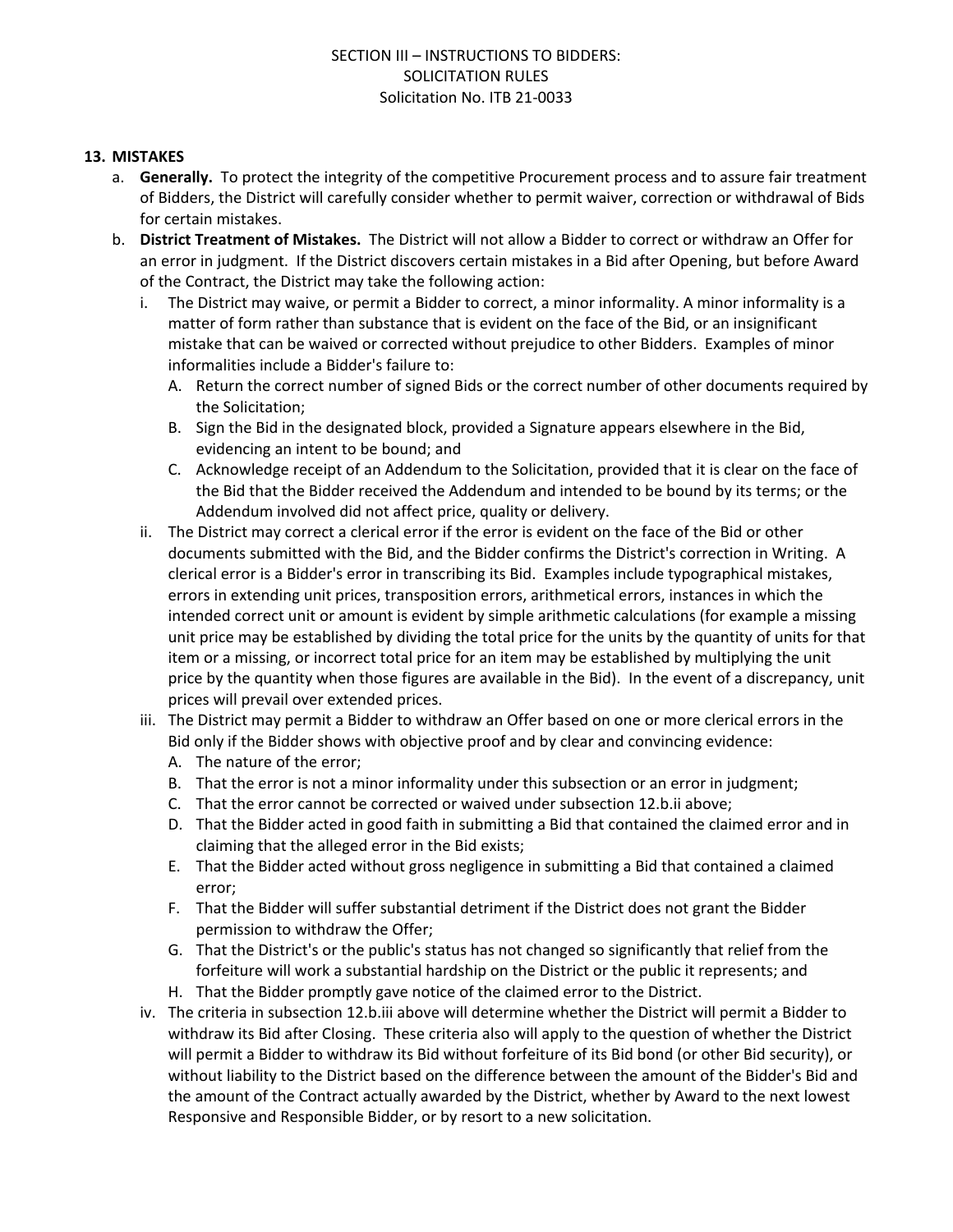- c. **Rejection for Mistakes.** The District will reject any Bid in which a mistake is evident on the face of the Bid and the intended correct Bid is not evident or cannot be substantiated from documents submitted with the Bid.
- d. **Identification of Mistakes after Award.** The procedures and criteria set forth above are Bidder's only opportunity to correct mistakes or withdraw Bids because of a mistake. Following Award, a Bidder is bound by its Bid, and may withdraw its Bid or rescind a Contract entered into pursuant to OAR 137 Division 49 only to the extent permitted by applicable law.

## **14. FIRST-TIER SUBCONTRACTORS; DISCLOSURE AND SUBSTITUTION**

- a. **Required Disclosure.** Within two working hours after the Bid Closing, Bidders must submit the First-Tier Subcontractor Disclosure Form identifying any first-tier subcontractors (those Entities that would be contracting directly with the prime contractor) that will be furnishing labor or labor and materials on the Contract, if Awarded, whose subcontract value would be equal to or greater than:
	- i. Five percent of the total Contract Price, but at least \$15,000; or
	- ii. \$350,000, regardless of the percentage of the total Contract Price.
- b. **Bid Closing, Disclosure Deadline and Bid Opening.** For each ITB to which this rule applies, the District will:
	- i. Set the Bid Closing on a Tuesday, Wednesday or Thursday, and at a time between 2 p.m. and 5 p.m.;
	- ii. Open Bids publicly immediately after the Bid Closing; and
	- iii. Consider for Contract Award only those Bids for which the required disclosure has been submitted by the announced deadline on the form prescribed by the District.
- c. **Submission.** A Bidder must submit the disclosure form required by this rule either in its Bid submission, or within two working hours after Bid Closing in the manner specified by this Solicitation.
- d. **Responsiveness.** Compliance with the disclosure and submittal requirements of ORS 279C.370 and OAR 137-049-0360 is a matter of Responsiveness. Bids that are submitted by Bid Closing, but for which the disclosure submittal has not been made by the specified deadline, are not Responsive and will not be considered for Contract Award.
- e. **District Role.** The District will obtain, and make available for public inspection, the disclosure forms required by ORS 279C.370 and OAR 137-049-0360. The District will also provide copies of disclosure forms to the Bureau of Labor and Industries as required by ORS 279C.835. The District is not required to determine the accuracy or completeness of the information provided on disclosure forms.
- f. **Substitution.** Substitution of affected first-tier subcontractors must be made only in accordance with ORS 279C.585. The District will accept Written submissions filed under that statute as public records. Aside from issues involving inadvertent clerical error under ORS 279C.585, the District does not have a statutory role or duty to review, approve or resolve disputes concerning such substitutions. See ORS 279C.590 regarding complaints to the Construction Contractors Board on improper substitution.

#### **15. BID EVALUATION CRITERIA**

- a. **General.** A Public Improvement Contract, if awarded, will be awarded to the Responsible Bidder submitting the lowest Responsive Bid.
- b. **Bid Evaluation Criteria.** Invitations to Bid may solicit lump-sum Bids, unit-price Bids, or a combination of the two.
	- i. **Lump Sum.** If the ITB requires a lump-sum Bid, without additive or deductive alternates, or if the District elects not to award additive or deductive alternates, Bids will be compared on the basis of lump-sum prices, or lump-sum base Bid prices, as applicable. If the ITB calls for a lump-sum base Bid, plus additive or deductive alternates, the total Bid price will be calculated by adding to or deducting from the base Bid those alternates selected by the District, for the purpose of comparing Bids.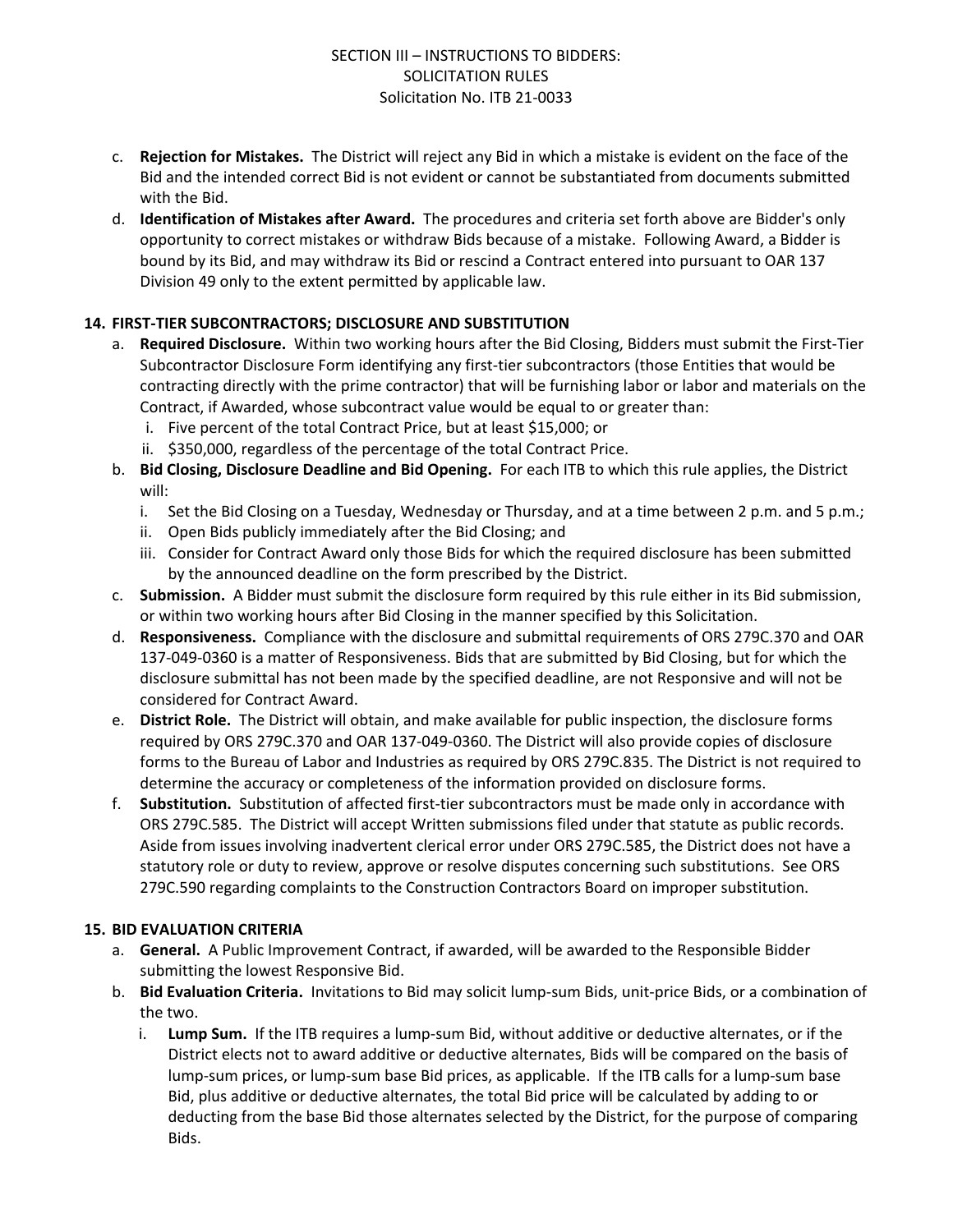- ii. **Unit Price.** If the Bid includes unit pricing for estimated quantities, the total Bid price will be calculated by multiplying the estimated quantities by the unit prices submitted by the Bidder, and adjusting for any additive or deductive alternates selected by the District, for the purpose of comparing Bids. The District will specify within the Solicitation the estimated quantity of the Procurement to be used for determination of the low Bidder. In the event of mathematical discrepancies between unit price and any extended price calculations submitted by the Bidder, the unit price will govern. See OAR 137-049-0350(2)(b).
- c. The District may reject any Bid not in compliance with all prescribed Public Contracting procedures and requirements, and may reject for good cause all Bids upon the District's finding that it is in the public interest to do so.

#### **16. BID EVALUATION AND AWARD; DETERMINATION OF RESPONSIBILITY**

- a. **General.** If Awarded, the District will Award the Contract to the Responsible Bidder submitting the lowest, Responsive Bid provided that such Person is not listed by the Construction Contractors Board as disqualified to hold a Public Improvement Contract. See ORS 279C.375 (3)(a). The District may award by item, groups of items or the entire Bid provided such Award is consistent with the Solicitation and in the public interest.
- b. **Determination of Responsibility.** Bidders are required to demonstrate their ability to perform satisfactorily under a Contract. Before Awarding a Contract, the District must have information that indicates that the Bidder meets the standards of responsibility set forth in ORS 279.375(3)(b). To be a Responsible Bidder, the District will determine that the Bidder:
	- i. Has available the appropriate financial, material, equipment, facility and Personnel resources and expertise, or ability to obtain the resources and expertise, necessary to meet all contractual responsibilities;
	- ii. Has completed previous contracts of a similar nature with a satisfactory record of performance. A satisfactory record of performance means that, to the extent the costs associated with and time available to perform a previous contract were within the Bidder's control, the Bidder stayed within the time and budget allotted for the procurement and otherwise performed the contract in a satisfactory manner. The District should carefully scrutinize a Bidder's record of contract performance if the Bidder is or recently has been materially deficient in contract performance. In reviewing the Bidders performance, the District should determine whether the Bidders deficient performance was expressly excused under the terms of Contract, or whether the Bidder took appropriate corrective action. The District may review the Bidders performance on both private and Public Contracts in determining the Bidders record of contract performance.
	- iii. Has a satisfactory record of integrity. A Bidder may lack integrity if the District determines the Bidder demonstrates a lack of business ethics such as violation of state environmental laws or false certifications made to the District. The District may find a Bidder not Responsible based on the lack of integrity of any Person having influence or control over the Bidder (such as a key employee of the Bidder that has the authority to significantly influence the Bidders performance of the Contract or a parent company, predecessor or successor Person). The standards for Conduct Disqualification under OAR 137-49-0370 may be used to determine Bidder's integrity. The District may find a Bidder non-responsible based on previous convictions of offenses related to obtaining or attempting to obtain a contract or subcontract or in connection with the Bidder's performance of a contract or subcontract;
	- iv. Is qualified legally to contract with the District; and
	- v. Has supplied all necessary information in connection with the inquiry concerning responsibility. If the Bidder fails to promptly supply information requested by the District concerning responsibility,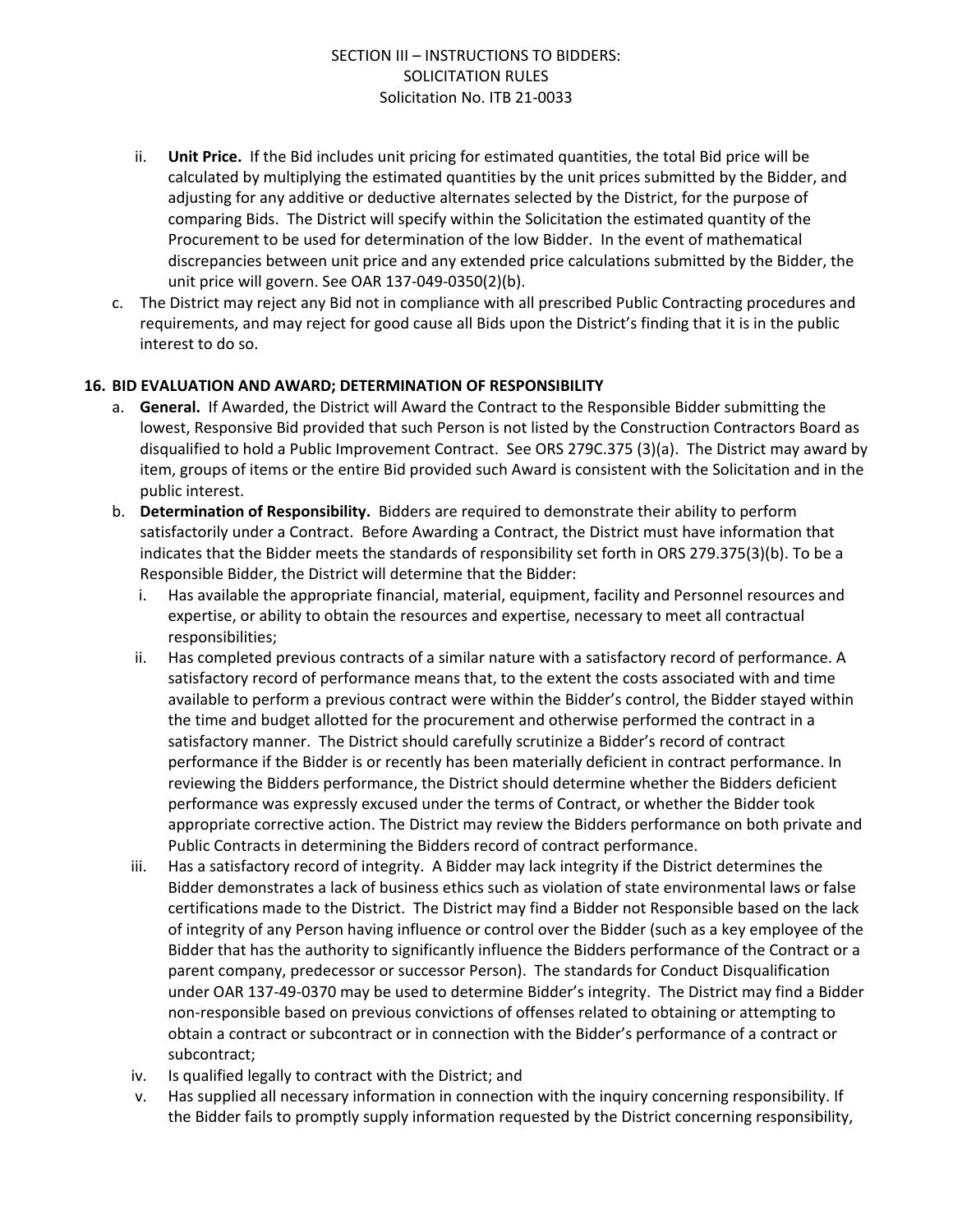the District will base the determination of responsibility on any available information, or may find the Bidder not Responsible.

c. **District Evaluation.** The District will evaluate a Bid only as set forth in the Solicitation and in accordance with applicable law. The District will not evaluate a Bid using any other requirement or criterion.

## d. **Bidder Submissions.**

- i. The District may require a Bidder to submit Product Samples, Descriptive Literature, technical data, or other material and may also require any of the following prior to award:
	- A. Demonstration, inspection or testing of a product prior to award for characteristics such as compatibility, quality or workmanship;
	- B. Examination of such elements as appearance or finish; or
	- C. Other examinations to determine whether the product conforms to Specifications.
- ii. The District will evaluate product acceptability only in accordance with the criteria disclosed in the Solicitation to determine that a product is acceptable. The District will reject a Bid providing any product that does not meet the Solicitation requirements. The District's rejection of a Bid because it offers non-conforming Work or materials is not Disqualification and is not appealable under ORS 279C.445.
- e. **Evaluation of Bids.** The District will use only objective criteria to evaluate Bids as set forth in the Solicitation. The District will evaluate Bids to determine which Responsible Bidder submitted the lowest Responsive Bid.
	- i. **Nonresident Bidders.** In determining the lowest Responsive Bid, the District will, in accordance with OAR 137-046-0310, add a percentage increase to the Bid of a nonresident Bidder equal to the percentage, if any, of the preference given to that Bidder in the state in which the Bidder resides.
	- ii. **Clarifications.** In evaluating Bids, the District may seek information from a Bidder only to clarify the Bidder's Bid. Such clarification must not vary, contradict or supplement the Bid. A Bidder must submit Written and Signed clarifications and such clarifications will become part of the Bidder's Bid.
	- iii. **Negotiation Prohibited.** The District will not negotiate scope of Work or other terms or conditions under an Invitation to Bid process prior to award.

#### **17. NOTICE OF INTENT TO AWARD**

- a. **Notice.** At least seven (7) days before the Award of a Public Improvement Contract, the District will issue a Notice of the District's intent to Award the Contract.
- b. **Form and Manner of Posting.** The form and manner of posting notice will conform to customary practices within the District's procurement system and may be made electronically.
- c. **Finalizing Award.** The District's Award will not be final until the later of the following:
	- i. Seven (7) Days after the date of the notice, unless the Solicitation provided a different period for protest; or
	- ii. The District provides a written response to all timely-filed protests that denies the protest and affirms the Award.
- d. **Prior Notice Impractical.** Posting of notice of intent to award will not be required when the District determines that it is impractical due to unusual time constraints in making prompt Award for its immediate procurement needs, documents the Contract file as to the reasons for that determination, and posts notice of that action as soon as reasonably practical.

#### **18. DOCUMENTATION OF AWARD; AVAILABILITY OF AWARD DECISIONS**

- a. **Basis of Award.** After Award, the District will make a record showing the basis for determining the successful Bidder part of the District's Solicitation file.
- b. **Contract Document.** The District will deliver a fully executed copy of the final Contract to the successful Bidder.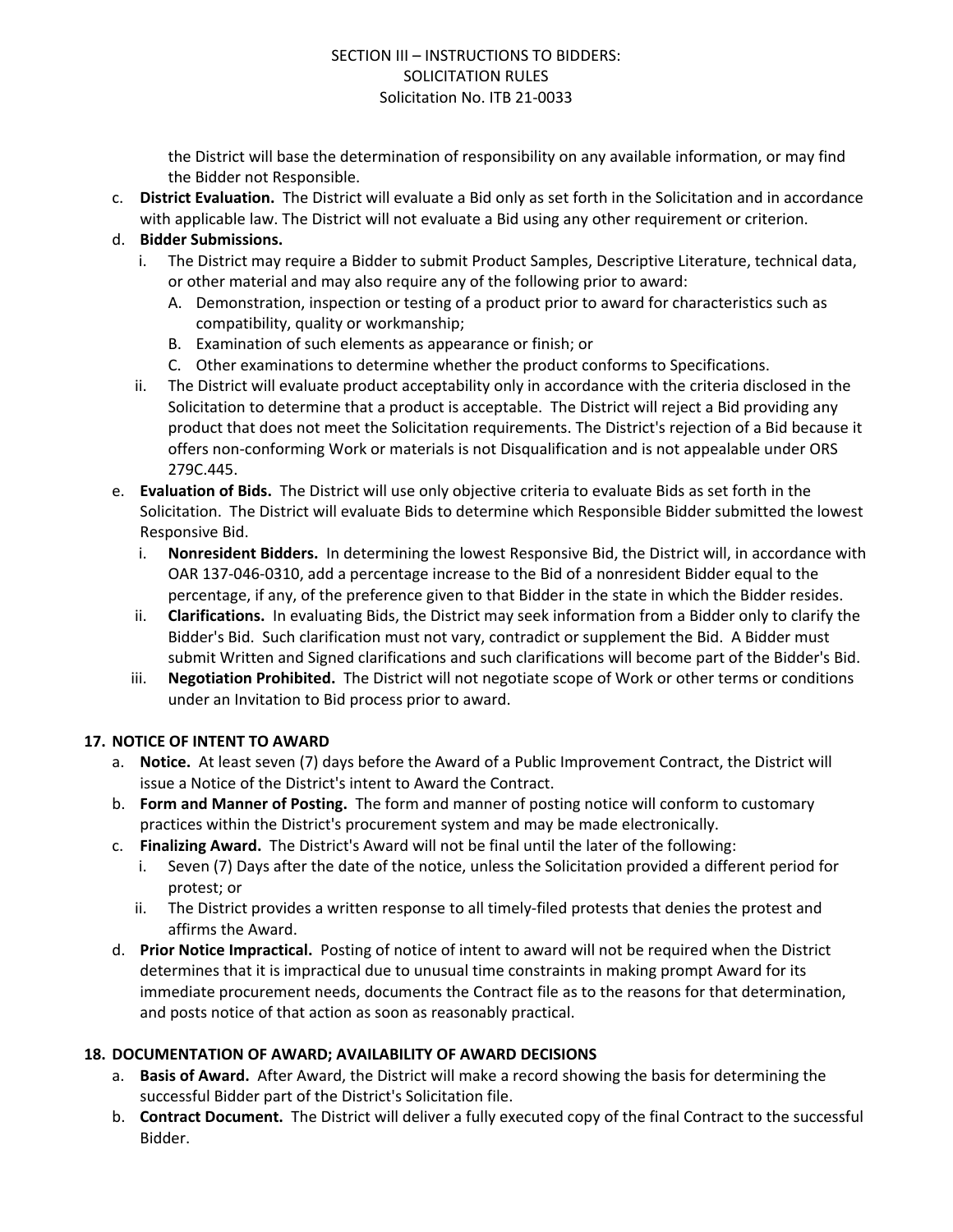- c. **Bid Tabulations and Award Summaries.** Upon request of any Person the District will provide tabulations of Awarded Bids.
- d. **Availability of Solicitation Files.** The District will make completed Solicitation files available for public review at the District.

## **19. NEGOTIATION WITH BIDDERS PROHIBITED**

Except as permitted by ORS 279C.340 and OAR 137-49-0430 when all Bids exceed the cost estimate, the District will not negotiate with any Bidder prior to Contract Award. After Award of the Contract, the District and Contractor may modify the resulting Contract only by change order or Amendment to the Contract in accordance with OAR 137-49-0910.

## **20. NEGOTIATION WHEN BIDS EXCEED COST ESTIMATE**

- **a. Generally.** In accordance with ORS 279C.340, if all Responsive Bids from Responsible Bidders on a competitively Bid Project exceed the District's Cost Estimate, prior to Contract Award the District may negotiate Value Engineering and Other Options with the Responsible Bidder submitting the lowest, Responsive Bid in an attempt to bring the Project within the District's Cost Estimate.
- **b. Rejection of Bids.** In determining whether all Responsive Bids from Responsible Bidders exceed the Cost Estimate, only those Bids that have been formally rejected, or Bids from Bidders who have been formally disqualified by the District, will be excluded from consideration.
- **c. Scope of Negotiations.** The District will not proceed with Contract Award if the scope of the Project is significantly changed from the original Bid. The scope is considered to have been significantly changed if the pool of competition would likely have been affected by the change.
- **d. Discontinuing Negotiations.** The District may discontinue negotiations at any time and will do so if it appears to the District that the apparent low Bidder is not negotiating in good faith or fails to share cost and pricing information upon request. Failure to rebid any portion of the project, or to obtain subcontractor pricing information upon request, will be considered a lack of good faith.
- **e. Limitation.** Negotiations may be undertaken only with the lowest Responsive, Responsible Bidder pursuant to ORS 279C.340. That statute does not provide any additional authority to further negotiate with Bidders next in line for Contract Award.

## **21. REJECTION OF BIDS**

## **a. Rejection of a Bid.**

- i. The District may reject any Bid upon finding that to accept the Bid may impair the integrity of the Procurement process or that rejecting the Bid is in the public interest.
- ii. The District will reject a Bid upon the District's finding that the Bid:
	- 1. Is contingent on the District's acceptance of terms and conditions (including Specifications) that differ from the Solicitation;
	- 2. Takes exception to terms and conditions (including Specifications);
	- 3. Attempts to prevent public disclosure of matters in contravention of the terms and conditions of the Solicitation or in contravention of applicable law;
	- 4. Offers Work that fails to meet the Specifications of the Solicitation;
	- 5. Is late;
	- 6. Is not in substantial compliance with the Solicitation;
	- 7. Is not in substantial compliance with all prescribed public Solicitation procedures.
- iii. The District will reject a Bid upon the District's finding that the Bidder:
	- 1. Has not been prequalified under ORS 279C.430 and the District required mandatory prequalification;
	- 2. Has been Disqualified;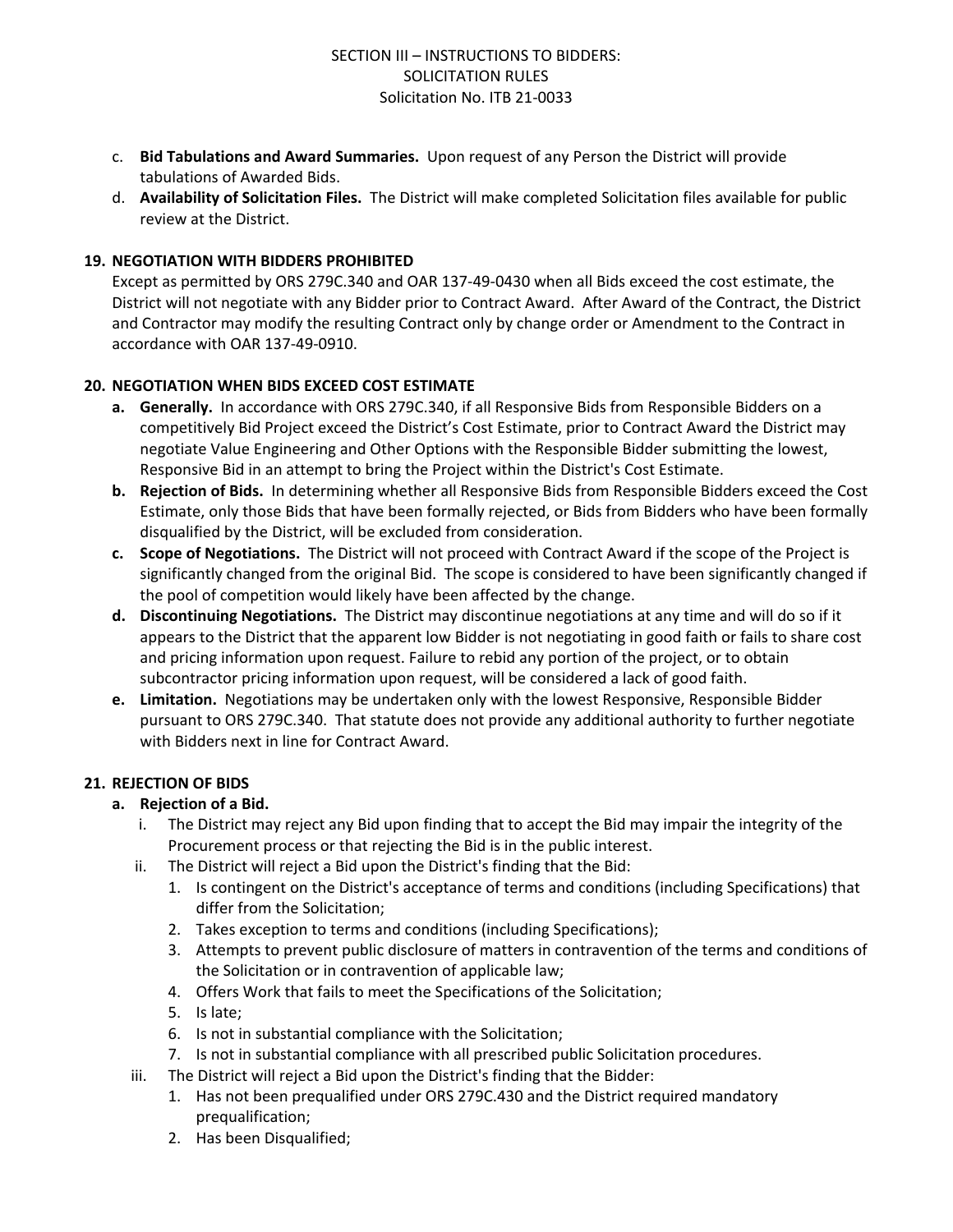- 3. Has been declared ineligible under ORS 279C.860 by the Commissioner of Bureau of Labor and Industries and the Contract is for a Public Work;
- 4. Is listed as not qualified by the Construction Contractors Board, if the Contract is for a Public Improvement;
- 5. Has not met the requirements of ORS 279A.105 if required by the Solicitation;
- 6. Has not submitted properly executed Bid or Proposal security as required by the Solicitation;
- 7. Has failed to provide the Certification of Non-Discrimination required under OAR 137-049- 0440(3);
- 8. Is not Responsible. See OAR 137-049-0390(2) regarding District determination that the Bidder has met statutory standards of responsibility.
- b. **Form of Business.** The District may investigate any Person submitting a Bid. The investigation may include that Person's officers, Directors, Owners, affiliates, or any other Person acquiring ownership of the Person to determine application of this rule or to apply the Disqualification provisions of ORS 279C.440 to 279C.450 and OAR 137-049-0370.
- c. **Certification of Non-Discrimination.** The Bidder must certify and deliver to the District as part of their Bid, written certification (see attached Bidder Certification) that the Bidder has not discriminated and will not discriminate against any disadvantaged business enterprise, minority-owned business, womenowned business, emerging small business, or business that a service-disabled veteran owns, in obtaining any required subcontracts. Failure to do so will be grounds for disqualification.
- d. **Rejection of all Bids.** The District may reject all Bids for good cause upon the District's Written finding it is in the public interest to do so. The District will notify all Bidders of the rejection of all Bids, along with the good cause justification and finding.
- e. **Criteria for Rejection of All Bids.** The District may reject all Bids upon a Written finding that:
	- i. The content of or an error in the Solicitation, or the Solicitation process unnecessarily restricted competition for the Contract;
	- ii. The price, quality or performance presented by the Bidders is too costly or of insufficient quality to justify acceptance of the Bids;
	- iii. Misconduct, error, or ambiguous or misleading provisions in the Solicitation threaten the fairness and integrity of the competitive process;
	- iv. Causes other than legitimate market forces threaten the integrity of the competitive Procurement process. These causes include, but are not limited to, those that tend to limit competition such as restrictions on competition, collusion, corruption, unlawful anti-competitive conduct and inadvertent or intentional errors in the Solicitation;
	- v. The District cancels the Solicitation in accordance with OAR 137-049-0270; or
	- vi. Any other circumstance indicating that awarding the Contract would not be in the public interest.

## **22. PROTEST OF CONTRACTOR SELECTION, CONTRACT AWARD**

- a. **Purpose.** An adversely affected or aggrieved Bidder must exhaust all avenues of administrative review and relief before seeking judicial review of the District's Contractor selection or Contract Award decision.
- b. **Notice of Intent to Award.** Unless otherwise provided in the Solicitation, the District will provide written notice to all Bidders of the District's intent to award the Contract. The District's Award will not be final until the later of the following:
	- i. Seven (7) days after the date of the notice, unless the Solicitation provided a different period for protest; or
	- ii. The District provides a written response to all timely-filed protests that denies the protest and affirms the Award.
- **c. Right to Protest Award.**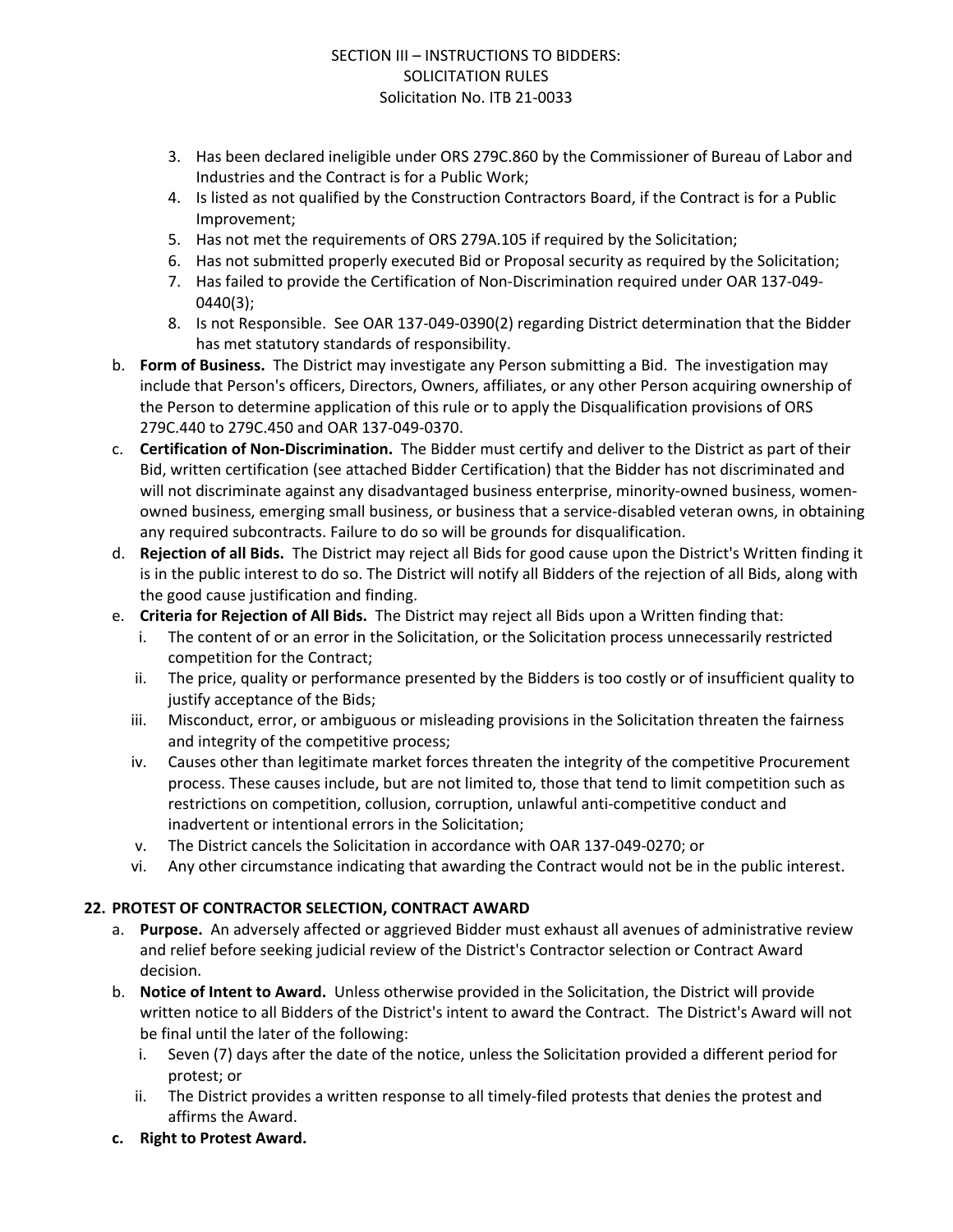- i. An adversely affected or aggrieved Bidder may submit to the District a Written protest of the District's intent to award within seven (7) days after issuance of the notice of intent to award the Contract, unless a different protest period is provided under the Solicitation.
- ii. The Bidders protest must be in Writing and must specify the grounds upon which the protest is based.
- iii. A Bidder is adversely affected or aggrieved only if the Bidder is eligible for Award of the Contract as the Responsible Bidder submitting the lowest Responsive Bid and is next in line for Award, i.e., the protesting Bidder must claim and state specific reasons why all lower Bidders are ineligible for Award:
	- 1. Because their Bids were non-responsive; or
	- 2. The District committed a substantial violation of a provision in the Solicitation or of an applicable Procurement statute or administrative rule, and the protesting Bidder was unfairly evaluated and would have, but for such substantial violation, been the Responsible Bidder offering the lowest Responsive Bid.
- iv. The District will not consider a protest submitted after the time period established in this Rule or such different period as may be provided in the Solicitation.
- d. **Authority to Resolve Protests.** The District's Purchasing Manager will settle or resolve a written protest submitted in accordance with the requirements of this Rule.
- e. **Decision.** If a protest is not settled, the Superintendent, or designee, will promptly issue a written decision on the protest. Judicial review of this decision will be available if provided by statute.
- f. **Award.** The successful Bidder must promptly execute the Contract after the Award is final. The District will execute the Contract only after it has obtained all applicable required documents and approvals.
- **23. BID COSTS**: The District is not liable for any costs incurred by the Bidder in its Bid preparation.

## **24. CONTRACT:**

The successful Bidder, selected by the District, will receive a modified AIA A101 Owner Contractor Agreement with modified AIA A201 General Conditions. A Sample Contract is enclosed herein (see Attachments). The provisions of the sample AIA A101 Owner Contractor Agreement and AIA A201 General Conditions are in addition to the requirements set forth in this Solicitation.

- d. Bidders are advised to thoroughly review and familiarize themselves with the standard contract. Certain contract terms reflect state statute and may not be altered.
- e. The Contractor will be expected to promptly sign a contract including all standard terms and conditions contained in the sample contract.
- f. Personnel substitution if the contractor must substitute personnel included in the original bid they must obtain written District approval of substituted personnel, prior to substitution.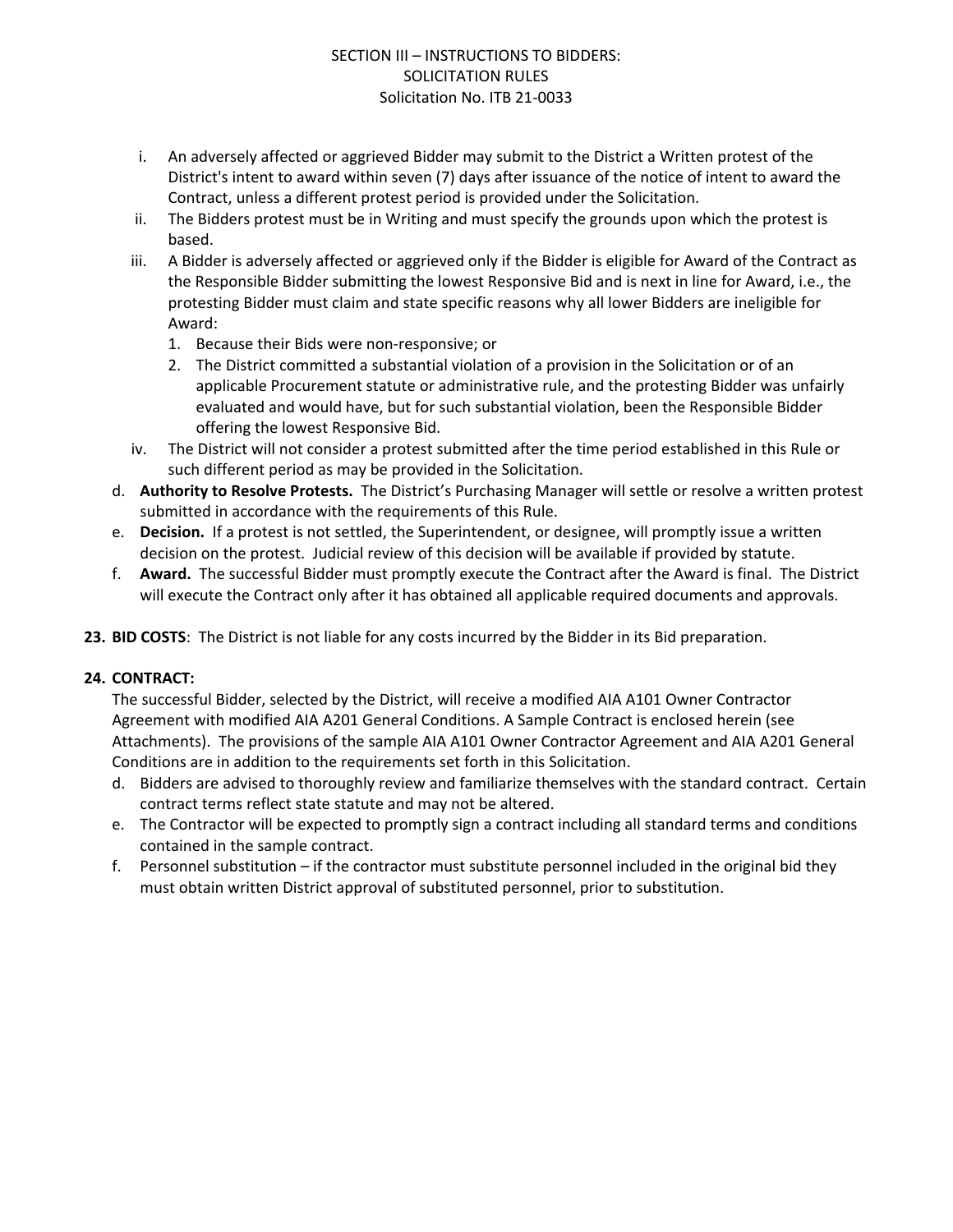#### **1. PUBLIC WORKS REQUIREMENTS**

This solicitation will result in a Contract for a Public Work subject to ORS 279C.800 to 279C.870 or the Davis-Bacon Act (40 U.S.C. 3141 et seq., if applicable). No Bid will be received or considered by the District unless the Bid contains a statement by the Bidder that the provisions of ORS 279C.800 to 279C.870 (prevailing wage rates paid to employees) or the Davis Bacon Act (40 U.S.C. 3141 et seq, if applicable) are to be complied with (see Bidder Certification).

## **2. REGISTRATION REQUIREMENTS**

Bidders must be currently registered with the Construction Contractors Board as required by ORS 701.021, licensed by the State Landscape Contractors Board, as required by ORS 671.530, or licensed by the Department of Environmental Quality, as required by ORS 468A.710 (Air Quality) , if required, holding the proper registration for the work contemplated herein, at the time of Bid submittal. All Subcontractors participating in the project must be similarly registered with the Construction Contractors Board, State Landscape Contractors Board or Department of Environmental Quality, as required, at the time they propose to engage in subcontract work. The CCB registration requirements apply to all public works contracts unless superseded by federal law.

## **3. BOLI/PWR REQUIREMENTS**

All contractors and subcontractors will abide by the latest determination of the minimum wage rates as scheduled and published for this region by the U.S. Department of Labor and the Oregon Bureau of Labor and Industries and will abide by all amendments, decisions, and related regulations of these agencies. Specifically:

- a. The Contractor is required to pay workers not less than prevailing wage rates for the Region #2 through the contract period.
- b. If the Contractor fails to pay for labor and services the District can pay and will withhold these amounts from payments to the Contractor. OAR 839-025-0020(2)(a).
- c. The Contractor is required to pay weekly, holiday (including weekends) and daily overtime as required. OAR 839-025-0020(2)(b).
- d. The existing 'prevailing rate of wage' as published by the Oregon Bureau of Labor and Industries are the Prevailing Wage Rates for Public Works Contracts in Oregon effective January 1, 2022 and PWR Amendment dated April 1, 2022. They may be found at the following website: [http://www.oregon.gov/boli/WHD/PWR/Pages/pwr\\_state.aspx](http://www.oregon.gov/boli/WHD/PWR/Pages/pwr_state.aspx), and are incorporated herein by this reference.

#### **4. BONDS: PERFORMANCE, PAYMENT AND PUBLIC WORKS**

#### **a. Performance and Payment Bonds.**

- i. Pursuant to ORS 279C.380, the Contractor must furnish bonds covering the faithful performance of the Contact and payment of obligations arising there under. Bonds are to be obtained through a company that is authorized and licensed by the Oregon Insurance Commissioner. The bonding company must be listed on the most current US Government Treasury list, Department Circular 570 or approved PRIOR TO BID SUBMISSION by the District. The cost of the Bonds must be included in the Contract Sum. The amount of each Bond must be equal to 100 percent of the Contract Sum. Performance and Payment Bonds must be the AIA A312 or as approved by the District.
- ii. Bonds must be effective from the Contract date through the Final Completion of the Contract.
- iii. Failure to adhere to these requirements may be grounds for rejection of the Bid.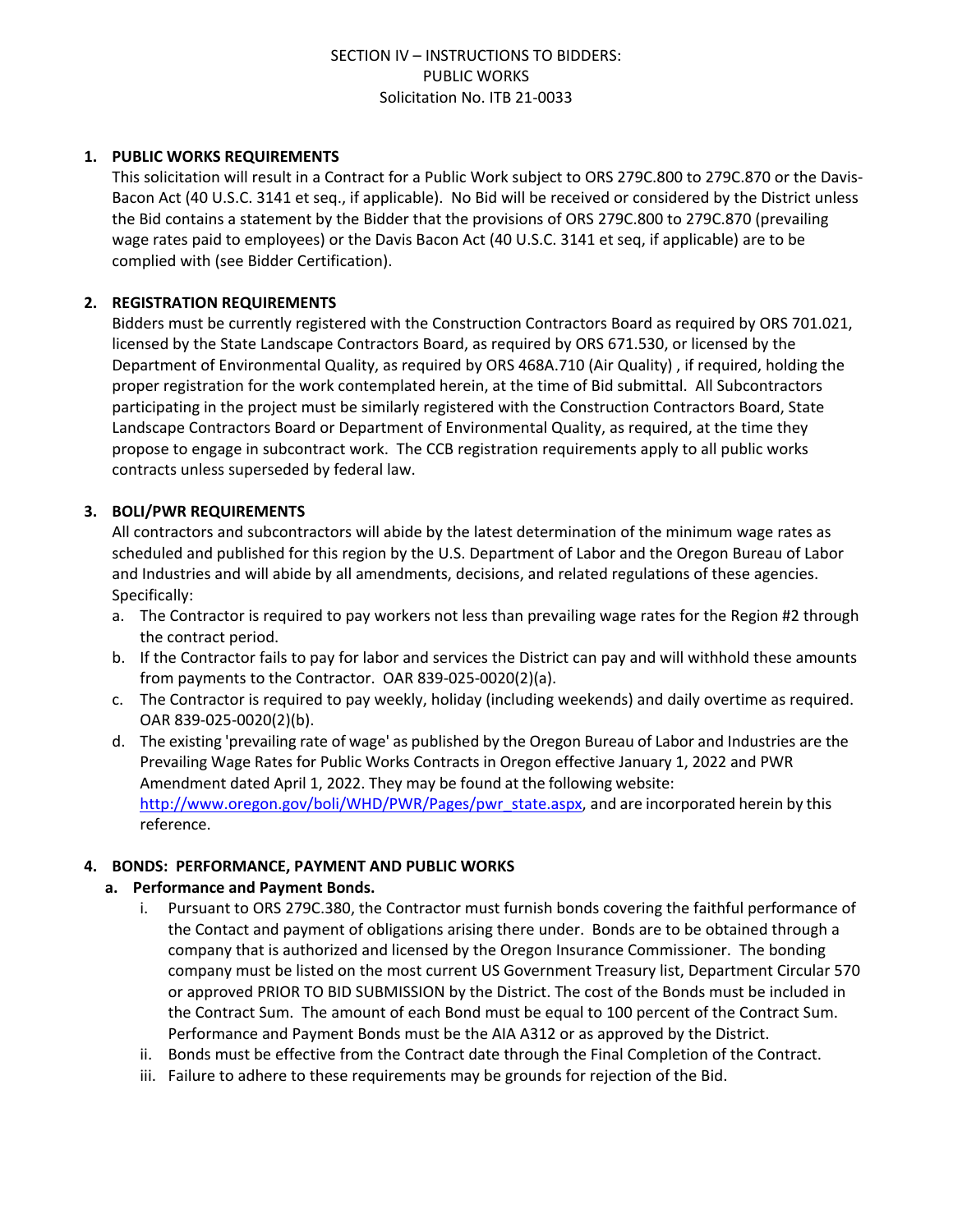#### **b. Public Works Bond.**

- i. Contractors who work on public works projects, subject to the PWR law, are required to file a \$30,000 Public Works Bond to be used exclusively for unpaid wages determined to be due by BOLI. Proof of this bond in effect must be provided to the District prior to Contract signing, after the award of this solicitation.
- ii. General Contractors are required to verify that subcontractors have filed a public works bond before permitting a subcontractor to start work on a project.
- iii. ORS 279C.836 provides exemptions from the bond requirements for certified disadvantaged, minority, women, service-disabled veteran owned or emerging small business enterprises. It is the Contractor's responsibility to notify the District if an exemption applies to the Contractor.
- iv. The Public Works Bond must be furnished by a surety company authorized to do business in Oregon
- c. **Time for Submission.** The apparent successful Bidder must promptly furnish the required performance security upon the District's request. If the Bidder fails to furnish the security as requested, the District may reject the Bid and award the Contract to the Responsible Bidder with the next lowest Responsive Bid, and, at the District's discretion, the Bidder must forfeit its Bid Bond.

#### **5. SUBSTITUTE CONTRACTOR**

If the Contractor provided a performance bond, the District may afford the Contractor's surety the opportunity to provide a substitute Contractor to complete performance of the Contract. A substitute Contractor must perform all remaining contract Work and comply with all terms and conditions of the Contract, including the provisions of the performance bond and the payment bond. Such substitute performance does not involve the Award of a new Contract and will not be subject to the competitive procurement provisions of ORS Chapter 279C.

#### **6. FOREIGN CONTRACTOR**

If the Contract Price exceeds \$10,000 and the Contractor is a Foreign Contractor, the Contractor must promptly report to the Oregon Department of Revenue on forms provided by the Department of Revenue, the Contract Price, terms of payment, Contract duration and such other information as the Department of Revenue may require before final payment can be made on the Contract. A copy of the report must be forwarded to the District. The District will satisfy itself that the above requirements have been complied with before it issues final payment on the Contract.

#### **7. CERTIFIED PAYROLL WITHHOLDING**

- a. If a prime contractor does not file certified payroll as required (at least once per month), the District will withhold 25% of amounts due to the prime contractor, in addition to any other required Retainage.
- b. If a first-tier subcontract does not file certified payroll reports as required, the prime contractor must withhold 25% of amounts due the first-tier subcontractor.
- c. Once certified payroll reports are submitted, the District or prime contractor are to pay amounts withheld within 14 days.
- d. Neither the District nor the prime contractor is required to verify the accuracy of the contents of the certified payroll reports.

#### **8. DRUG TESTING REQUIREMENT**

ORS 279C.505(2) requires that all public improvement contracts contain a provision requiring contractors to demonstrate that an employee drug-testing program is in place. Bidders are therefore required to certify that they have an employee drug-testing program in place that applies to all employees and will maintain a drug-testing program at all times during the performance of the awarded Contract. Failure to maintain a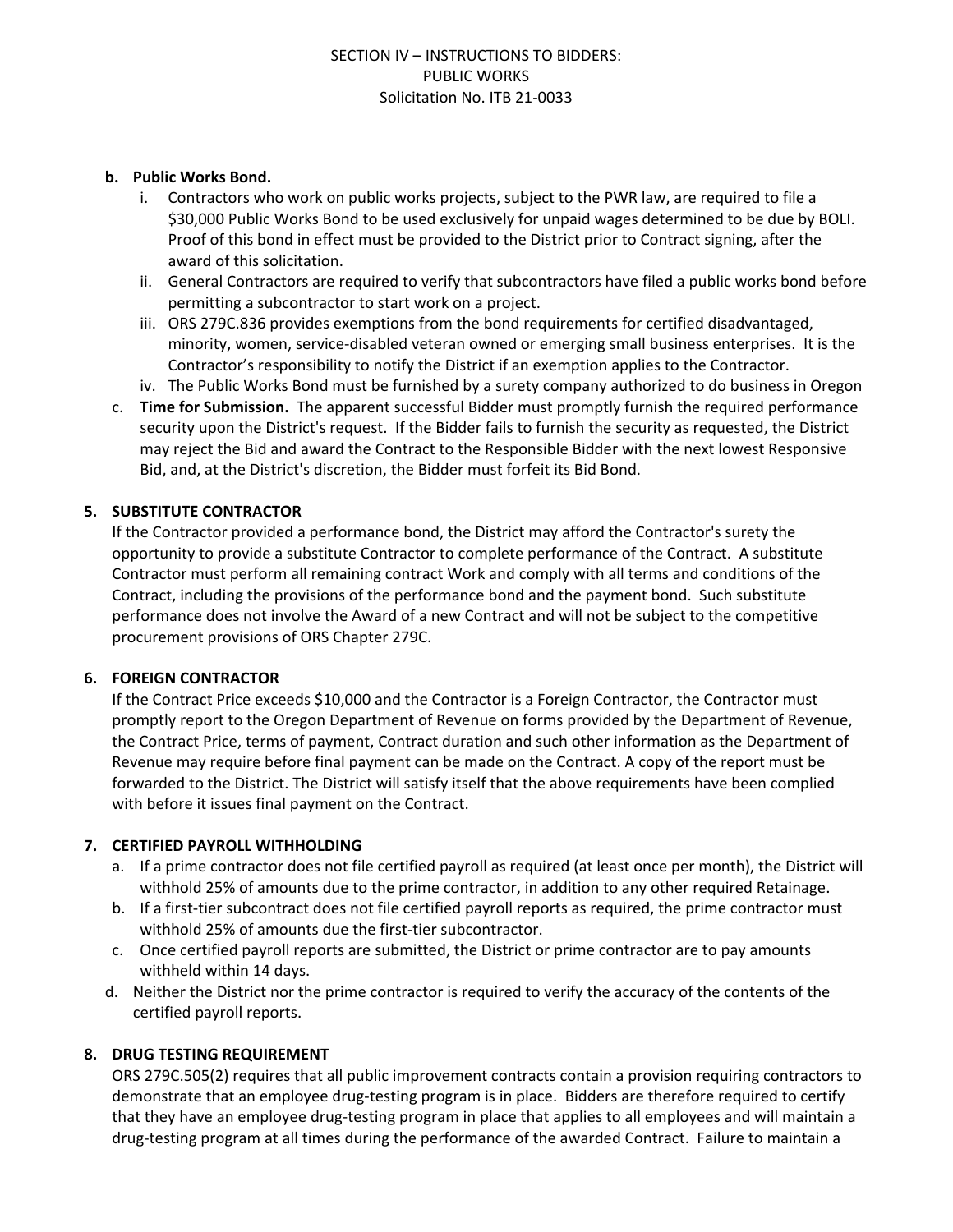program will constitute a material breach of contract. The use of drugs, alcohol, or any tobacco products is prohibited on all District property.

## **9. OTHER TERMS AND CONDITIONS:**

The Contractor must understand and agree to comply with the following:

- a. Provide prompt payment to all Persons supplying labor or material for the performance of the work; Pay all contributions or amounts due the Industrial Accident Fund; Not permit any lien or claim to be filed or prosecuted against the District; and Pay to the Department of Revenue all sums withheld from employees. (ORS 279C.505(1));
- b. Demonstrate that an employee drug testing program is in place. (ORS 279C.505(2));
- c. If the Contract calls for demolition Work described in ORS 279C.510(1), the Contractor is required to salvage or recycle construction and demolition debris, if feasible and cost-effective;
- d. If the Contract calls for lawn or landscape maintenance, the Contractor is required to compost or mulch yard waste material at an approved site, if feasible and cost effective (ORS 279C.510(2);
- e. If the Contractor fails, neglects or refuses to pay promptly a person's claim for labor or services provided to the contractor or a subcontractor, the District may pay the amount of the claim to the person that provides the labor or services and charge the amount of the payment against funds due or to become due the contractor, as set forth in ORS 279C.515(1);
- f. If the Contractor or a first-tier subcontractor fails, neglects or refuses to pay a person that provides labor or materials in connection with the public improvement contract within 30 days after receiving payment from the contracting agency or a contractor, the contractor or first-tier subcontractor owes the person the amount due plus interest charges. (ORS 279C.515(2));
- g. If the Contractor or a subcontractor fails, neglects or refuses to pay a person that provides labor or materials in connection with the public improvement contract, the person may file a complaint with the Construction Contractors Board, unless payment is subject to a good faith dispute as defined in ORS 279C.580. (ORS 279C.515(3));
- h. Abide by maximum hours of labor and overtime, as set forth in ORS 279C.520(1);
- i. Provide employer notice to employees of hours and days that employees may be required to work, as set forth in ORS 279C.520(2);
- j. Abide by environmental and natural resources regulations (ORS 279C.525);
- k. Make required payments for medical care and certain services related to sickness and injury to employees, as set forth in ORS 279C.530(1);
- l. Understand all employers, including Contractor, that employ subject workers who work under this Contract in the State of Oregon must comply with ORS 656.017 and provide the required Workers' Compensation coverage, unless such employers are exempt under ORS 656.126. Contractor must ensure that each of its subcontractors complies with these requirements. (ORS 279C.530(2));
- m. Abide by maximum hours, holidays and overtime (ORS 279C.540);
- n. Abide by time limitation on claims for overtime (ORS 279C.545);
- o. Pay prevailing wage rates, including subcontractors (ORS 279C.800 to 279C.870);
- p. File required BOLI Public Works bond(s) including subcontractors, as set forth in ORS 279C.830(2);
- q. Follow Retainage rules (ORS 279C.550 to 279C.570);
- r. Abide by prompt payment policy, progress payments, rate of interest (ORS 279C.570);
- s. Maintain relations with subcontractors (ORS 279C.580);
- t. Make notice of claim (ORS 279C.605);
- u. Provide Affidavit of Compliance with the Oregon tax laws in accordance with ORS 305.385; and
- v. Certify that all subcontractors performing Work described in ORS 701.005(2) (i.e., construction Work) will be registered with the Construction Contractors Board, licensed by the State Landscape Contractors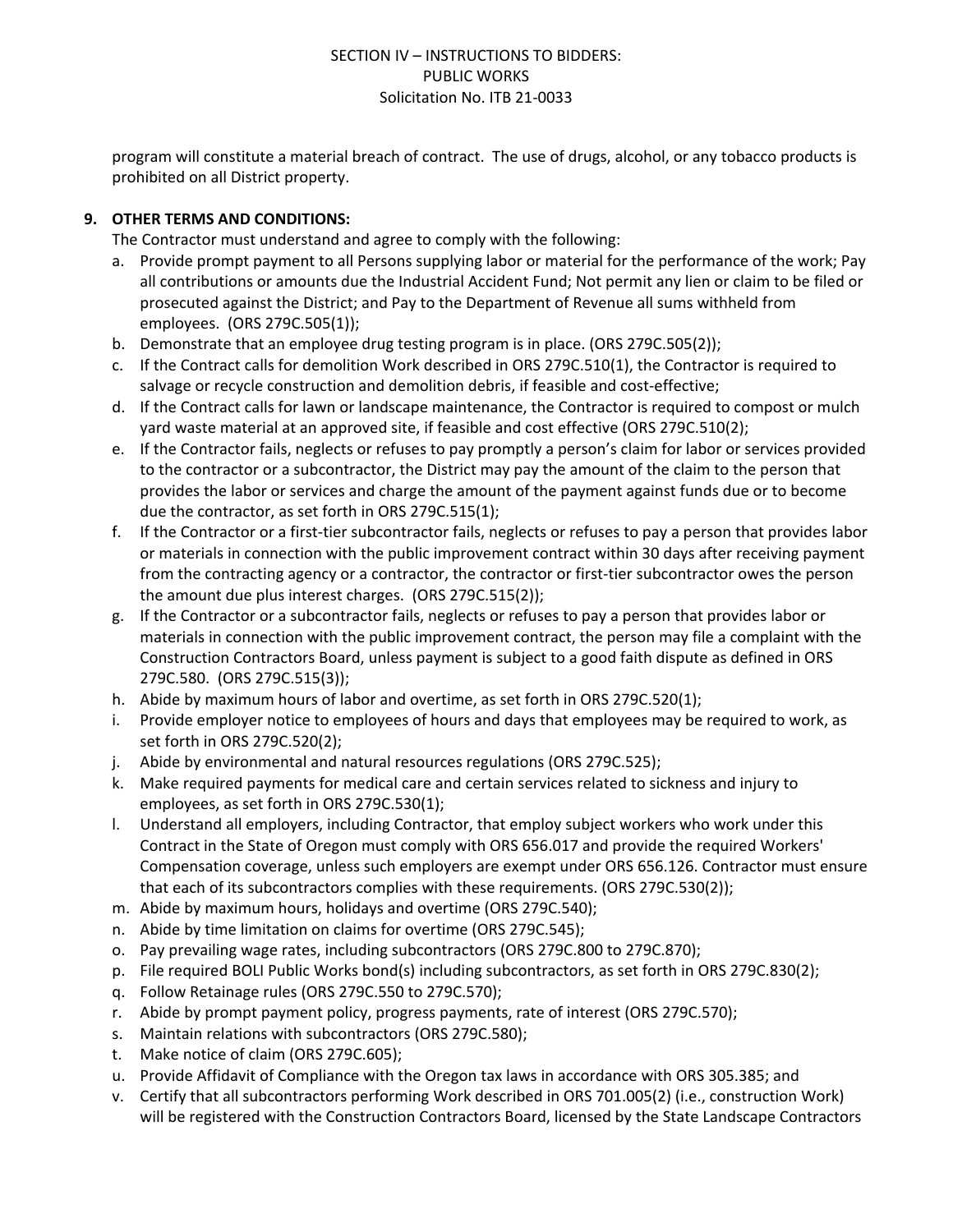Board in accordance with ORS 701.021 to 701.050, or licensed under ORS 468A.720 (Air Quality), if required, before the subcontractors commence Work under the Contract.

- w. Assignment or Transfer Restricted. Unless otherwise provided in the Contract, the Contractor must not assign, sell, dispose of, or transfer rights, or delegate duties under the Contract, either in whole or in part, without the District's prior Written consent. Unless otherwise agreed by the District in Writing, such consent will not relieve the Contractor of any obligations under the Contract. Any assignee or transferee will be considered the agent of the Contractor and be bound to abide by all provisions of the Contract. If the District consents in Writing to an assignment, sale, disposal or transfer of the Contractor's rights or delegation of Contractor's duties, the Contractor and its surety, if any, must remain liable to the District for complete performance of the Contract as if no such assignment, sale, disposal, transfer or delegation had occurred unless the District otherwise agrees in Writing.
- x. In accordance with OAR 333-01901030, all persons engaged to provide goods and/or services at a school or school-based program which takes place at or in school facilitates **and who has direct/indirect contact with students**, must be vaccinated against COVID-19 or have a documented medical or religious exception. Unvaccinated persons, regardless of exception status, may not perform work which takes place at or in school facilities if they may have direct/indirect contact with students.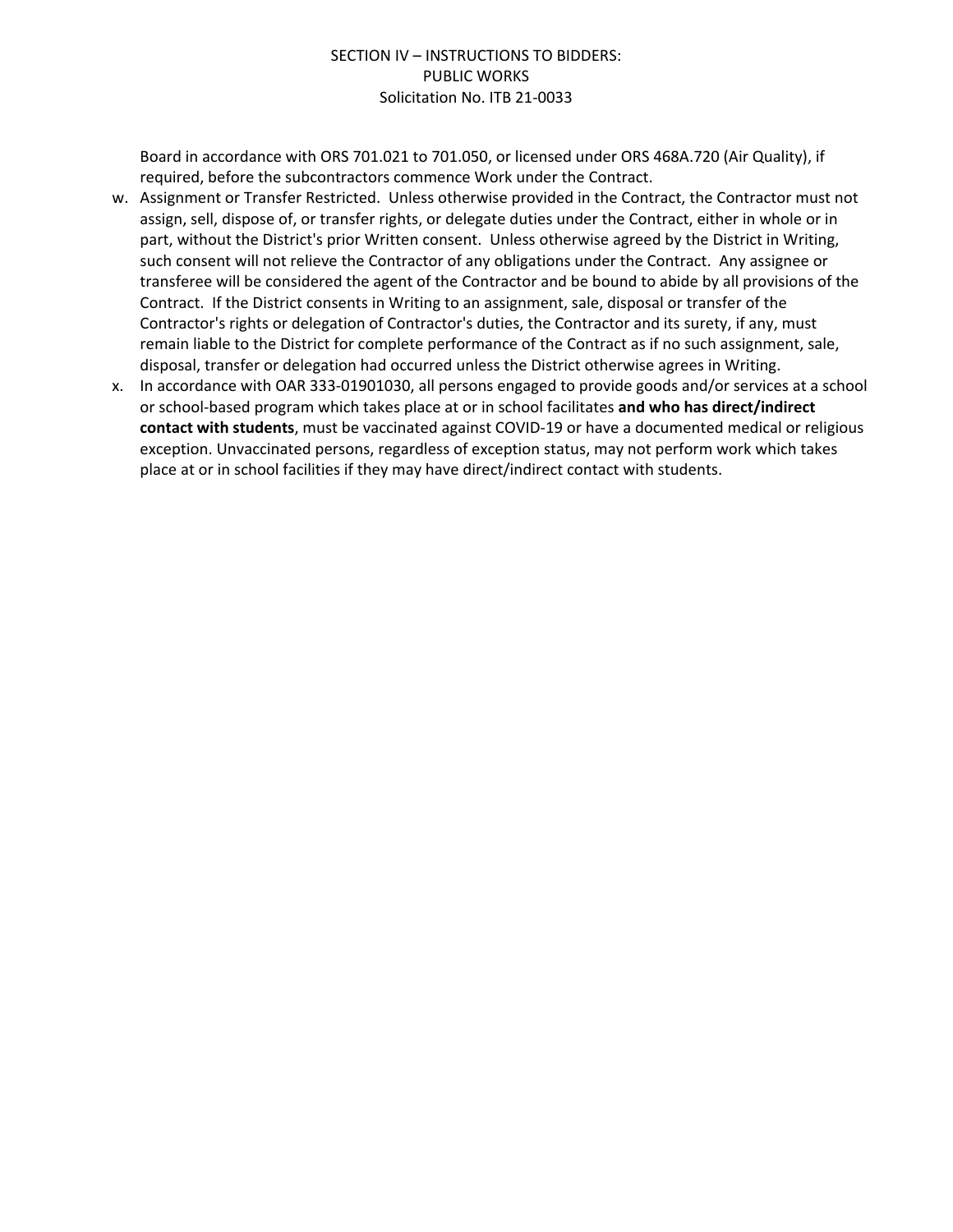#### **1. BID PREPARATION:**

- a. Bidder must complete and return as its Bid, the required Affidavit, Certifications and Forms included as Attachments to this Solicitation. (See Attached Bid Submission Checklist)
- b. Failure to complete, **sign**, and submit these and any other document(s) as requested or required in accordance with this Solicitation may be grounds to declare the Bid nonresponsive.

#### **2. FORMS**

- a. The attached forms are to be included in Bid.
- b. Copies of the included forms (See Attached Bid Submission Checklist) are to be completed and submitted by the Bidder along with other required documents as required by the Instructions to Bidders.
- c. **References.** If the Bidder has performed any project or work with the District in the last ten (10) years, one of the references must be from the Bidder's most recent contract with the District.

#### **3. FORM OF AGREEMENT**

The form of construction agreement to be used between the District and the General Contractor for the Project is the AIA Document A101-2017 and AIA Document A201-2017 as issued by the Beaverton School District. Any references and/or requirements of the General Contractor to the District must apply to subcontractors' requirements to the District and General Contractor. A sample Copy of the AIA Document A101-2017 and AIA Document A201-2017 as issued by Beaverton School District are included herein.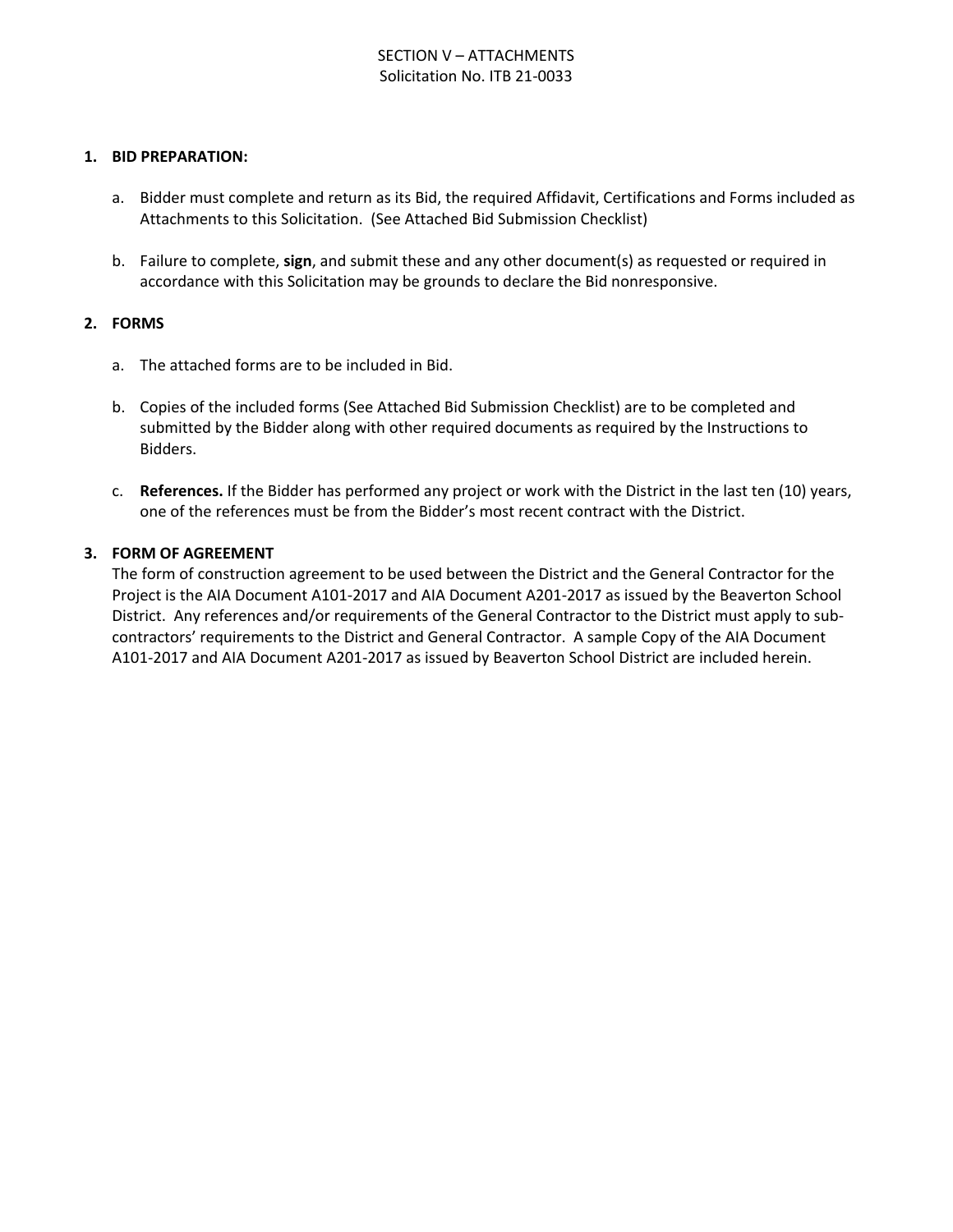#### SECTION V – ATTACHMENTS Solicitation No. ITB 21-0033

## **BID SUBMISSION CHECKLIST**

## **ALL AFFIDAVITS, CERTIFICATIONS, FORMS AND BID CONTENT REQUIREMENTS AS SPECIFIED IN SECTION V MUST BE INCLUDED AS PART OF THE BID.**

#### **\_\_\_\_ REQUIRED AFFIDAVIT, CERTIFICATIONS AND FORMS**

The following affidavit, certifications and forms must be completed **and signed** by the person authorized to represent the Bidder regarding all matters related to the Bid and authorized to bind the Bidder to the agreement. Failure to submit any of the required, completed, **and signed** affidavits/certifications/forms may be grounds to declare the Bid nonresponsive.

- BIDDER CERTIFICATION This serves as the cover sheet for your Bid. (Attachment A)
- BID SCHEDULE. (Attachment B)
- BID SECURITY (Bid Bond). (Attachment C)
- AFFADAVIT OF NON-COLLUSION / COMPLIANCE WITH TAX LAWS. (Attachment D)
- NON-CONFLICT OF INTEREST CERTIFICATION. (Attachment E)
- BIDDER RESPONSIBILITY FORM All Pages. (Attachment F)
- BIDDER REFERENCE FORMS Include the # specified on the form. See SECTION V Paragraph 2. (Attachment G)
- FIRST-TIER SUBCONTRACTOR DISCLOSURE FORM (Attachment H)

The Bidder is **encourage**d to use the following attachment to identify their Bid. It is provided for the Bidder's convenience and is **NOT** required.

**\_\_\_\_\_\_\_\_\_\_\_\_\_\_\_\_\_\_\_\_\_\_\_\_\_\_\_\_\_\_\_\_\_\_\_\_\_\_\_\_\_\_\_\_\_\_\_\_\_\_\_\_\_\_\_\_\_\_\_\_\_\_\_\_\_\_\_\_\_\_\_\_\_\_\_\_\_\_\_\_\_\_\_\_\_\_\_\_\_\_\_**

The following attachment(s) are **NOT** to be returned with the Bid. Bidders must review the content of these attachment(s).

**\_\_\_\_\_\_\_\_\_\_\_\_\_\_\_\_\_\_\_\_\_\_\_\_\_\_\_\_\_\_\_\_\_\_\_\_\_\_\_\_\_\_\_\_\_\_\_\_\_\_\_\_\_\_\_\_\_\_\_\_\_\_\_\_\_\_\_\_\_\_\_\_\_\_\_\_\_\_\_\_\_\_\_\_\_\_\_\_**

ATTACHMENT I Sample AIA A101 Contract and AIA A201 General Conditions (separate file in ORPIN)

- ATTACHMENT J Drawings
- ATTACHMENT K Specifications
- ATTACHMENT L During Solicitation Substitution Request Form

ATTACHMENT M Covid Attestation Form

This checklist is provided for the Bidder's convenience in assembling their Bid and is NOT required to be returned with the Bid.

**\_\_\_\_\_\_\_\_\_\_\_\_\_\_\_\_\_\_\_\_\_\_\_\_\_\_\_\_\_\_\_\_\_\_\_\_\_\_\_\_\_\_\_\_\_\_\_\_\_\_\_\_\_\_\_\_\_\_\_\_\_\_\_\_\_\_\_\_\_\_\_\_\_\_\_\_\_\_\_\_\_\_\_\_\_\_\_\_\_**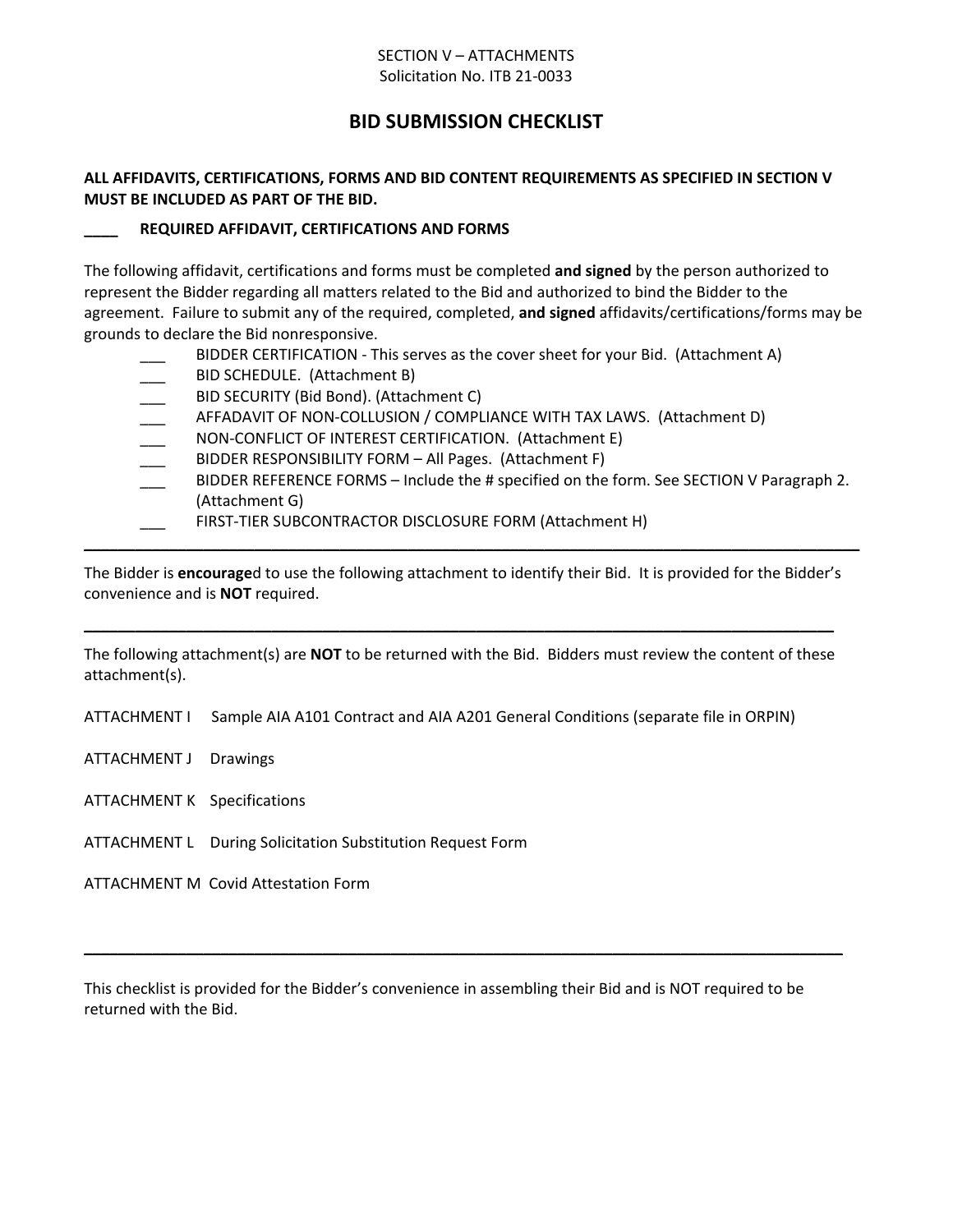

## **BIDDER CERTIFICATION**

|                          |                                                                                                                                                                                                                                      | 20 |
|--------------------------|--------------------------------------------------------------------------------------------------------------------------------------------------------------------------------------------------------------------------------------|----|
| <b>Sign</b>              |                                                                                                                                                                                                                                      |    |
| Name:                    | (Please type or print)                                                                                                                                                                                                               |    |
| Title:                   | the control of the control of the control of the control of the control of                                                                                                                                                           |    |
|                          |                                                                                                                                                                                                                                      |    |
|                          | Firm/Company Name: <u>contract the contract of the contract of the contract of the contract of the contract of the contract of the contract of the contract of the contract of the contract of the contract of the contract of t</u> |    |
| <b>Physical Address:</b> |                                                                                                                                                                                                                                      |    |
| City, State, Zip:        |                                                                                                                                                                                                                                      |    |

- 1. The Bidder certifies that he or she has read and understands the Drawings, Specifications, Addenda, Contract and all other documents pertaining to this Project.
- 2. The Bidder, having become completely familiar with the local conditions and legal requirements affecting the cost of Work at the place where Work is to be executed, and having carefully examined the site conditions as they currently exist, agrees to provide all labor, materials, plant, equipment, transportation and other facilities and services as necessary and/or required to execute all of the Work described by the aforesaid documents will be provided and within the time specified.
- 3. The Bidder acknowledges that the Project Milestones in Section II STATEMENT OF WORK includes certain specific dates. These dates must be adhered to unless modified by mutual agreement between Contractor and the Owner. All dates indicate 5:00 PM Pacific Time.

The Bidder agrees to complete the work within the number of calendar days as stipulated in the Contract and to meet the Milestones and Specific Dates set forth above and acknowledges that his/her failure to achieve Completion by these stipulated dates, or by any Owner authorized extension thereto, subjects the Bidder to liquidated damages for failure to perform, as further defined in the Contracts.

- 4. The Bidder agrees to execute the formal Contract within five (5) days from date of Notice of Acceptance of this Bid. In the event the undersigned fails or neglects to execute the Contract and the undersigned is considered having abandoned the Contract by the Owner, the Bid security will be forfeited.
- 5. The Bidder acknowledges that he or she that signs this Bid is fully authorized to sign on behalf of the firm listed and to fully bind the firm listed to all conditions and provisions thereof.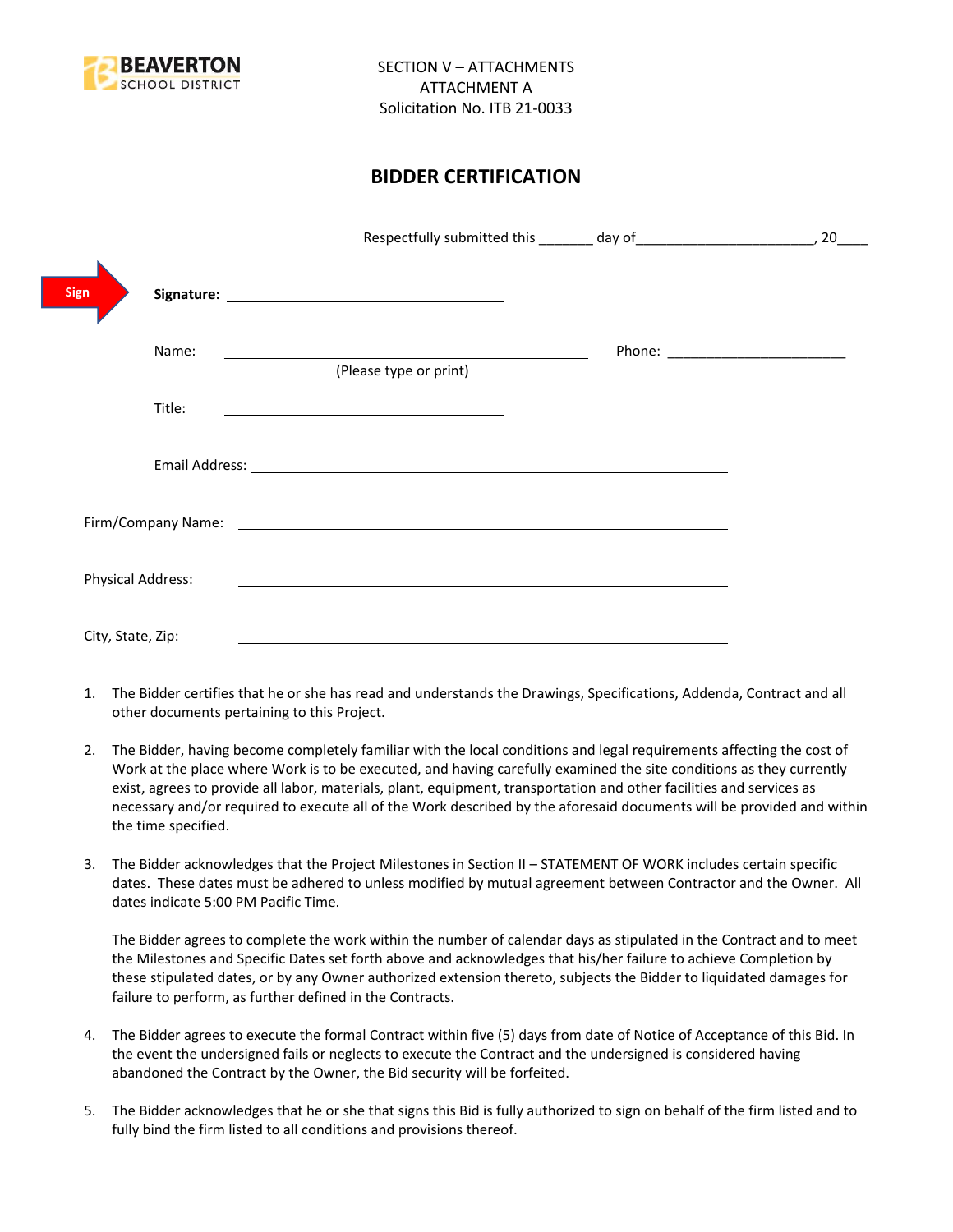

- 6. The Bidder certifies that Bidder has complied or will comply with all requirements of local, state, and national laws, and that no legal requirement has been or will be violated in making or accepting this Bid.
- 7. The Bidder is registered with the Construction Contractors Board, or is licensed by the State Landscape Contractors Board, or licensed under ORS 468A.720 (Air Quality), if required. License Number\_\_\_\_\_\_\_\_\_\_\_\_\_\_\_\_\_\_\_\_\_\_. (The District will not receive or consider a Bid for a Public Improvement unless the Bidder is registered with the Construction Contractors Board, or is licensed by the State Landscape Contractors Board).
- 8. The Bidder, pursuant to ORS 279A.120 (1), (check one) is figure is figure to a resident Bidder. If not, indicate State of residency \_\_\_\_\_\_\_\_\_\_\_\_\_\_\_\_\_\_\_\_\_\_\_\_.
- 9. The Bidder certifies that the required Statutory Public Works Bond has been filed with the Construction Contractor's Board.
- 10. The Bidder agrees to be bound by and will comply with the provisions of Prevailing Wage Laws ORS 279C.800 through ORS 279C.870 or the Davis-Bacon Act (40 U.S.C. 3141 et seq., if applicable).
- 11. The Bidder certifies that it has not discriminated and will not discriminate, in violation of ORS 279A.110, against any disadvantaged business enterprise, minority-owned business, women-owned business, emerging small business, or business that a service-disabled veteran owns in obtaining any required subcontract.
- 12. The Bidder agrees to comply with Oregon tax laws in accordance with ORS 305.385.
- 13. Any Bid of a contractor or subcontractor listed on BOLI's List of Ineligibles will be rejected.
- 14. The Bidder acknowledges receipt of the following Addenda: (List by number and date appearing on Addendum.)

| Addendum Number | Date | Addendum Number | Date |
|-----------------|------|-----------------|------|
|                 |      |                 |      |
|                 |      |                 |      |
|                 |      |                 |      |
|                 |      |                 |      |
|                 |      |                 |      |

This solicitation will result in a Contract for a Public Work subject to ORS 279C.800 to 279C.870.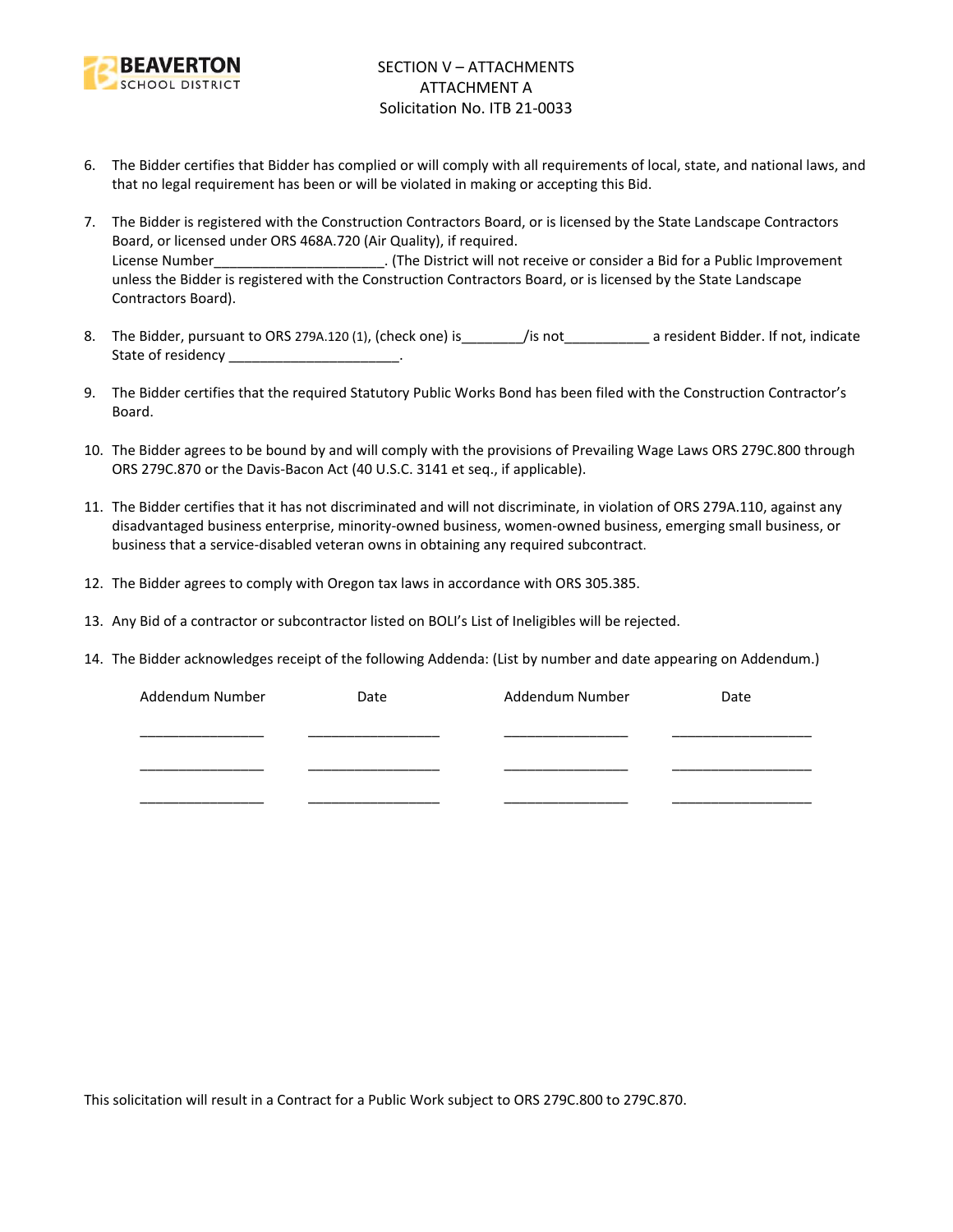

\_\_\_\_\_\_\_\_\_\_\_\_\_\_\_\_\_\_\_\_\_\_\_\_\_\_\_\_\_\_\_\_\_\_\_\_\_\_\_\_\_

## **BID SCHEDULE**

(Contractor)

TOTAL BASE BID: including the Work as defined in the Project Manual, Drawings and Addenda (if any), the TOTAL SUM OF:

DOLLARS (\$ )

**NOTE: Contractor will be required to develop a schedule of values for payment and accounting purposes prior to the initial request for payment in a form acceptable to the District.** If any information submitted on this form is contradictory, words prevail over numbers.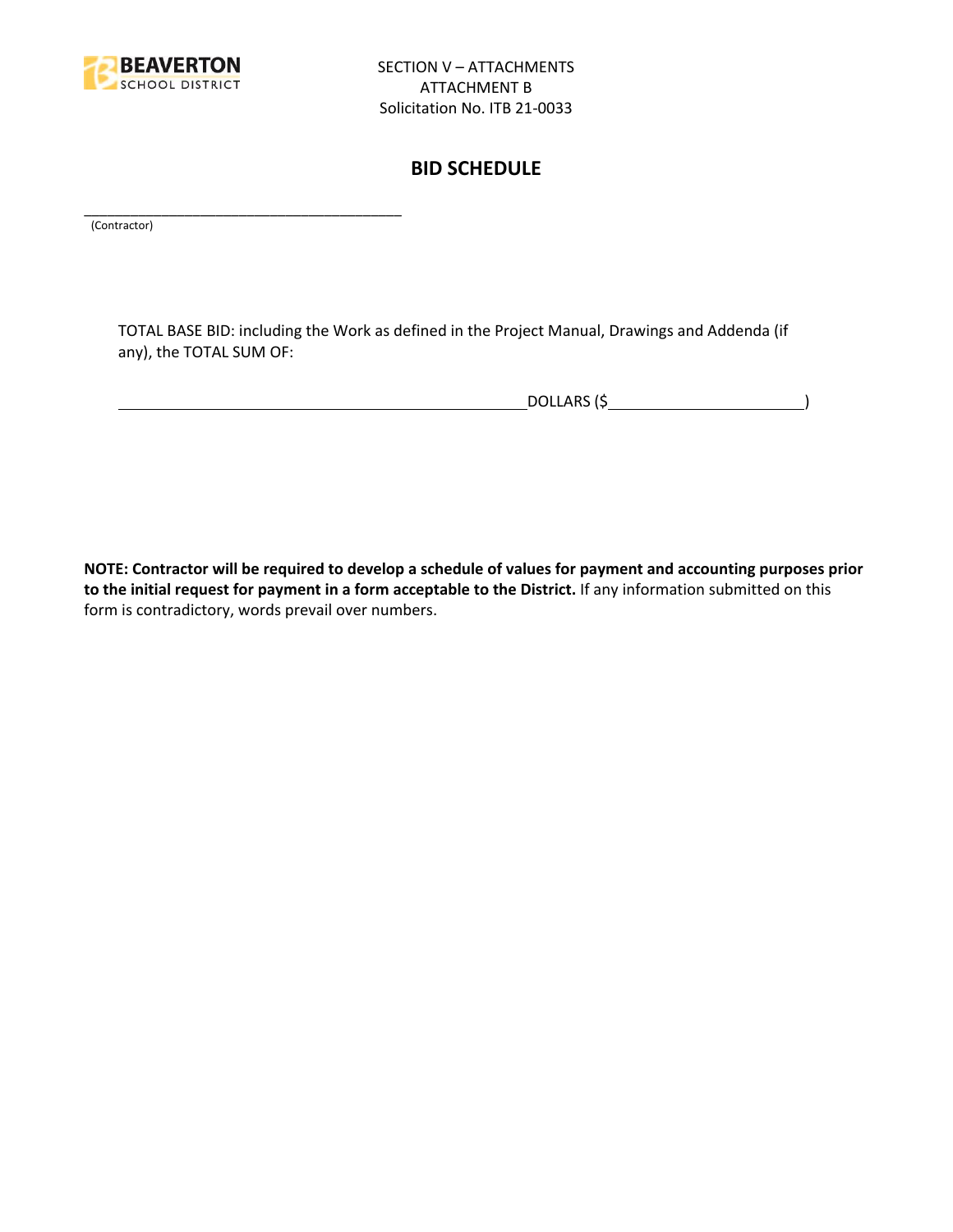

#### **BID BOND**

(Contractor)

THIS DOCUMENT HAS IMPORTANT LEGAL CONSEQUENCES: CONSULTATION WITH AN ATTORNEY IS ENCOURAGED WITH RESPECT TO ITS COMPLETION OR MODIFICATION.

KNOW ALL MEN BY THESE PRESENTS, that we

*(Here insert full name and address or legal title of Contractor)*

As Principal, hereinafter called the Principal, and \_\_\_\_\_\_\_\_\_\_\_\_\_\_\_\_\_\_\_\_\_\_\_\_\_\_\_\_

\_\_\_\_\_\_\_\_\_\_\_\_\_\_\_\_\_\_\_\_\_\_\_\_\_\_\_\_\_\_\_\_\_\_\_\_\_\_\_\_\_

*(Here insert full name and address or legal title of Surety)*

a Corporation duly organized under the laws of the State of Oregon as Surety, hereinafter called the Surety, are held and firmly bound unto Beaverton School District No. 48J, 16550 SW Merlo Road, Beaverton, OR 97003, as Obligee, hereinafter called the Obligee, in the sum of five percent of dollars (\$) amount Bid (5%), for the payment of which sum well and truly to be made, the said Principal and the said Surety, bind ourselves, our heirs, executors, administrators, successors and assigns, jointly and severally, firmly by these presents.

WHEREAS, the Principal has submitted a Bid for \_\_\_\_\_\_\_\_\_\_\_\_\_\_\_\_\_\_\_\_\_\_\_\_\_\_\_\_\_\_\_\_\_

NOW, THEREFORE, if the Obligee shall accept the Bid of the Principal and the Principal shall enter into a Contract with the Obligee in accordance with the terms of such Bid, and give such bond or bonds as may be specified in the Contract Documents with good and sufficient surety for the faithful performance of such Contract and for the prompt payment of labor and material furnished in the prosecution thereof, or in the event of the failure of the Principal to enter such Contract and give such bond or bonds, if the Principal shall pay to the Obligee the difference not to exceed the penalty hereof between the amount specified in said Bid and such larger amount for which the Obligee may in good faith contract with another party to perform the Work covered by said Bid, then this obligation shall be null and void, otherwise to remain in full force and effect.

\_\_\_\_\_\_\_\_\_\_\_\_\_\_\_\_\_\_\_\_\_\_\_\_\_\_\_\_\_\_\_\_\_\_\_\_\_\_\_\_\_

\_\_\_\_\_\_\_\_\_\_\_\_\_\_\_\_\_\_\_\_\_\_\_\_\_\_\_\_\_\_\_\_\_\_\_\_\_\_\_\_\_

Signed and sealed this  $\frac{1}{\sqrt{2}}$  day of  $\frac{1}{\sqrt{2}}$  20  $\frac{1}{\sqrt{2}}$ .

(Witness) (Principal) (Seal)

(Title)

\_\_\_\_\_\_\_\_\_\_\_\_\_\_\_\_\_\_\_\_\_\_\_\_\_\_\_\_\_\_\_\_\_\_\_ \_\_\_\_\_\_\_\_\_\_\_\_\_\_\_\_\_\_\_\_\_\_\_\_\_\_\_\_\_\_\_\_\_\_\_\_\_\_\_\_\_

(Witness) (Surety) (Seal)

\_\_\_\_\_\_\_\_\_\_\_\_\_\_\_\_\_\_\_\_\_\_\_\_\_\_\_\_\_\_\_\_\_\_\_ \_\_\_\_\_\_\_\_\_\_\_\_\_\_\_\_\_\_\_\_\_\_\_\_\_\_\_\_\_\_\_\_\_\_\_\_\_\_\_\_\_

(Title)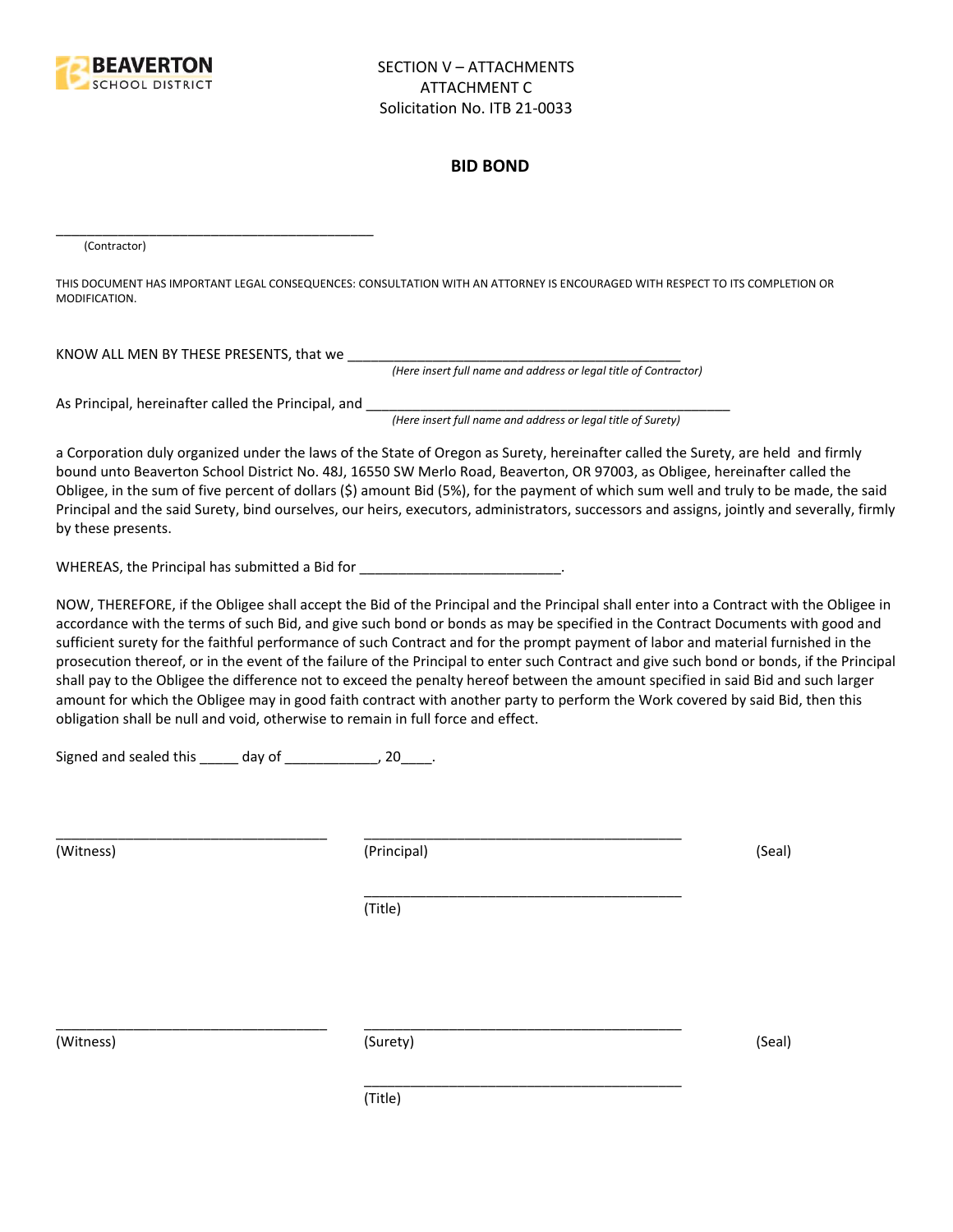

## **AFFIDAVIT OF NON-COLLUSION / COMPLIANCE WITH TAX LAWS**

(Bidder)

I state that:

(1) The correct taxpayer identification numbers are:

\_\_\_\_\_\_\_\_\_\_\_\_\_\_\_\_\_\_\_\_\_\_\_\_\_\_\_\_\_\_\_\_\_\_\_\_\_\_

- A. Federal Employer ID Number (EIN): \_\_\_\_\_\_\_\_\_\_\_\_\_\_\_\_ B. Employer's Oregon ID Number: \_\_\_\_\_\_\_\_\_\_\_\_\_\_\_\_
- (2) Bidder is not subject to backup withholding because (i) Bidder is exempt from backup withholding, (ii) Bidder has not been notified by the IRS that Bidder is subject to backup withholding as a result of a failure to report all interest or dividends, or (iii) the IRS has notified Bidder that Bidder is no longer subject to backup withholding;
- (3) The price(s) and amount of this Bid must be arrived at independently and without consultation, communication or agreement with any other Supplier, Bidder or potential Bidder, except as disclosed on the attached appendix.
- (4) That neither the price(s) nor the amount of this Bid, and neither the approximate price(s) nor approximate amount of this Bid, will be disclosed to any other firm or person who is a Bidder or potential Bidder, and they will not be disclosed before Contract award.
- (5) No attempt has been made or will be made to induce any firm or person to refrain from proposing on this Solicitation, or to submit any noncompetitive Bid or other complementary Bid.
- (6) The Bid of my firm is made in good faith and not pursuant to any agreement or discussion with, or inducement from, any firm or person to submit a complementary or other noncompetitive Bid.
- (7) \_\_\_\_\_\_\_\_\_\_\_\_\_\_\_\_\_\_\_\_\_\_\_\_\_\_\_\_\_\_\_\_\_\_\_\_\_\_\_\_\_ (name of firm), its affiliates, subsidiaries, officers, directors and employees are not currently under investigation by any governmental agency and have not in the last four years been convicted of or found liable for any act prohibited by State or Federal law in any jurisdiction, involving conspiracy or collusion with respect to proposing on any public contract, except as described in the attached appendix.

I state that **I state that**  $\blacksquare$  (name of firm) understands and acknowledges that the above representations are material and important, and will be relied on by the Beaverton School District in awarding the contract(s) for which this Bid is submitted. I understand and my firm understands that any misstatement in this affidavit is and will be treated as fraudulent concealment from the Beaverton School District of the true facts relating to the submission of Bids for this contract. I am authorized to act on behalf of Bidder, and have authority and knowledge regarding Bidder's payment of taxes, and to the best of my knowledge, Bidder is not in violation of any Oregon tax laws, including, without limitation, those tax laws listed in ORS 305.380(4); the elderly rental assistance program under ORS 310.630 to 310.706; and any local taxes administered by the Oregon Department of Revenue under ORS 305.620.

| (Affiant's Signature)            |        |                        |
|----------------------------------|--------|------------------------|
| <b>STATE OF OREGON</b>           |        |                        |
|                                  |        |                        |
| Signed and sworn to before me on | (date) | (Affiant's name)       |
|                                  |        |                        |
|                                  |        | My Commission Expires: |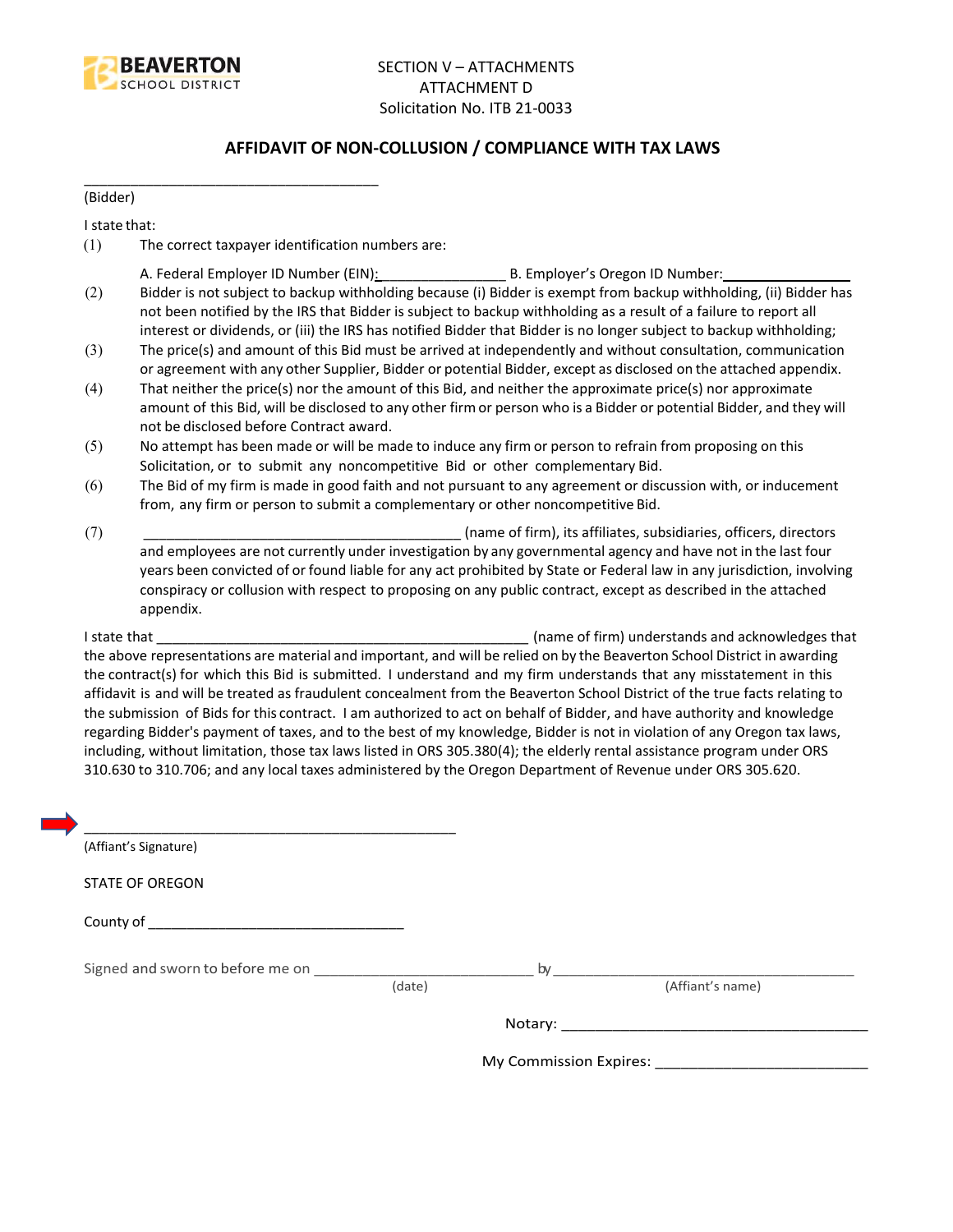

## **NON-CONFLICT OF INTEREST CERTIFICATION**

**Issuing Agency:** Beaverton School District

I, the contract of the contract of the contract of the contract of the hereby certify I have read the statement defining conflict of interest as quoted below; that I understand the statement; that no conflict of interest exists as therein defined, which precludes an impartial Bid/Proposal to be submitted by myself or the entity/company for which the Bid/Proposal is submitted, and that if such a conflict should arise, I will immediately notify the Beaverton School District and disqualify my Bid/Proposal.

**"NO OFFICER, EMPLOYEE, OR AGENT OF THE BIDDER/PROPOSER HAS ANY PERSONAL FINANCIAL INTEREST, DIRECT OR INDIRECT, IN THE OPERATION OF THE BEAVERTON SCHOOL DISTRICT OR WITH ANY PARTY CONNECTED WITH THE OREGON SCHOOL AND DISTRICT IMPROVEMENT NETWORK, DIRECTLY OR INDIRECTLY."**

|        | Signature:                                     |
|--------|------------------------------------------------|
|        | Name:<br>(Please type or print)                |
| Title: |                                                |
|        |                                                |
|        | Firm/Company Name: _<br>(Please type or print) |
| Date:  |                                                |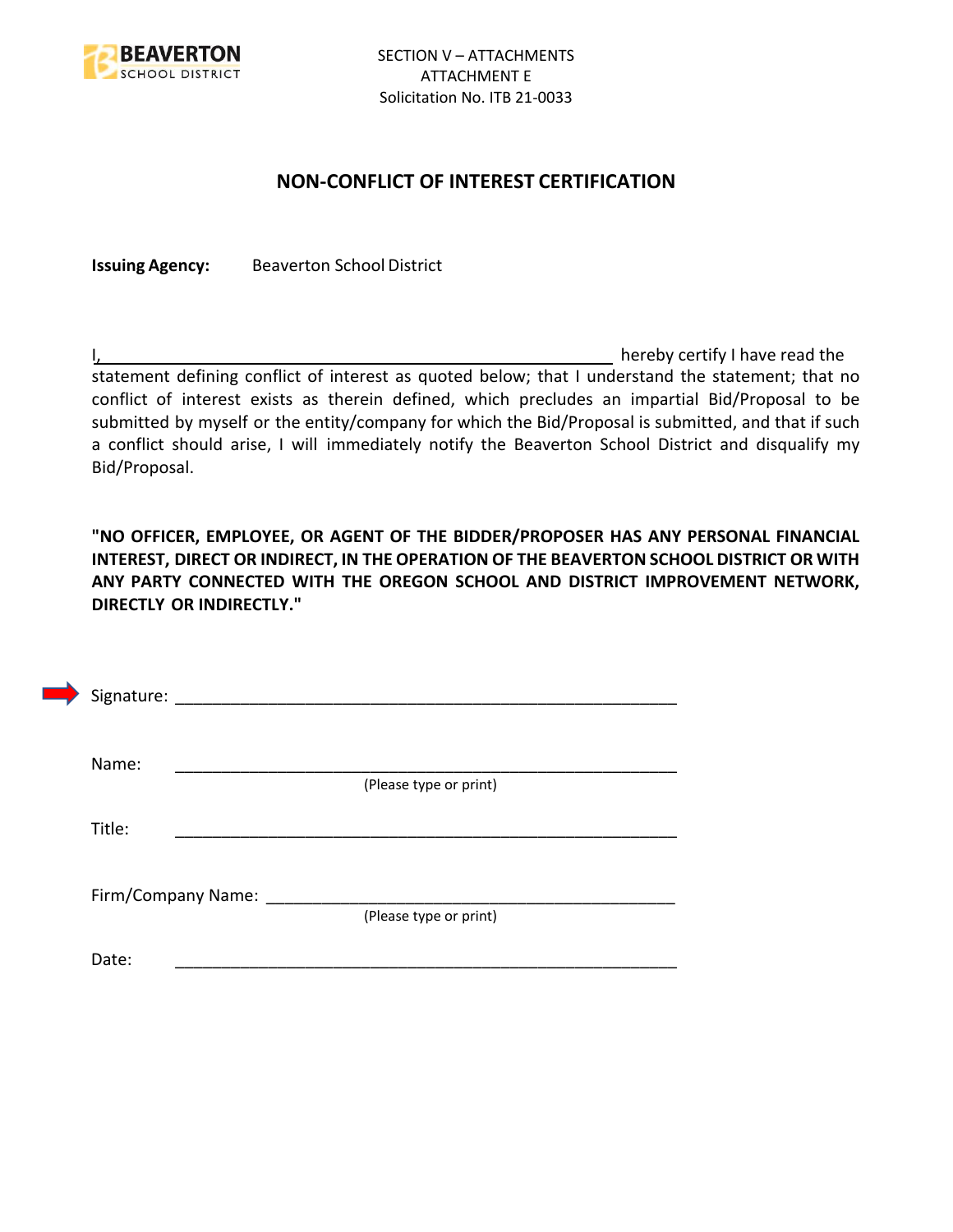

## **BIDDER RESPONSIBILITY FORM (CONTRACTOR'S QUALIFICATIONS AND FINANCIAL INFORMATION)**

#### **DECLARATION AND SIGNATURES**

The undersigned hereby declares that the he or she is duly authorized to complete and submit this Bidder Responsibility Form and that the statements contained herein are true and correct as of the date set forth below. Incomplete, incorrect or misleading information will be reason for a determination by the District of Bidder nonresponsibility.

| Date:      |                      |                                                                                                                      |  |
|------------|----------------------|----------------------------------------------------------------------------------------------------------------------|--|
| Signature: |                      | <u> 1980 - Jan Stein Stein Stein Stein Stein Stein Stein Stein Stein Stein Stein Stein Stein Stein Stein Stein S</u> |  |
| Name:      |                      | (Please type or print)                                                                                               |  |
| Title:     |                      |                                                                                                                      |  |
|            |                      | (Please type or print)                                                                                               |  |
|            | Firm/Company: ______ | (Please type or print)                                                                                               |  |
| CCB#:      |                      |                                                                                                                      |  |

## **Instructions**

- **1. The information provided in this form is part of the District's inquiry concerning Bidder responsibility. Please print clearly or type.**
- **2. If you need more space, use plain paper. Submit completed form with Bid response.**
- **3. Answer all questions. Submission of a form with unanswered questions, incomplete or illegible answers may result in a finding that the Bidder is not a responsible Bidder.**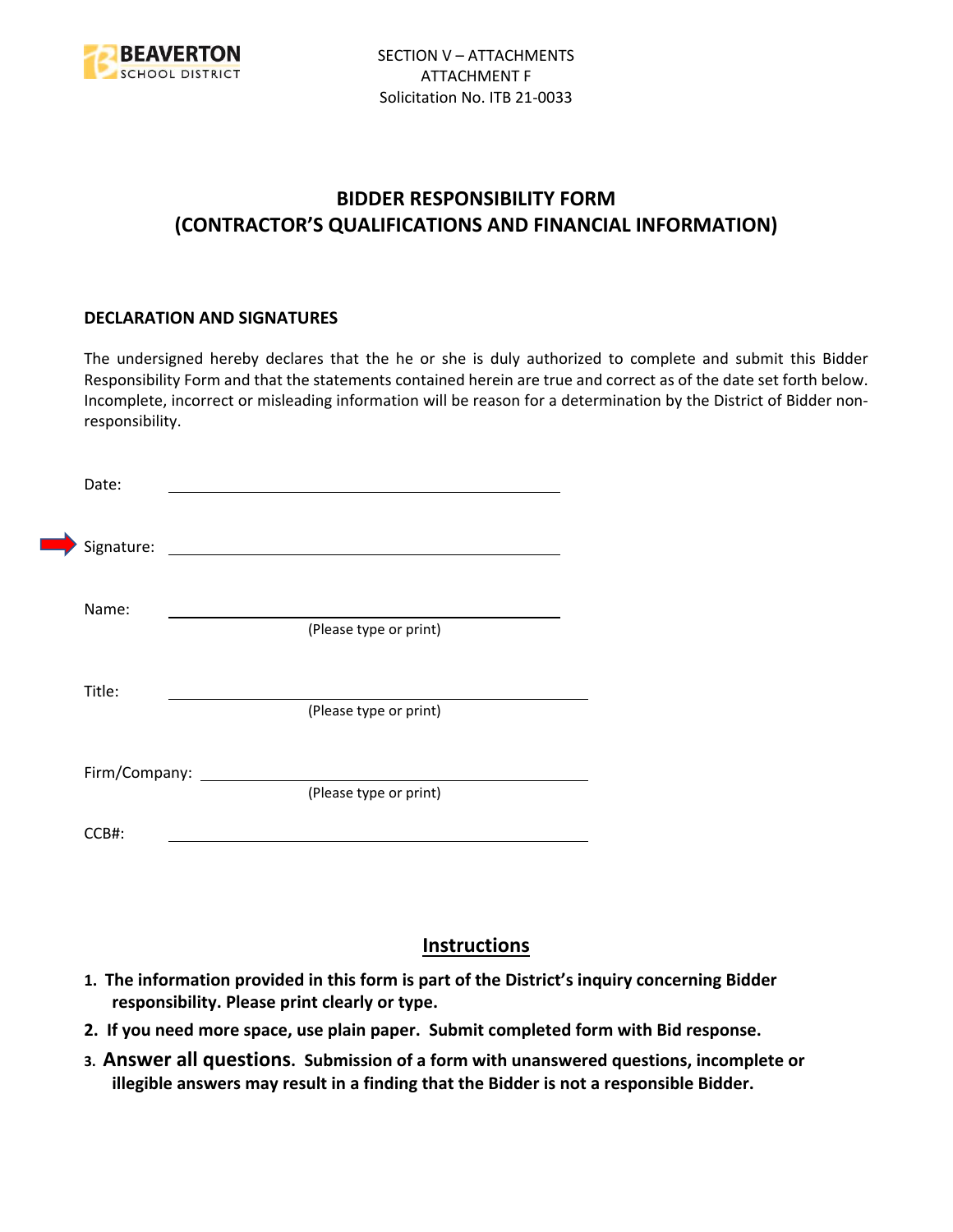

## **CURRENT CONTRACTS IN FORCE**

| <b>ITEM</b>             | <b>CONTRACT 1</b>                   | <b>CONTRACT 2</b>                   |  |
|-------------------------|-------------------------------------|-------------------------------------|--|
| A. Work Location        |                                     |                                     |  |
| B. Scope of Work;       |                                     |                                     |  |
| Check box:              | New Construction<br>Re-Construction | Re-Construction<br>New Construction |  |
| C. Contract Amount      | \$                                  | \$                                  |  |
| D. Change Order Amount  | \$                                  | \$                                  |  |
| E. % Completed          | $\%$                                | $\%$                                |  |
| F. Est. Completion Date |                                     |                                     |  |
| G. Owner's Name         |                                     |                                     |  |
| H. Owner Contact        |                                     |                                     |  |
| I. Telephone            | $\lambda$<br>$\overline{ }$         | $\lambda$<br>$\left($               |  |
| J. E-Mail Address       |                                     |                                     |  |
|                         |                                     |                                     |  |
| <b>ITEM</b>             | <b>CONTRACT 3</b>                   | <b>CONTRACT 4</b>                   |  |
| A. Work Location        |                                     |                                     |  |
| B. Scope of Work;       |                                     |                                     |  |
| Check box:              | New Construction<br>Re-Construction | New Construction<br>Re-Construction |  |
| C. Contract Amount      | \$                                  | \$                                  |  |
| D. Change Order Amount  | \$                                  | \$                                  |  |
| E. % Completed          | $\%$                                | $\%$                                |  |
| F. Est. Completion Date |                                     |                                     |  |
| G. Owner's Name         |                                     |                                     |  |
| H. Owner Contact        |                                     |                                     |  |
| I. Telephone            | $\overline{(\ }$<br>$\lambda$       | $\overline{(\ }$<br>$\lambda$       |  |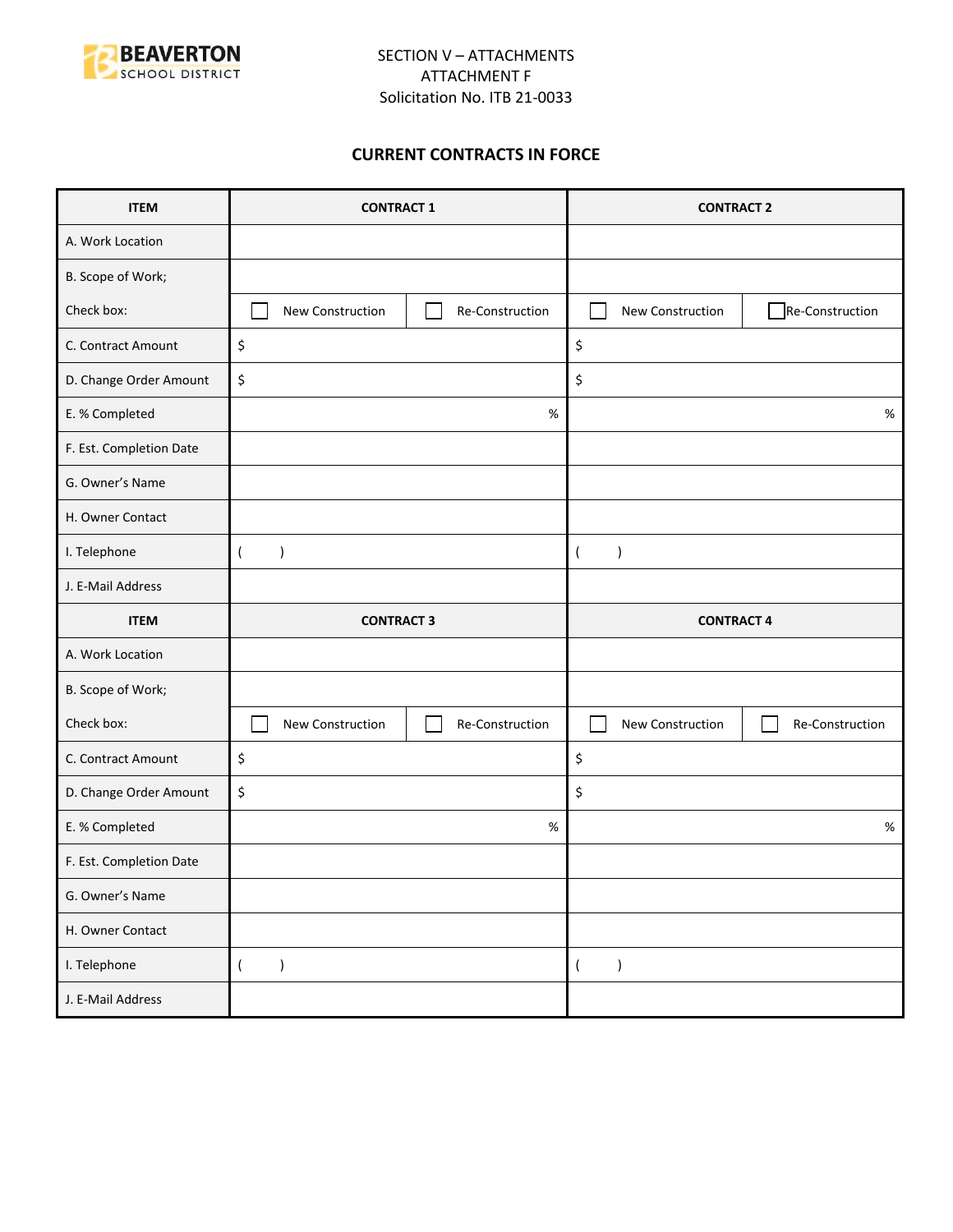

## **LARGEST SIMILAR JOBS YOU HAVE COMPLETED IN THE LAST FIVE YEARS AS THE PRIME CONTRACTOR**

| <b>ITEM</b>            | <b>CONTRACT 1</b> |                 | <b>CONTRACT 2</b> |                 |
|------------------------|-------------------|-----------------|-------------------|-----------------|
| A. Work Location       |                   |                 |                   |                 |
| B. Scope of Work;      |                   |                 |                   |                 |
| Check box:             | New Construction  | Re-Construction | New Construction  | Re-Construction |
| C. Contract Amount     | \$                |                 | \$                |                 |
| D. Change Order Amount | \$                |                 | \$                |                 |
| E. % Completed         | %                 |                 |                   | %               |
| F. Completion Date     |                   |                 |                   |                 |
| G. Owner's Name        |                   |                 |                   |                 |
| H. Owner Contact       |                   |                 |                   |                 |
| I. Telephone           |                   |                 |                   |                 |
| J. E-Mail Address      |                   |                 |                   |                 |

#### **LIST COMPANIES FROM WHOM YOU OBTAIN SURETY BONDS**

| <b>ITEM</b>                                 | <b>SURETY COMPANY 1</b>                                                                                                                       | <b>SURETY COMPANY 2</b>                                                                                                                                                                                           |  |
|---------------------------------------------|-----------------------------------------------------------------------------------------------------------------------------------------------|-------------------------------------------------------------------------------------------------------------------------------------------------------------------------------------------------------------------|--|
| A. Company Name                             |                                                                                                                                               |                                                                                                                                                                                                                   |  |
| <b>B. Contact's Name</b>                    |                                                                                                                                               |                                                                                                                                                                                                                   |  |
| C. Telephone                                |                                                                                                                                               |                                                                                                                                                                                                                   |  |
| D. Fax                                      |                                                                                                                                               |                                                                                                                                                                                                                   |  |
| E. E-Mail Address                           |                                                                                                                                               |                                                                                                                                                                                                                   |  |
| PRESENT AMOUNT OF BONDING<br>COVERAGE (\$): | HAS YOUR APPLICATION FOR SURETY BOND<br>EVER BEEN DECLINED (If Yes, please provide<br>detailed information in Remarks)<br>  NO<br><b>IYES</b> | DURING THE PAST 2 YEARS, HAVE YOU BEEN CHARGED<br>WITH A FAILURE TO MEET THE CLAIMS OF YOUR<br>SUBCONTRACTORS OR SUPPLIERS (If Yes, please provide<br>detailed information in Remarks)<br>  YES<br>N <sub>O</sub> |  |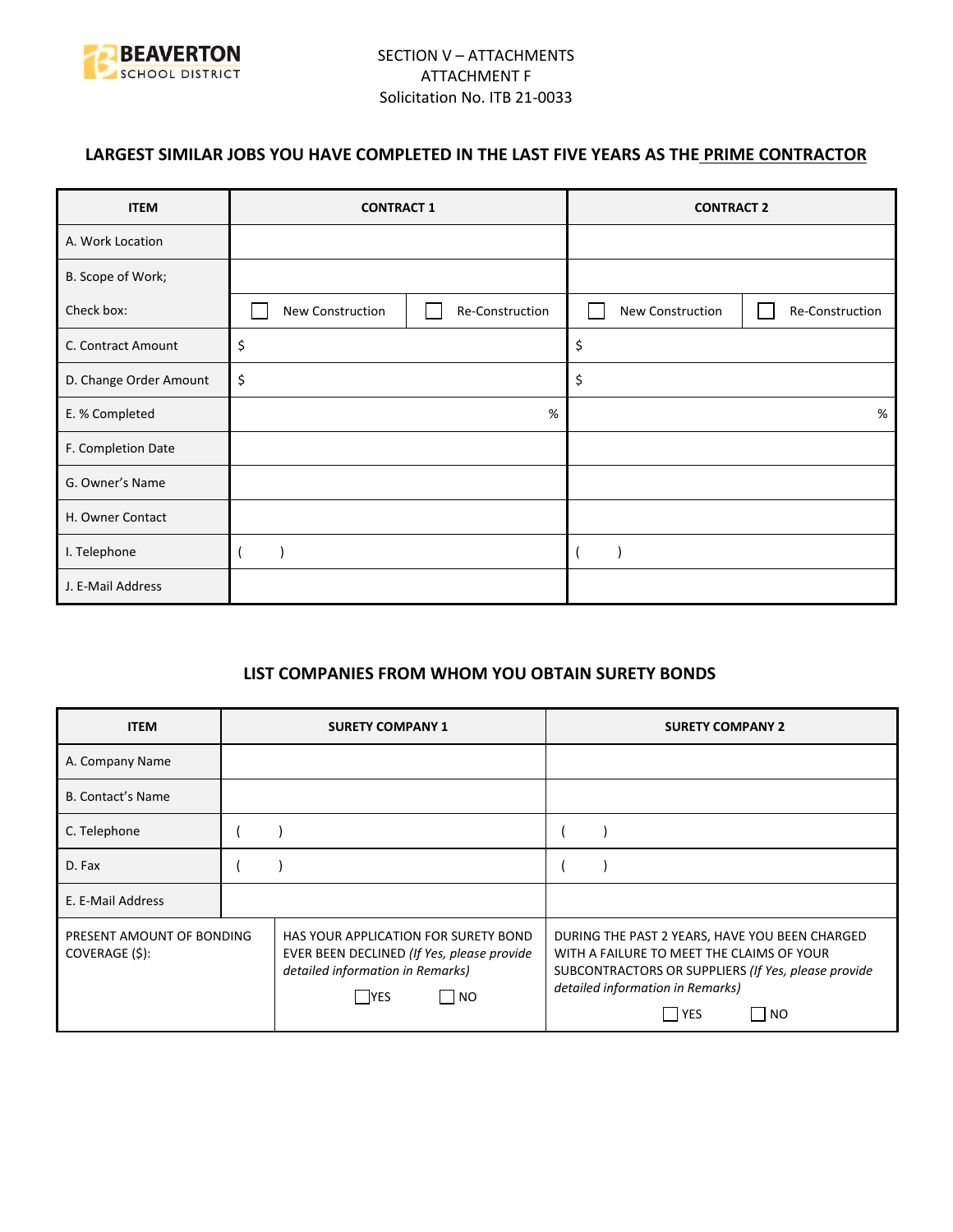

## **RELIABILITY**

| Has your company ever been declared in breach of any contract for unperformed or defective work? $\Box$ Yes.<br>No.                                                                                                                                                                                               |
|-------------------------------------------------------------------------------------------------------------------------------------------------------------------------------------------------------------------------------------------------------------------------------------------------------------------|
| If "yes", explain.                                                                                                                                                                                                                                                                                                |
|                                                                                                                                                                                                                                                                                                                   |
|                                                                                                                                                                                                                                                                                                                   |
| Has any employee or agent of your company ever been convicted of a criminal offense arising out of obtaining, attempting<br>to obtain, or performing a public or private contract or subcontract?<br>$\Box$ Yes.<br>No.                                                                                           |
| If "yes," explain.                                                                                                                                                                                                                                                                                                |
|                                                                                                                                                                                                                                                                                                                   |
| Has any employee or agent of your company been convicted under state or federal law of embezzlement, theft, forgery,<br>bribery, falsification or destruction of records, receiving stolen property or any other offense indicating a lack of business<br>integrity or business honesty?<br>No.<br>$\vert$   Yes. |
| If "yes," explain.                                                                                                                                                                                                                                                                                                |
|                                                                                                                                                                                                                                                                                                                   |
| Has your company or any employee or agent of your company been convicted under state or federal antitrust laws?<br>Yes.<br>No.                                                                                                                                                                                    |
| If "yes," explain.                                                                                                                                                                                                                                                                                                |
|                                                                                                                                                                                                                                                                                                                   |
|                                                                                                                                                                                                                                                                                                                   |
| Has any Officer or Partner of your organization ever been an Officer or Partner of another Organization that failed to complete<br>a construction contract?<br>Yes.<br>No.                                                                                                                                        |
| If "yes," explain.                                                                                                                                                                                                                                                                                                |
|                                                                                                                                                                                                                                                                                                                   |
|                                                                                                                                                                                                                                                                                                                   |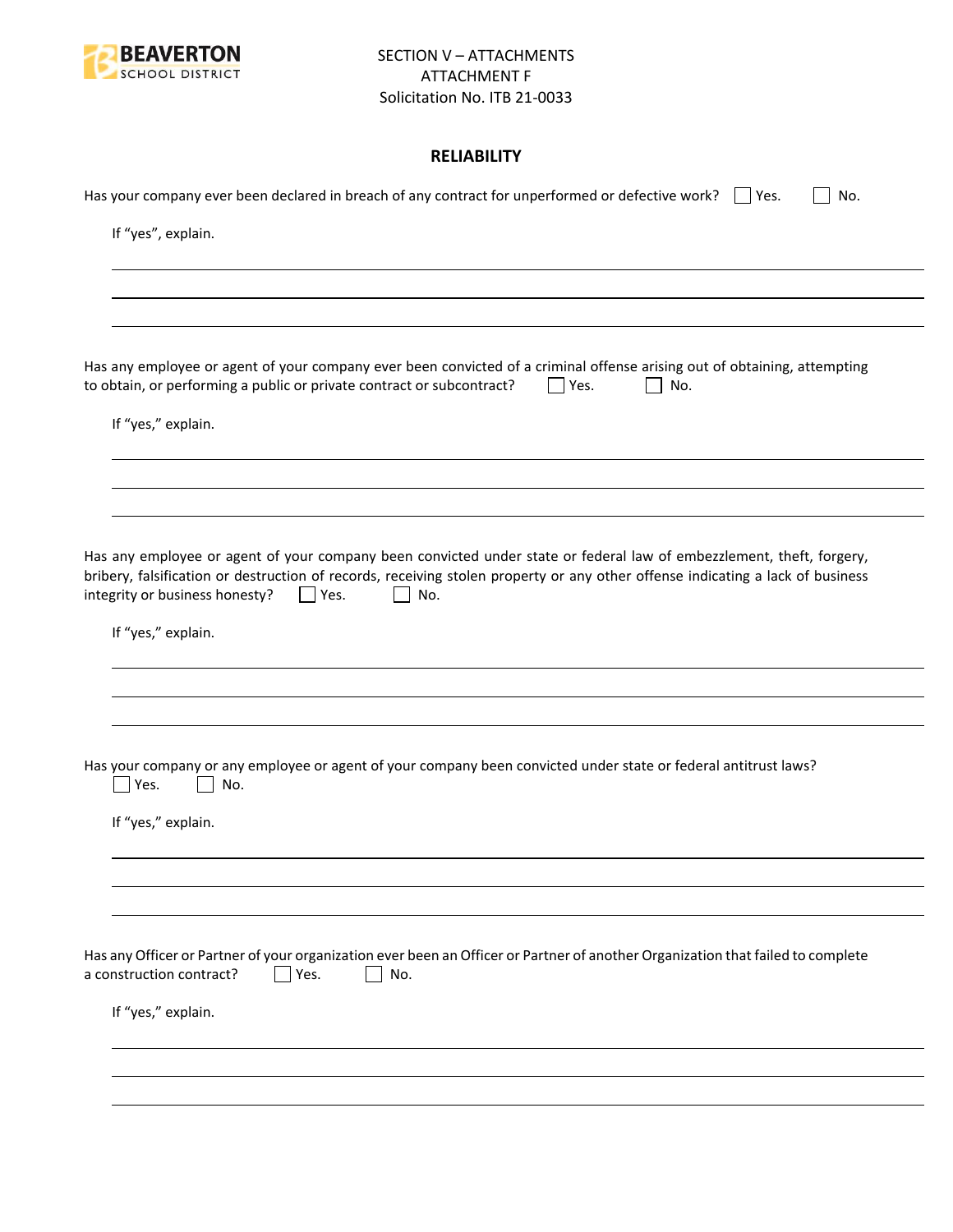

## **FINANCIAL RESOURCES**

| What portion of this amount remains available at time of completion of this form? \$<br>Has your firm ever been at any time in the last ten years the debtor in a bankruptcy case? $\Box$ Yes.<br>No.<br>If "yes," explain.<br>Does your firm have any outstanding judgments pending against it? $\Box$ Yes.<br>No.<br>If "yes," explain.<br>In the past ten years, has your firm been a party to litigation, arbitration or mediation where the amount in dispute exceeded<br>\$10,000?<br>Yes.<br>No.<br>If "yes," explain. |
|-------------------------------------------------------------------------------------------------------------------------------------------------------------------------------------------------------------------------------------------------------------------------------------------------------------------------------------------------------------------------------------------------------------------------------------------------------------------------------------------------------------------------------|
|                                                                                                                                                                                                                                                                                                                                                                                                                                                                                                                               |
|                                                                                                                                                                                                                                                                                                                                                                                                                                                                                                                               |
|                                                                                                                                                                                                                                                                                                                                                                                                                                                                                                                               |
|                                                                                                                                                                                                                                                                                                                                                                                                                                                                                                                               |
|                                                                                                                                                                                                                                                                                                                                                                                                                                                                                                                               |
|                                                                                                                                                                                                                                                                                                                                                                                                                                                                                                                               |
| In the past ten years, has your firm been a party to litigation, arbitration or mediation on a matter related to payment to<br>subcontractors or work performance on a contract? Check "yes" even if the matter proceeded to arbitration or mediation<br>without court litigation. $\Box$ Yes.<br>No.<br>$\mathbf{1}$                                                                                                                                                                                                         |
| If "yes," explain. (Include court, case number and party names.)                                                                                                                                                                                                                                                                                                                                                                                                                                                              |
|                                                                                                                                                                                                                                                                                                                                                                                                                                                                                                                               |
| Have you or any of your affiliates discontinued business operation with outstanding debts?<br>No.<br>Yes.                                                                                                                                                                                                                                                                                                                                                                                                                     |
| If "yes," explain.                                                                                                                                                                                                                                                                                                                                                                                                                                                                                                            |
|                                                                                                                                                                                                                                                                                                                                                                                                                                                                                                                               |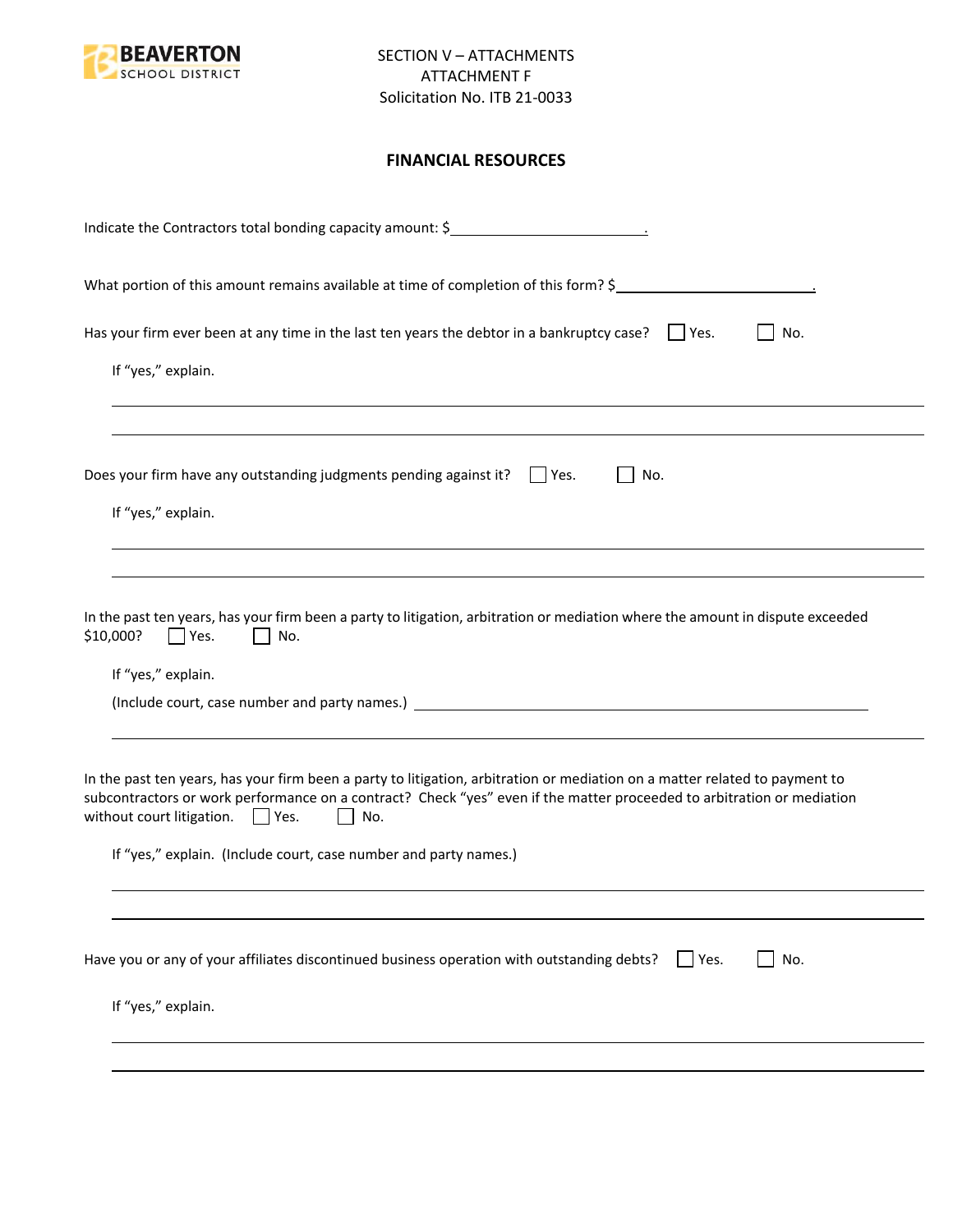

#### **KEY PERSONNEL**

List the principal individuals of your company, their current job title, the total years of experience they have in the construction industry and their current primary responsibility for your company. Corporations list current officers and those who own 5% or more of the corporation's stock. Limited liability companies list members who own 5% or more of company. Partnerships list all partners. Joint ventures list each firm that is a member of the joint venture and the percentage of ownership the firm has in the joint venture.

| <b>ITEM</b>                       | <b>Principal Individual</b> |
|-----------------------------------|-----------------------------|
| A. Name                           |                             |
| B. Position                       |                             |
| C. Years in Construction          |                             |
| D. Current Primary Responsibility |                             |
| <b>ITEM</b>                       | <b>Principal Individual</b> |
| A. Name                           |                             |
| B. Position                       |                             |
| C. Years in Construction          |                             |
| D. Current Primary Responsibility |                             |
| <b>ITEM</b>                       | <b>Principal Individual</b> |
| A. Name                           |                             |
| <b>B.</b> Position                |                             |
| C. Years in Construction          |                             |
| D. Current Primary Responsibility |                             |
| <b>ITEM</b>                       | <b>Principal Individual</b> |
| A. Name                           |                             |
| B. Position                       |                             |
| C. Years in Construction          |                             |
| D. Current Primary Responsibility |                             |

List the individuals who will be in the following roles if your company is awarded this Contract:

| <b>ITEM</b>                                       | <b>Contractor's Representative</b> | <b>Project Manger</b> | <b>Project Superintendent</b> |
|---------------------------------------------------|------------------------------------|-----------------------|-------------------------------|
| A. Name                                           |                                    |                       |                               |
| B. Position                                       |                                    |                       |                               |
| C. Years in Position                              | N/A                                |                       |                               |
| D. Largest Project<br>Supervised                  | N/A                                | ₽                     |                               |
| E. Largest number of<br>employees ever supervised | N/A                                |                       |                               |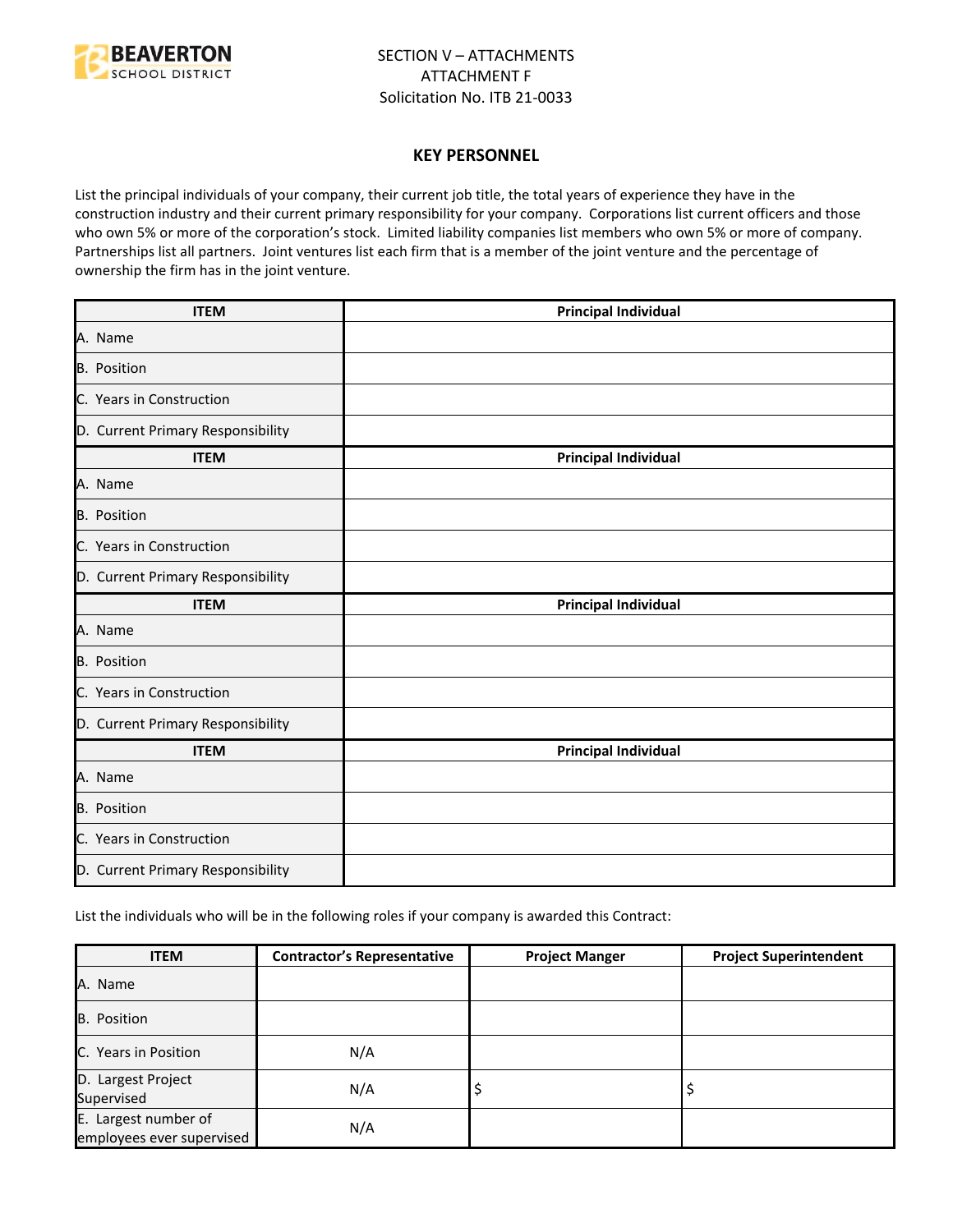

## **BIDDER REFERENCE FORM**

| BIDDER REFERENCE FORM FOR _________                                                                                                                                                                                                  |  |
|--------------------------------------------------------------------------------------------------------------------------------------------------------------------------------------------------------------------------------------|--|
| (Insert Name of Bidder)                                                                                                                                                                                                              |  |
| Bidder must provide three (3) references and must use a separate copy of this form for each reference.                                                                                                                               |  |
|                                                                                                                                                                                                                                      |  |
|                                                                                                                                                                                                                                      |  |
| Name(s) of Project(s): $\sqrt{a}$                                                                                                                                                                                                    |  |
|                                                                                                                                                                                                                                      |  |
|                                                                                                                                                                                                                                      |  |
| Name of Company: <u>contract the community of the contract of the contract of the contract of the contract of the contract of the contract of the contract of the contract of the contract of the contract of the contract of th</u> |  |
|                                                                                                                                                                                                                                      |  |
| ,我们也不会有一个人的人,我们也不会有一个人的人,我们也不会有一个人的人。""我们,我们也不会有一个人的人,我们也不会有一个人的人,我们也不会有一个人的人。""我                                                                                                                                                    |  |
|                                                                                                                                                                                                                                      |  |
|                                                                                                                                                                                                                                      |  |

Method: Subjective Evaluation

Each reference may be checked for, but not limited to, adherence to contract terms and conditions, timelines, quality standards, overall customer service, project being of similar size, scope and complexity.